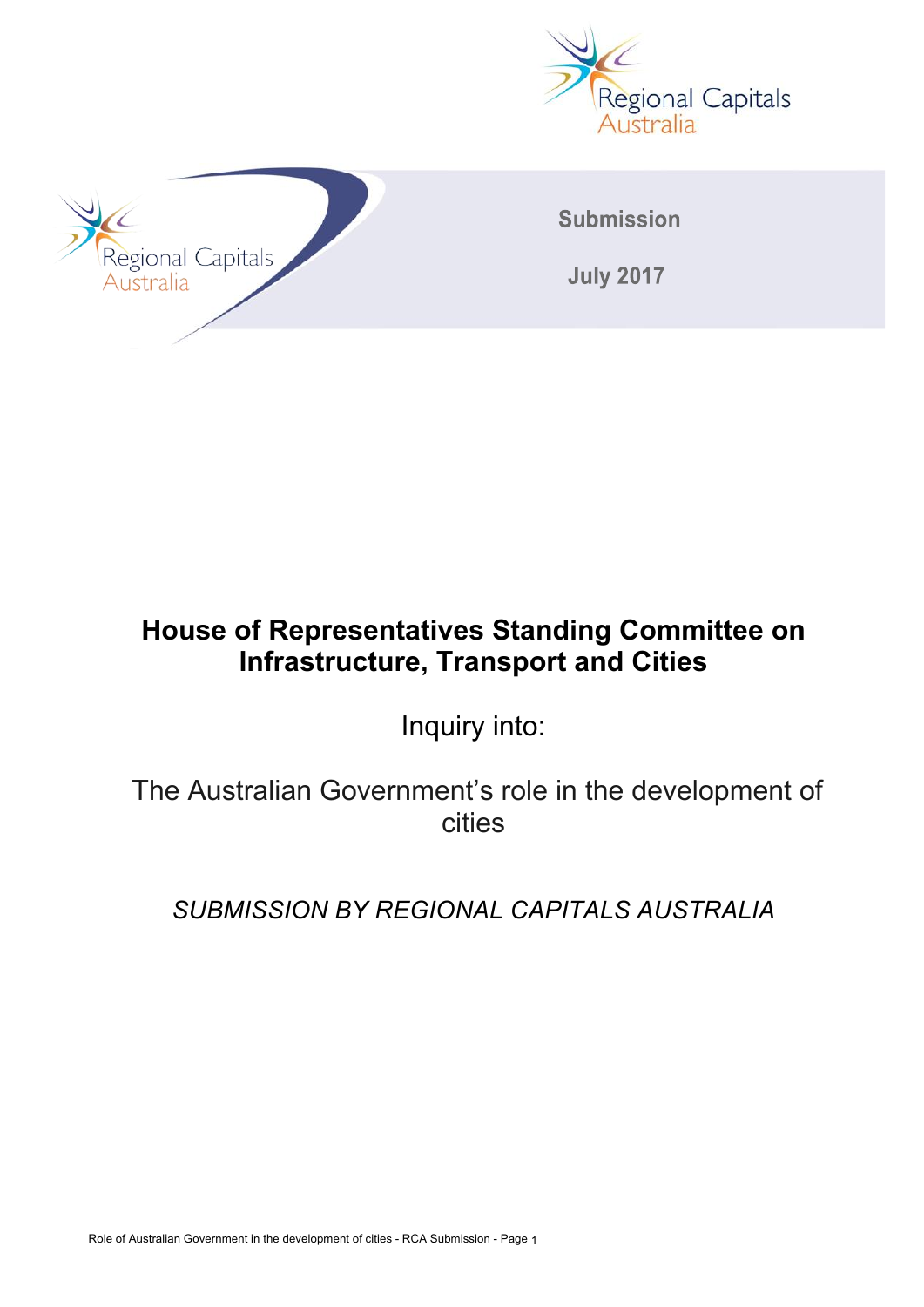

# **Table of Contents**

| Introduction                                                                                                                                                      | 3              |
|-------------------------------------------------------------------------------------------------------------------------------------------------------------------|----------------|
| <b>Rca Submission</b>                                                                                                                                             | 3              |
| Rationale                                                                                                                                                         | $\overline{4}$ |
| Promoting the development of regional centres, including master planning of regional communities                                                                  | 5              |
| Promoting private investment in regional centres and regional infrastructure to promote regional cities'<br>competitive advantage & balanced regional development | 19             |
| <b>Summary Of Recommendations</b>                                                                                                                                 | 25             |
| For More Information                                                                                                                                              | 26             |
| Appendix A: Regional Indicators Table: 2017                                                                                                                       | 27             |
| Appendix B: Median House Prices And Resident Populations In Regional Capitals: March 2017                                                                         | 28             |
| Appendix C: Successful Decentralisation Iniatives In Regional Capital Cities:                                                                                     | 29             |
| Appendix D: Regional Capitals Australia Membership                                                                                                                | 33             |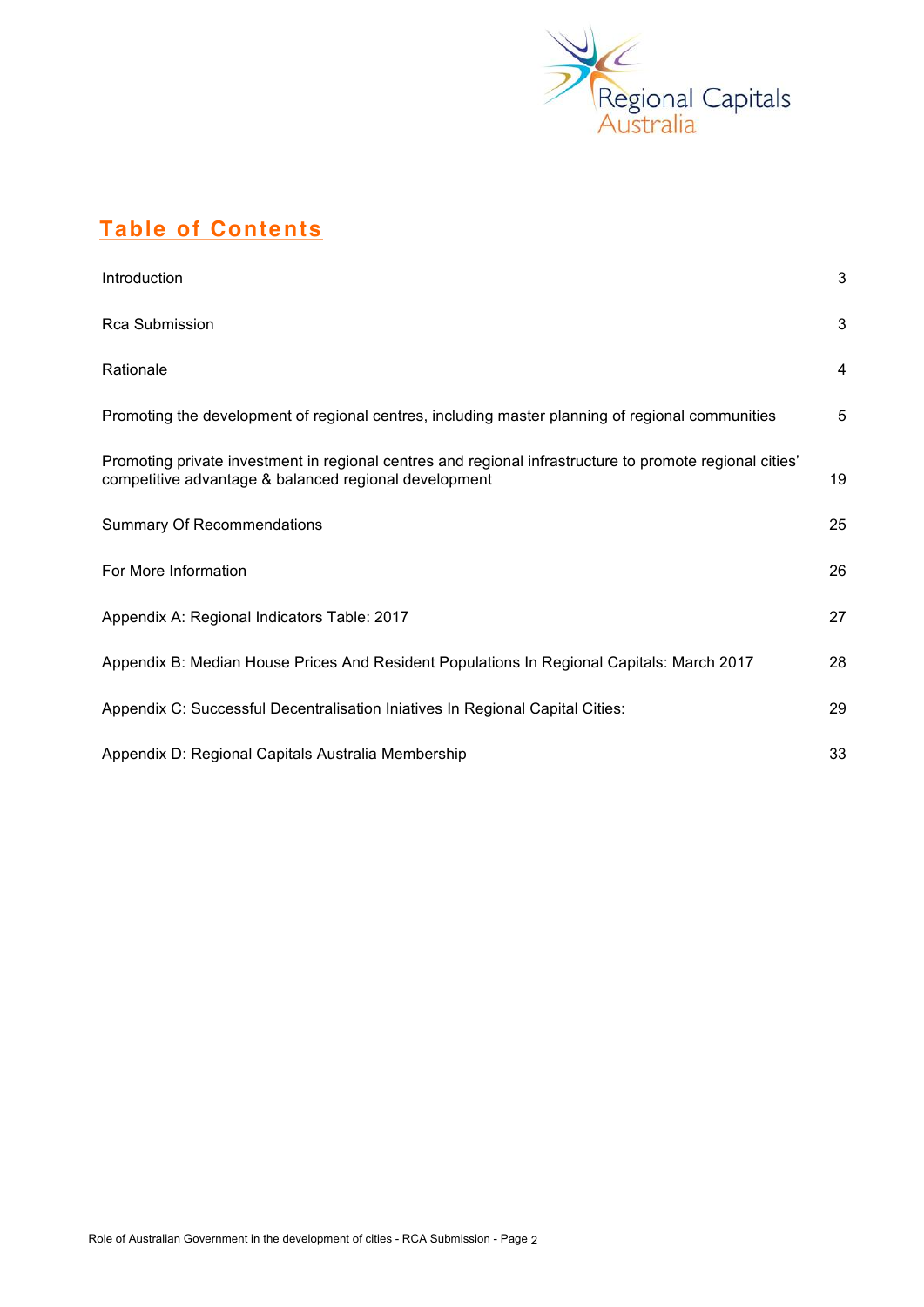

## **Introduction**

Regional Capitals Australia (RCA) is pleased to present this submission for consideration by the Committee on Infrastructure, Transport and Cities ('**the Committee'**) into the Australian Government's role in the development of cities. RCA welcomes the potential for the inquiry's outcome to inform the Federal Government's approach to regional city planning.

# **Regional Capital Cities**

RCA is a growing alliance of 31 local government's across the nation, representing Australia's regional cities. Regional capitals are home to almost four million people and service the needs of another four million Australians who live in surrounding areas.

Our mission is to provide a platform to champion the strategic importance and sustainable development of regional capital cities (**RCCs**) around the nation.

RCCs are not defined by size, but by the role the city plays in the wider region. RCCs act as service 'hubs' and perform a 'capital city' role within the region, providing a central point to access essential infrastructure, services, business, employment and education. These services and infrastructure are accessed by local residents as well as those in surrounding towns and rural areas. Every day, eight million Australians rely on RCCs for their everyday needs.

Australia's RCCs jointly **generate \$225 billion per annum**, or more than **15 per cent of national economic activity**.

RCCs are growing. An extra one million people are expected to call a RCC home by 2020. Our cites are seen as a desirable alternative to people and businesses seeking to escape congested metropolitan cities. Further, it is the position of RCA that a concerted focus on growth and investment for regional cities is key to securing sustainable growth in our regions.

# **RCA Submission**

The RCA submission focuses on the second sub-inquiry: Growing new and transitioning regional cities and towns. The RCA submission comments specifically on **developing and growing our existing RCCs.**

The RCA submission has been divided into two sections:

- *1.* **Promoting the development of our RCCs and master planning** *(to address the Terms of Reference: (i) promoting the development of regional centres, including promoting master planning of regional communities); and*
- *2.* **Promoting private investment and the competitive advantage of RCCs to achieve balanced regional development** *(to address Terms of Reference (ii) Promoting private investment in regional centres and regional infrastructure; (ii) Promoting the competitive advantages of regional location for businesses; and (iii) Examining ways urbanisation can be re-directed to achieve more balanced regional development).*

To remain competitive at a local and global level, RCCs need to not only capitalise on their core strengths but ensure their cities can continue to grow. This requires Government commitment, planning and investment in our regional cities.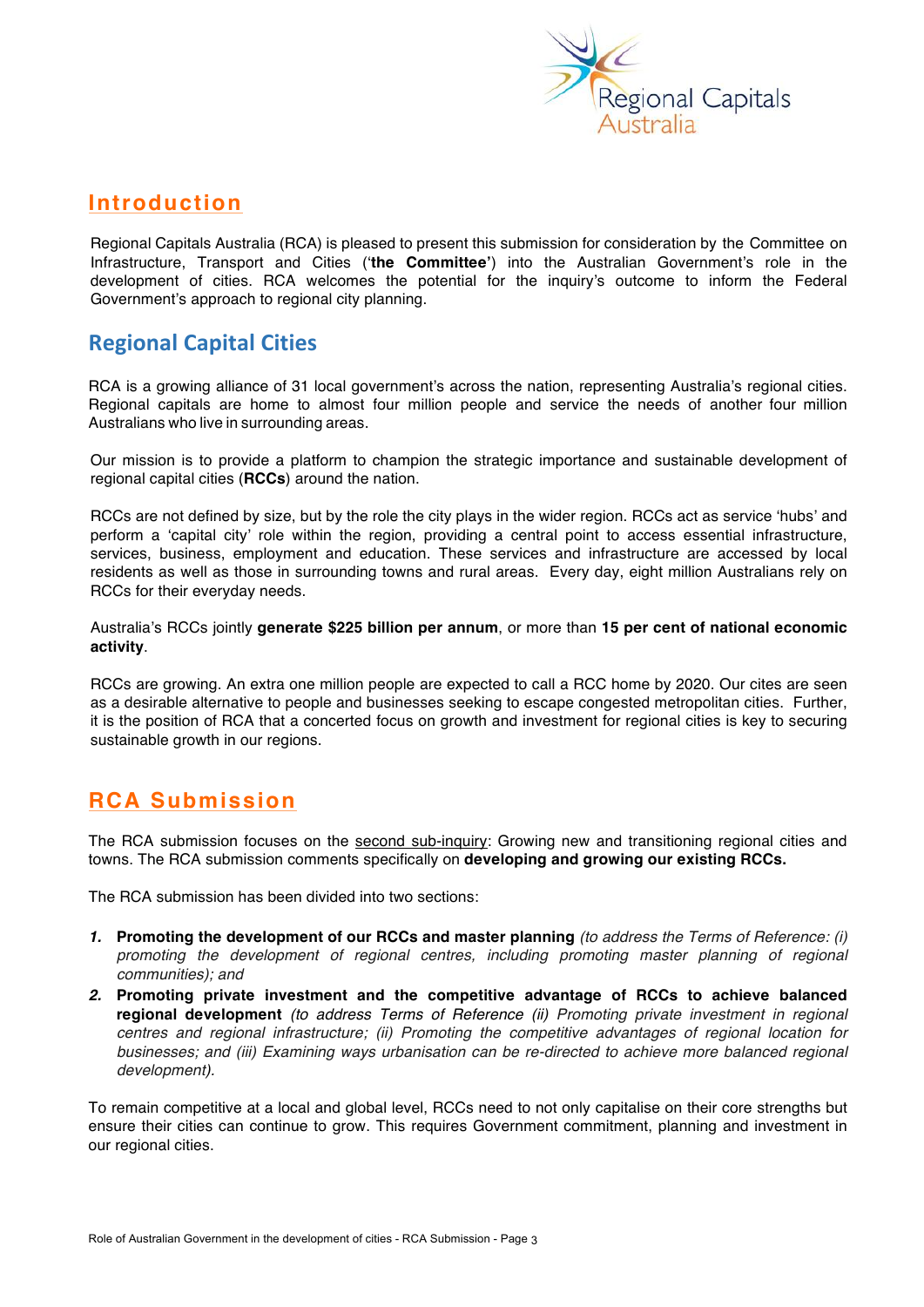

# **Rationale**

The time is now to develop and grow our regional cities. As the nation's productivity continues to decline, developing a network of socially and economically thriving RCCs should be the objective of all levels of government in Australia.

Australia's population is predicted to almost double to just over 40 million people over the next 50 years. According to the latest ABS data, Australia's *overall population increases by one person every 1 minute and 23 seconds.* Further, our nation's four largest cities are projected to grow by about 45 per cent by 2031. Melbourne and Sydney are each predicted to be cities of just under eight million.

Meeting the cost of this growth will be challenging. Infrastructure Australia today, puts the cost of addressing the national infrastructure deficit anywhere between \$450 - \$700 billion. Federal and state governments cannot afford to allow this gap to widen.

The Regional Australia Institute (RAI), however estimates that for every 100,000 Australians who choose to live in RCCs rather than the big five metros, that an additional \$50 billion will be released into the economy over 30 years in reduced congestion costs and increased consumption<sup>1</sup>. However, RCCs have different challenges to Australia's largest cities that must be addressed. Unemployment in RCCs is on average higher (2%) and worker productivity is lower (6%). These cities also have lower year 12 completion rates (42%) compared to the national average  $(52\%)^2$ .

Changing these statistics requires urgent attention. It is clear Governments at all levels and Australian businesses need a new a solution that moves past the capital city bias that historically has been engrained in our national leadership.

All cities that work are enormous economic assets and play a vital role in building a strong economy. RAI recently highlighted that the long-term growth rates of Australia's *small cities* "have matched those in metropolitan cities". The RAI's projections of future regional city growth are positive, submitting regional cities have the potential to produce \$375 billion in output in 2031 if planning for these cities is prioritised<sup>3</sup>.

Both RCA and the RAI are of the view that regional cities in Australia are widely misunderstood; these cities are key contributors to our national output and play a pivotal role in the regions they service. Both RCA and the RAI have examined how regional city 'hubs' are pivotal to their surrounding hinterlands. It is the position of RCA that strong regional cities mean strong regions.

Growing our RCCs is critical; adequate planning and support by governments is essential to facilitate this objective. By building on the economic capability of Australia's RCCs through economic diversification and the right government investment, it is also the position of RCA that increasing the development and population density in RCCs would deliver more liveable, equitable, and efficient outcomes for all Australians.

 <sup>1</sup> Regional Australia Institute - Lighting Up our Great Small Cities: Challenging Misconceptions - <sup>2017</sup>

<sup>2</sup> Essential Economics – Regional Capitals Australia – Issues and Positioning Paper 2014

<sup>3</sup> Regional Australia Institute - Lighting Up our Great Small Cities: Challenging Misconceptions - 2017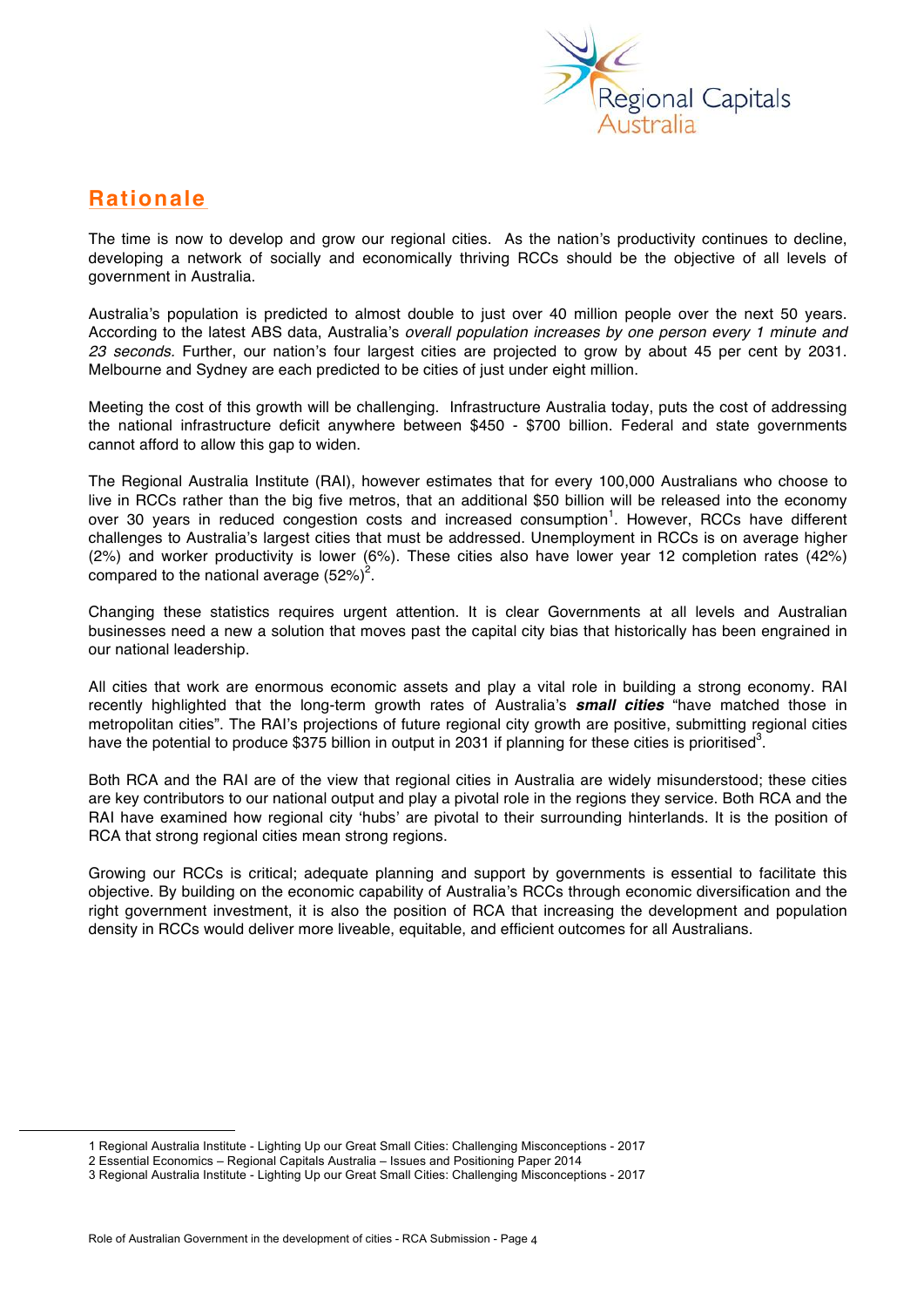

# **Promoting the development of regional centres, including master planning of regional communities**

# **Context: Growth in RCCs**

The growth of Australia's regional cities is a 100-year trend<sup>4</sup>. This trend is due to a pattern of consolidation from smaller towns to larger regional centres<sup>5</sup>, growth in Australia's immigration rate and more recently, a haven for people looking for a liveable and affordable alternative to the congested major capitals  $\text{\^6}.$ 

## **Rise of the RCCs is a long-term trend**

Our regional capital cities are growing and this is a long-term (100 year) trend. The Australian Government's *Bureau of Infrastructure, Transport and Regional Economics (BITRE)* released a report: Evolution of Australia's Towns (2014) that mapped the change in Australian towns over a 100 period. This report clearly showed that over this period Australia's population has trended towards a preference for people wanting to live in **urban environments**.

As the images below show, in 1911 (Figure 1) the majority of people lived in towns of 3000 people or less; by 1961 (Figure 2) the preference was for cities of 15,000 – 30,000 and by 2006, large urban centres were the place of choice and regional cities were growing faster than the state capitals (Figure 3 and 4).

*The report stated: "The consistent decline in the share of Australia's regional population compared to the major cities occurred in parallel with increasing urbanisation within regional areas….While the population share for towns and rural residents [in regional area] as a whole has been declining ….regional cities have and continue to grow" (p66).*





<sup>&</sup>lt;sup>4</sup> The Bureau of Infrastructure, Transport and Regional Economics (BITRE): Evolution of Australian Towns - 2014<br><sup>5</sup> Productivity Commission: Transitioning Regional Economies – Interim Report - 2017<br><sup>6</sup> Regional Australia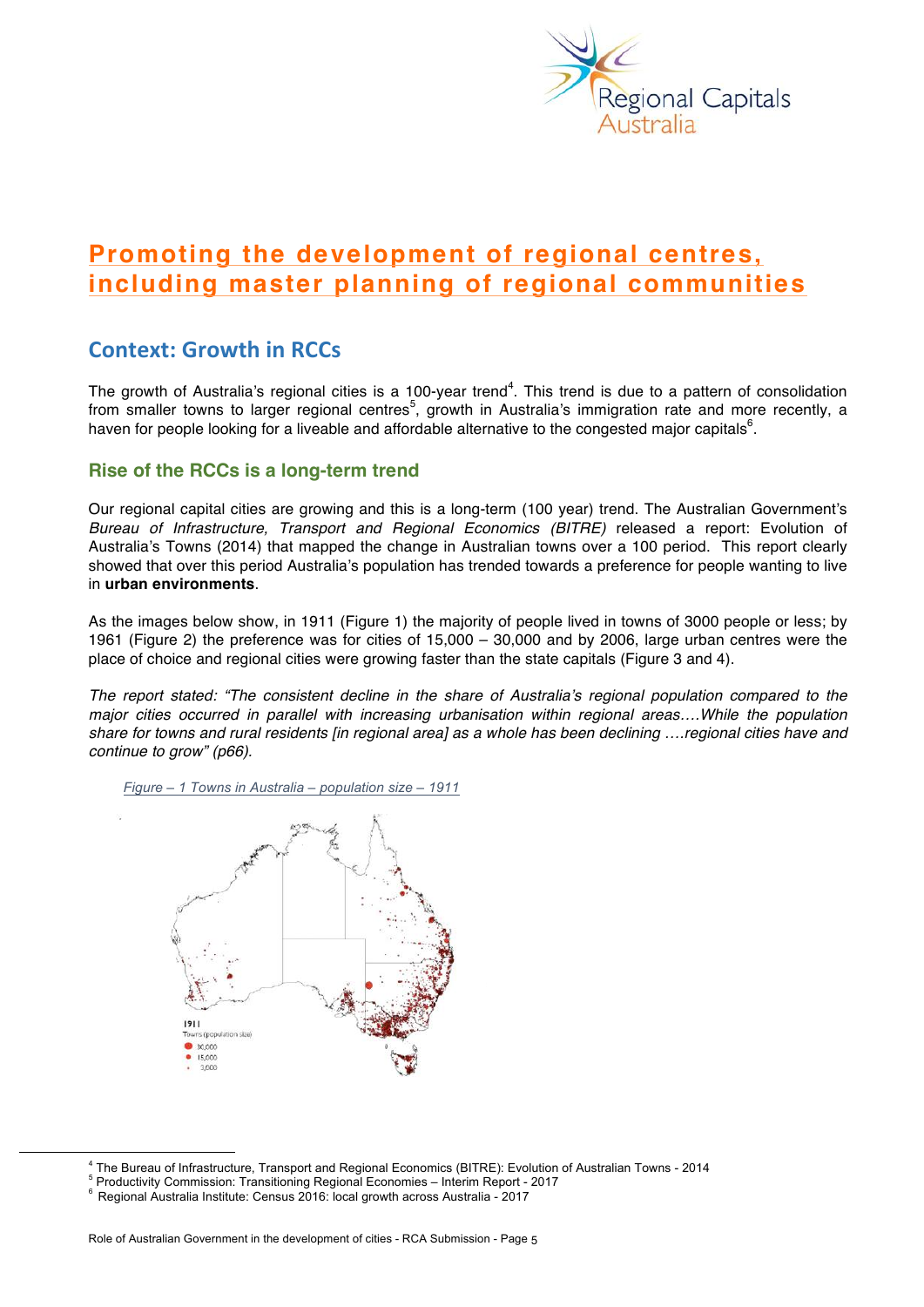



*Figure – 3 Towns in Australia – population size – 1911*



*Figure 4: Populations of towns by town size 1911, 1961 and 2006*

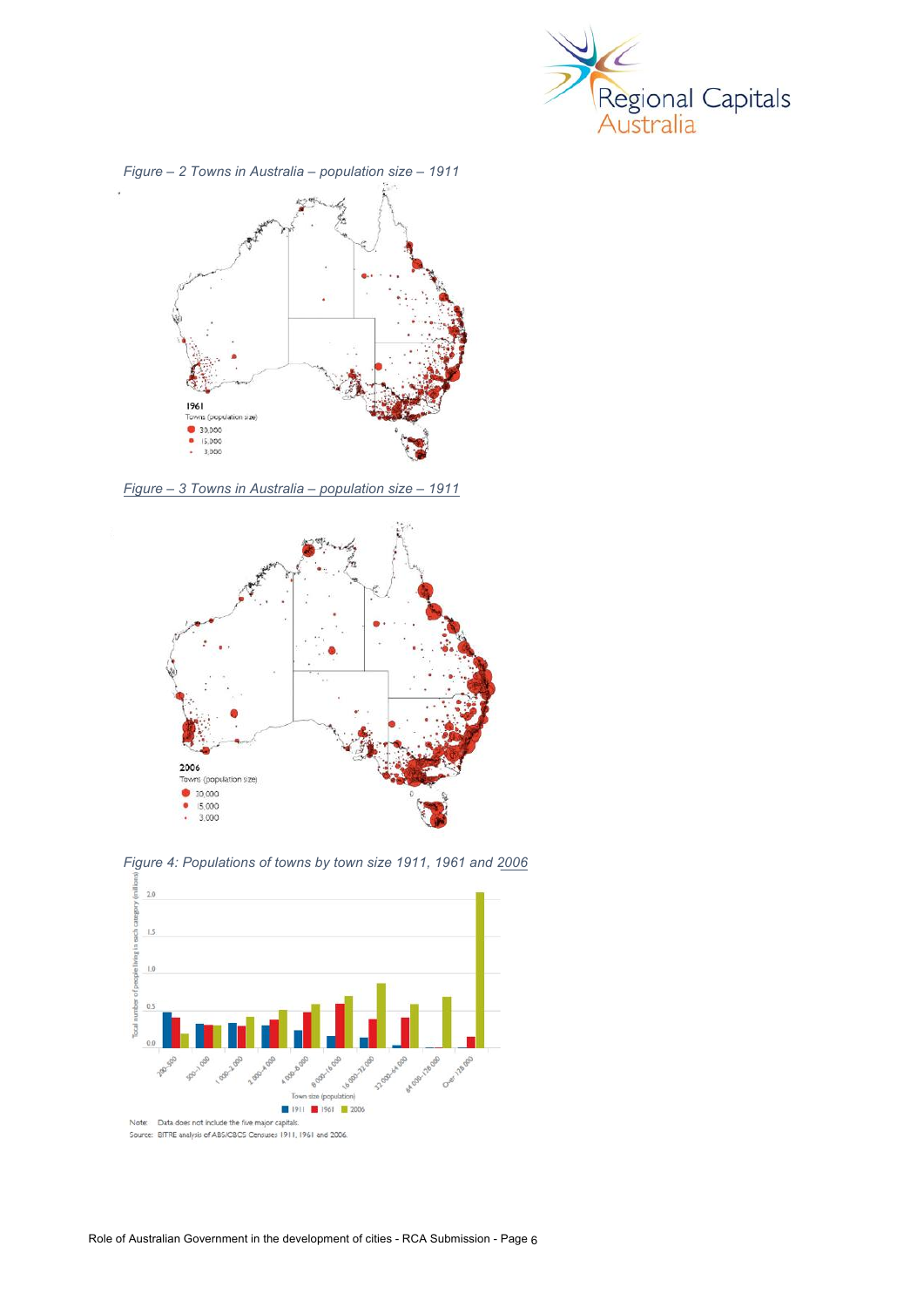

## **The liveable and affordable alternative**

Today, there are 51 regional capital cities that have a combined population of 4 million people – the sizes of the cities range from 15,000 to 240,000 residents.

*Figure 5: Regional Capital Australia – Regional Capital City Map*



These cities are growing, the growth of regional cities has was also highlighted in the recent Productivity Commission (PC) review: Transitioning Regional Economies – Interim Report (2017).

The report also concluded there was a trend to of consolidation from smaller towns to larger regional centres. The report found that the global transitioning economy was one reason for this growth. The reported noted that while there was growth in Australia's agricultural sector (a staple of the regional Australia economy) the rise of automation and overall efficiencies in this sector meant there had been a decline in the number of people employ in this sector. A similar patter of job losses were also occurring in the manufacturing sector. Regional cities, however with strong service sectors had growing populations and economies.

The PC highlighted that this change in regional populations and economies could be attributed towards:

*"..productivity, technological change, demography, personal choices and increasingly connected regions through trade in services. The ease of transport today and the capacity to undertake transactions using the internet, mobile phones and satellite-based communications systems has facilitated this trend. There is also greater amenity associated with larger regional centres as well as access to a wider range of services (including schools, aged care services, hospitals and universities)" (p20.)*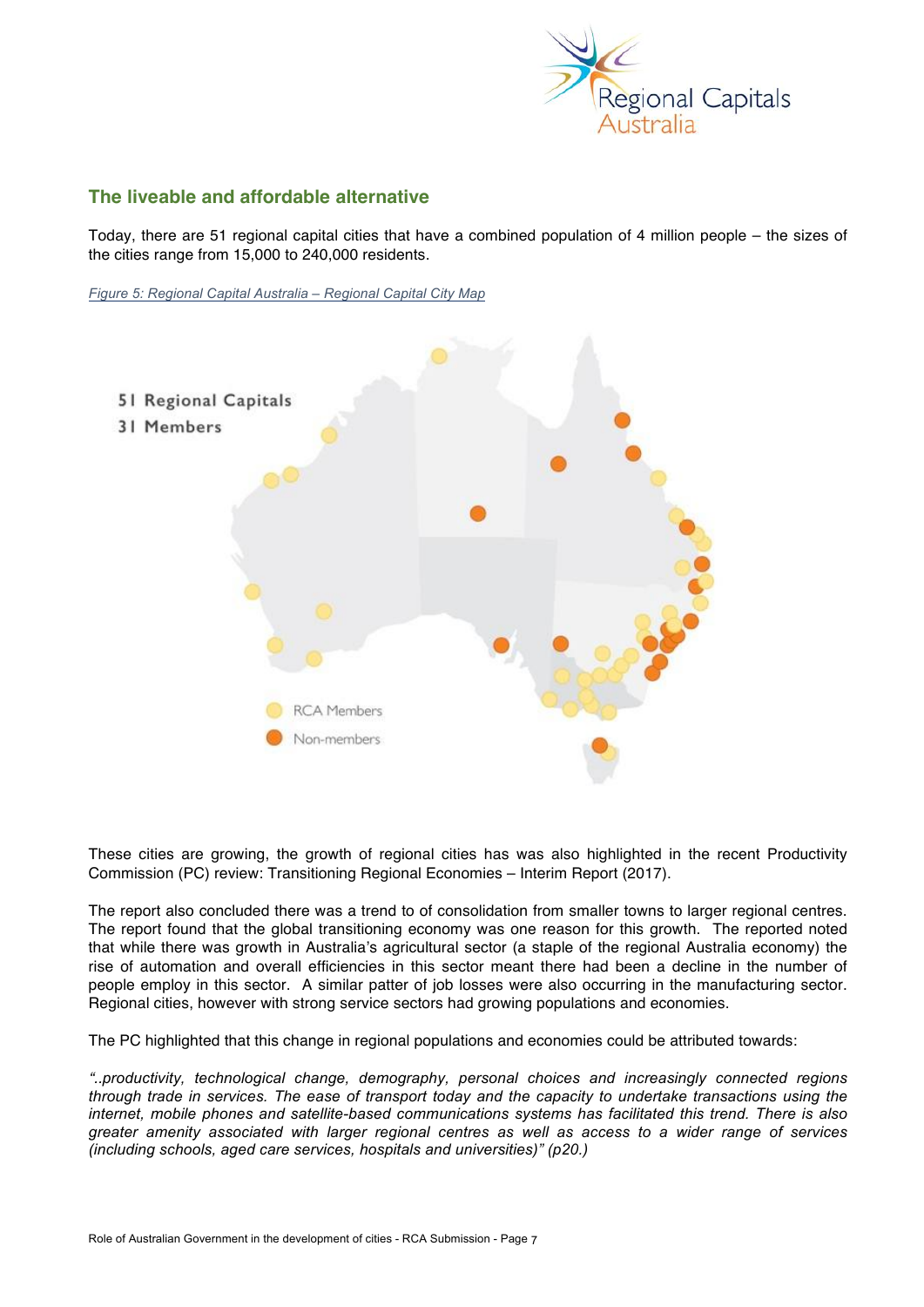

## **International Migration**

Another factor impacting the growth of regional capital cities has been International migration. In July, the Regional Australia Institute (RAI) highlighted that the 2016 Census provided a "refreshed view of the impact of international migration on regional economies"<sup>7</sup>.

Examining changes in the number of people living in regions that are born in Australia or overseas, it is evident that people who are born overseas and move to Australia are vital to regional Australia's prosperity, and that for many regional cities and smaller rural towns international migrants have been their only source of population growth. The RAI examined the changes in settlement patterns from 550 Local Government Areas (LGAs) in Australia between 2011 to 2016. Notably in 151 regional LGAs, the arrival of international migrants helped offset local population decline by attracting international migrants. This effect was most predominant in regional capitals cities. ABS data confirmed that 35 percent of growth across our member cities could be attributed to international migration.

## **Housing Affordability**

Please refer to page 18 of this report for the breakdown of housing prices for our member regional cities and the competitive advantages regional cities hold in housing affordability. RCA believes that the relative affordability of housing in our member cities has also contributed the population growth, particularly those cities within a commutable distance to the major capitals.

# **Master planning for RCCs**

It is the position of RCA that the growth of our member cities has occurred somewhat organically and to obtain a larger share of Australia's projected population growth much more needs to be done to plan for their success. Until late 2016, RCC had no place in national policy and today there is limited analysis by the Australian Government to understand the issues and of the issues and opportunities of member cities to measure and guide their future social and economic success.

Historically there have been two 'place making' policies in Australia:

- 1. **Regional Development Policy:** This policy area is focused on whole regions and industry sectors.
- 2. **Urban or Cities Policy:** has been focused on the big five metropolitan cities.

**Master planning for RCCs should be a priority for all levels of Government and needs to be conducted under two key policy areas:** *urban policy and regional policy.*

 <sup>7</sup> Regional Australia Institute: Census 2016: overseas migrants vital to prosperity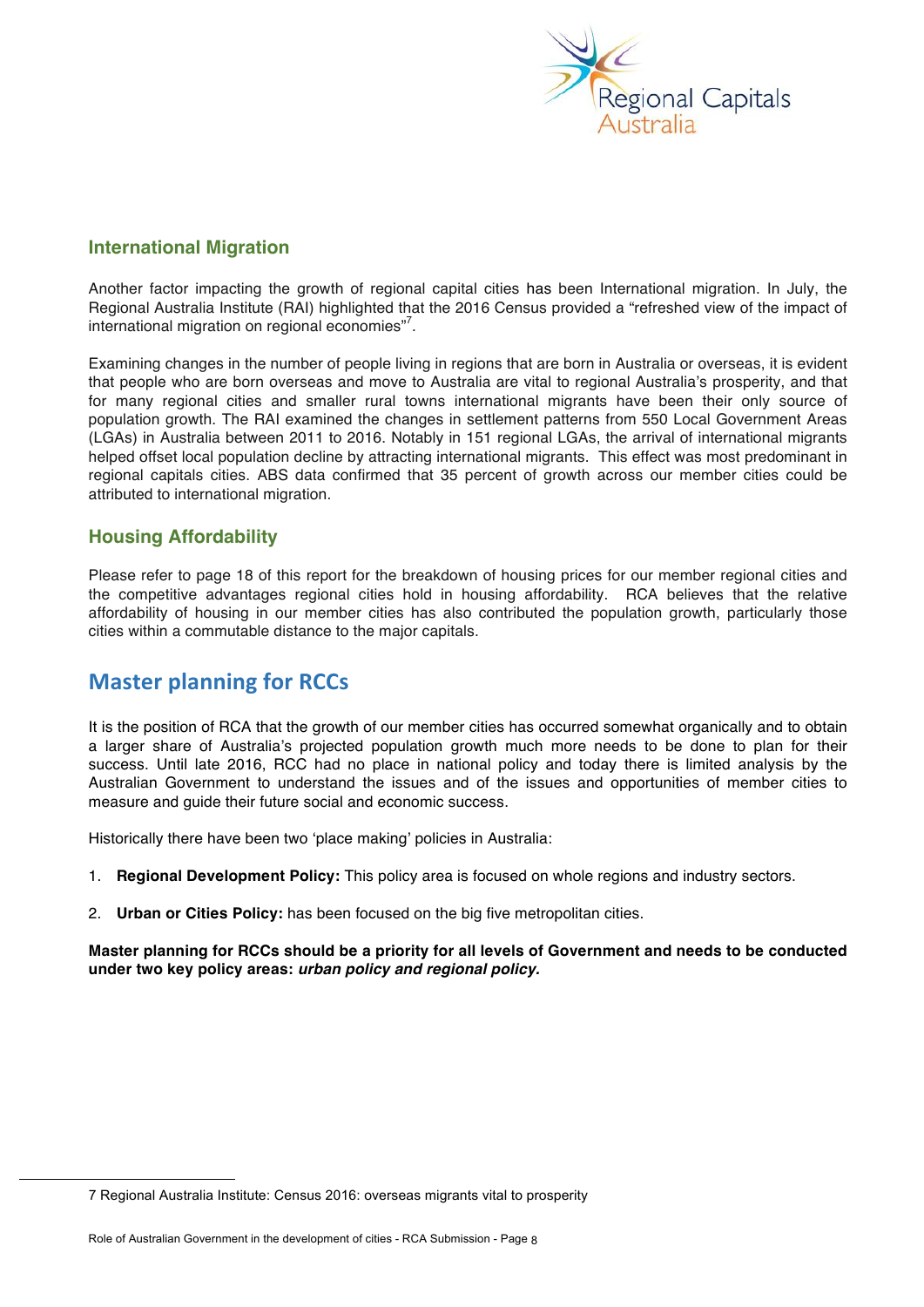

## **Urban policy**

#### *Potential of RCCs*

For regional cities to reach their potential of generating \$378 billion in economic output, immediate action is needed. According to the RAI, the appropriate level of planning will allow regional cities *"produce twice as much as all the new economy industries produce in today's metropolitan cities"* by 2031*.* The following section highlights RCA's position on what the priorities for this planning should be.

## *City Deals*

"*All regional cities are predicted to grow – but City Deals could deliver more"* – Regional Australia Institute, Blueprint for investing in City Deals: Are you ready to deal? June 2017

RCA welcomed the Government's announcements in 2016 in relation to the regional cities stream of the City Deals process. The development of a network of socially and economically thriving RCCs is critical to the nation's growth, and many of our members have cited the receipt of a City Deal as a game-changer for their community and economy.

According to the Department of Prime Minister and Cabinet (DPMC), City Deals are a new arrangement between the Australian Government, a state or territory government, and local governments, that aim to make Australian cities better places to live in and do business. Through City Deals it is intended that governments, industry and communities will develop collective plans (which could been seen as master plans) for growth. Parties to the plan intend to commit to the actions, investments, reforms and governance needed to implement them. Through making the most of new and existing investments of governments, City Deals will set out the specific investments and reforms needed to unlock business and industry development and ensure community wellbeing<sup>8</sup>.

On launching the government's cities policy the "Smart Cities Plan" which City Deals encompass, both the Hon. Fiona Nash, Minister for Minister for Local Government and Territories, Regional Communications and Regional Development and the Hon. Angus Taylor – Assistant Minister for Cities stated the plan should be considered 'a plan for the regions'<sup>9</sup>. The Assistant Minister went further, stating:

*"Regional cities are incredibly important to the future of the regions and getting our policy right on regional cities is a very, very important piece of work.*

*I'm absolutely convinced that harnessing the potential of our regional cities depends on long-term planning for the future and building cities that can really attract people to work, to live, to play and to enjoy their lives.10"* 

In November 2016, the Assistant Minister announced a competitive process to identify future Regional City Deals (in addition to the announced Townsville and Launceston City Deals) was under development<sup>11</sup>.

While City Deals have been highlighted as the new paradigm and investment for urban Australia, the Government has chosen recipient cities, so there is little understanding of how competitiveness will be assessed.

 <sup>8</sup> City Deals – Department of Prime Minister and Cabinet – Smart Cities Website

<sup>9</sup> Smart Cities Plan is a plan for the regions – Media Release - 28 April 2016 – The Hon. Fiona Nash, The Hon. Angus Taylor

<sup>10</sup> Regional Australia Institute City Deals Forum – Speech – 13 October 2016 – The Hon. Angus Taylor

<sup>11</sup> Encouraging Regional City Deal proposals – Media Release 9 November 2016 – The Hon. Angus Taylor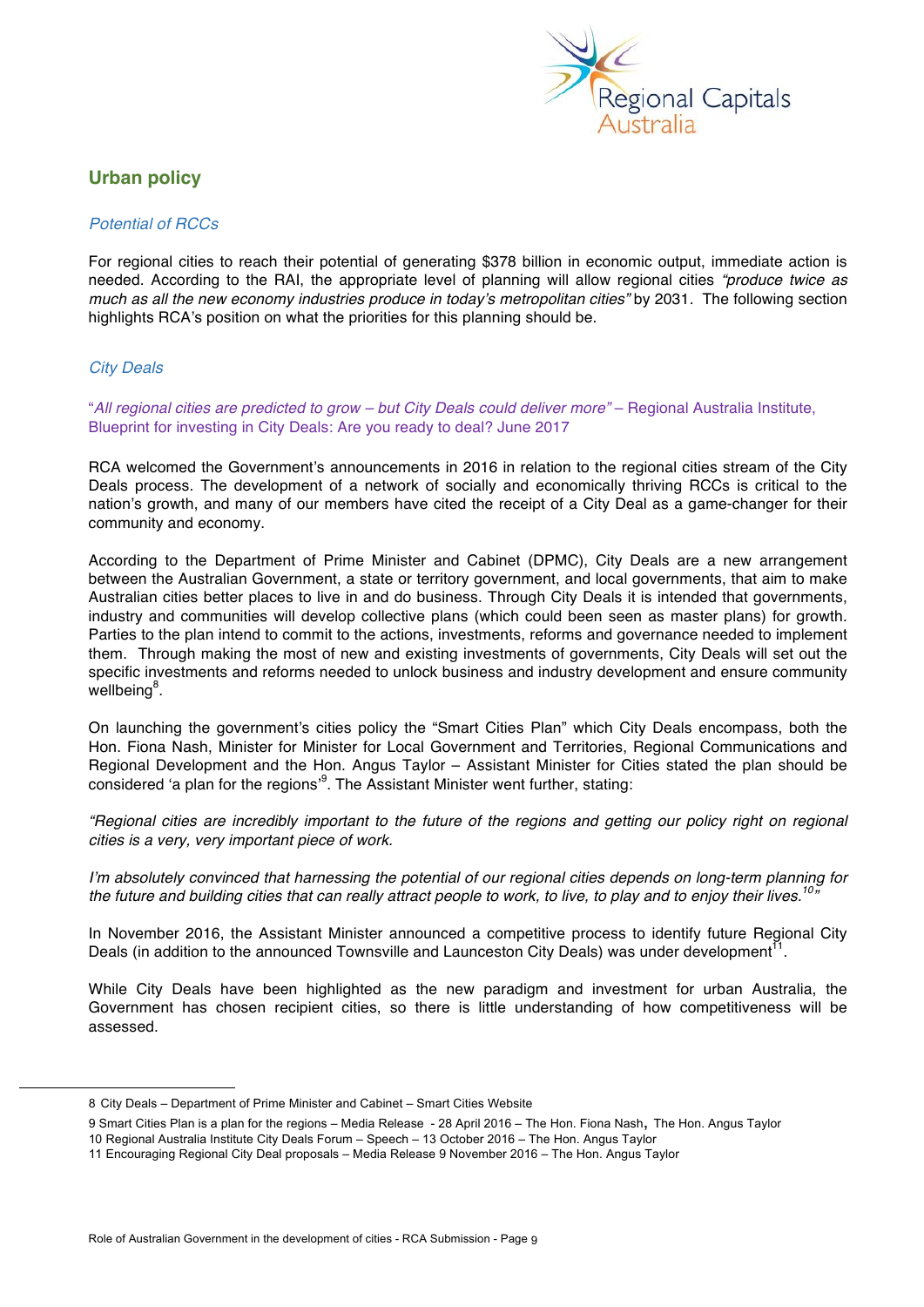

In a submission to the DPMC, RCA outlined the collective view of our membership on what a competitive process should look like and highlighted the need for all our member cities to be considered eligible to apply. RCA made specific recommendations regarding what process considerations should be applied. This submission can be found on the Submissions page of the RCA Website.

## *Does The Size of a City Matter?*

In our submission to DPMC, RCA stated that cities of all sizes should be included eligible for a City Deal. The basis of our position has been supported by the RAI in the release of the latest release the: Lighting Up our Great Small Cities: Challenging Misconceptions report (2017).

The report examined the performance (population and economic growth) of 31 of Australia's regional cities (populations ranging from 546,000 to 50,000). The report revealed that these cities collectively expanded their economies at 3 per cent per year from 2001-2013. They share comparable economic performance with our major cities across the key measures of growth, output, participation, and productivity (refer Figures 6 and 7 below).

Additionally the report showed that there was little difference between smaller regional cities as compared to the larger regional cities<sup>12</sup>.

|                                                 | <b>Big regional cities</b>    | <b>Small regional cities</b>                                          |
|-------------------------------------------------|-------------------------------|-----------------------------------------------------------------------|
| <b>Participation rate</b>                       | 74%                           | 74%                                                                   |
| <b>Productivity workers</b><br>(\$'000/ worker) | 137.11                        | 159.26                                                                |
| <b>Historical GVA</b><br>growth rate (CAGR)     | 3.2                           | 2.2                                                                   |
| <b>Projected GVA</b><br>growth rate (CAGR)      | 2.8                           | 2.3                                                                   |
|                                                 |                               | Figure 6 - Comparison on output between small and big regional cities |
|                                                 |                               | Regional and Metro cities share economic performance                  |
| 83%                                             | 98%                           | 91%                                                                   |
| Output growth rate<br>of metro                  | Particpation rate<br>of metro | Worker productivity<br>of metro                                       |

*Figure 7: Regional cities share of the metropolitan cities economic performance* 

Additionally, the report showed there was a robust historical population growth, at an average 1.6 per cent per annum from 2002 to 2013, and strong population projections to 2026 showing an expected total population increase of 16 per cent (refer 8 figure below) 13.

<sup>&</sup>lt;sup>12</sup> Regional Australia Institute - Lighting Up our Great Small Cities: Challenging Misconceptions report (2017) <sup>13</sup> Regional Australia Institute - Lighting Up our Great Small Cities: Challenging Misconceptions report (2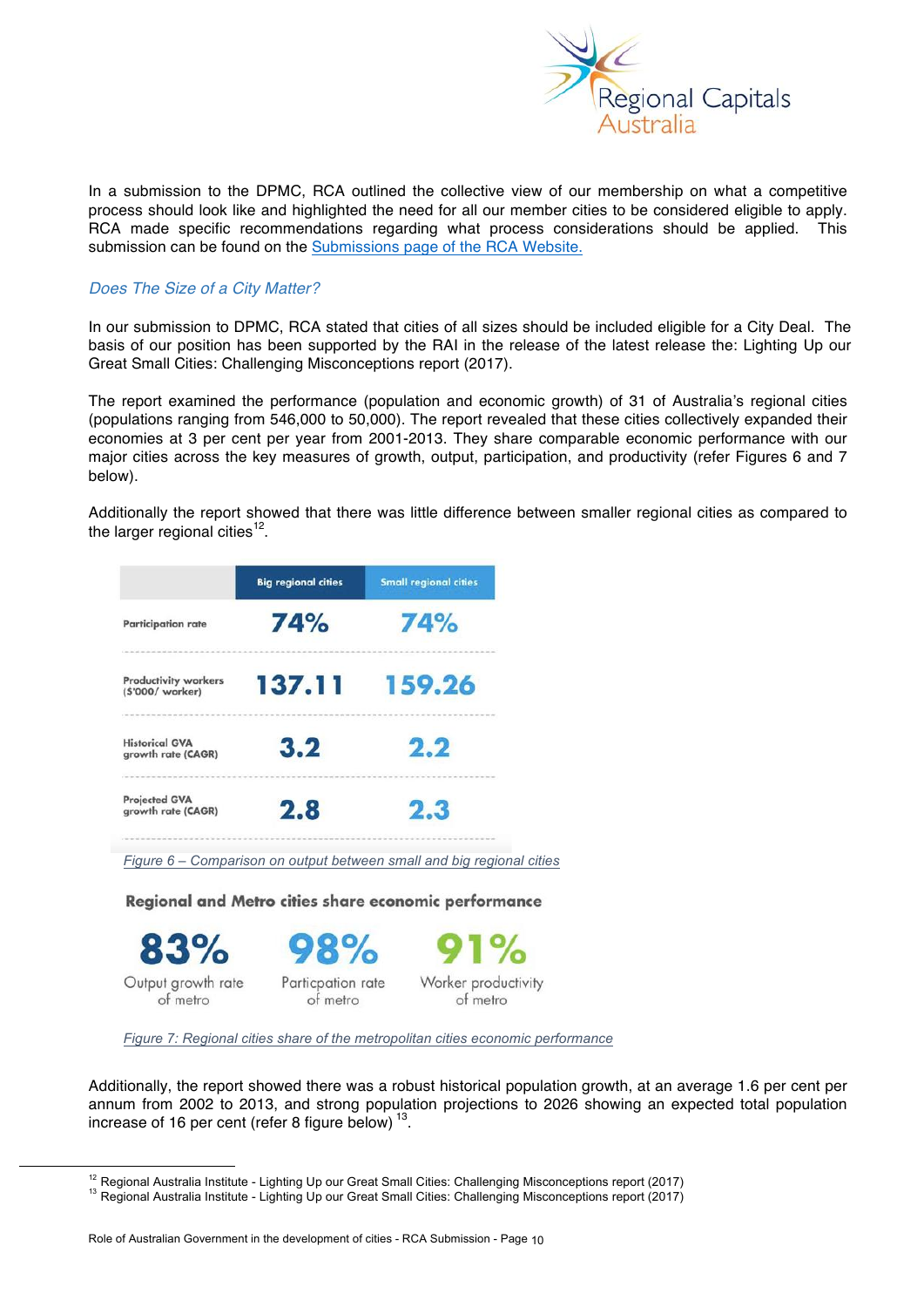



*Figure 8 – Projected population growth across 31 of Australia's regional cities*

RCA believes our cities have great potential and now is the time to plan for and develop a network of economically and socially sustainable regional capital cities. As we can see above the policies should not only focus on the largest cities, smaller regional cities are also socially and economically important.

#### *Measuring the Policy – Smart Cities Plan – City Deals and the National Cities Performance Framework*

To ensure that the policy interventions are success a measurement of success must be established. It is the position of RCA that properly measuring the performance of our RCCs will support interventions designed to improve how Australian cities grow.

In April 2017, the Government released the **National Cities Performance Framework Interim Report.**  Outlining how the government intended to measure how Australian cities were performing against a range of indicators. The interim report also highlighted this framework would also be used to measure the success of City Deals.

The interim framework however only includes a small number of regional capital cities – those with populations of 85,000 or more. It is our expectation that through this framework, RCA members like Albury – Wodonga, Ballarat, Bendigo, Geelong, Launceston, Mackay, and Toowoomba will continue to be shown as not only the best places to live, but also excellent choices for businesses to make their next investment. However as the work of the RAI highlights – cities of all sizes have social and economic value.

The exclusion of the remaining regional cities significantly undersells the contribution and potential of regional Australia. It is the position of RCA that **monitoring all regional cities** will significantly increase the understanding of how these cities function. The monitoring will highlight investment opportunities and identify how the service hub role can be strengthened - a stated objective of the *Smart Cities* plan.

## *Missing analyses for RCCs*

Proper planning for the future of all RCC requires specific analysis of all cities, not RCCs as part of a region.

Work under taken by RCA to compare three sources of Government reporting (State of Australian Cities, Progress in Australian Regions and Regional Online) has highlighted there are real gaps in how the Australian government collects and reports on regional city data (refer to Appendix A).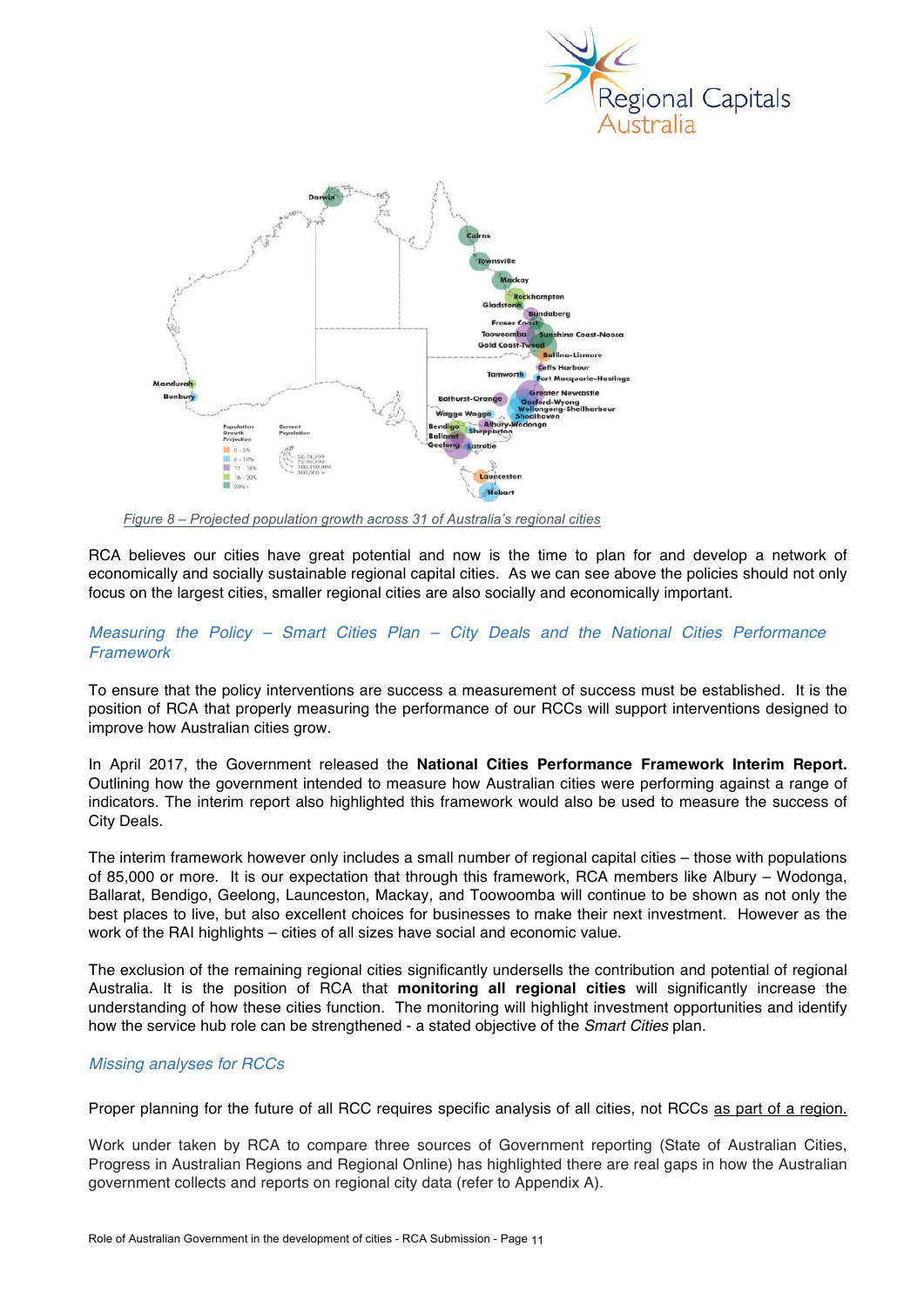

RCA believes that this is attributed to the way the Australian Bureau of Statistics (ABS) collects data under levels of delimination. For the purposes of this submission, we have highlighted Statistical Area (SA) 4 and Statistical Area (SA) 3 as they relate to RCCS; specifically the following:

• **SA4s** were designed using a number of criteria, which reflect a balance between respective considerations. A minimum of 100,000 persons was set for the SA4s, although there are some exceptions to this. In regional areas, SA4s tend to have populations closer to the minimum (100,000 - 300,000).

• **SA3s** are designed to provide a regional breakdown of Australia. They generally have a population of between 30,000 and 130,000 people. In regional areas, SA3s represent the area serviced by regional cities that have a population over 20,000 people.

For regional cities that have populations over 100,000 there is a suite of data available to understand how the city is performing – in many cases highlighting the many competitive advantages for potential businesses and residents has when compared to major metropolitan cities.

However in cities under 100,000 persons data is collected for that RCC as part of the regional area. This lack of an analysis of smaller regional capital cities will have an impact on the ability of the leaders of that city to highlight the competitive advantage or a barrier to investment for the city – the very things that will impact further population and economic growth. Missing indicators also mean the impact of investment into regional cities cannot easily be measured, compared and as a result, planned for. This is at odds with the stated objectives in the Smart Cities Policy.

The gaps relate to two key areas:

- **Liveability**: air pollution, housing affordability, traffic congestion, average commuting time, proximity to arts, culture and sporting facilities; and
- **Connectivity**: access (direct or indirect connections) to national and international markets by road, rail, air and reliability of broadband and mobile service.

It is the position of RCA that as data is collected against LGAs to support ABS figures, there is scope to develop a specific dataset **measuring performance in all RCCs** (of varying populations). This would enable the production of data sets, which would invariably assist in master planning for RCCs.

## *RCA Recommendation: The Committee seek to highlight the importance of prioritising the delivery of the Government's regional city stream of City Deals to RCCs by requesting the Government:*

- *Increase the number of regional cities to be measured under the National Cities Performance Framework to 51 – to align with the objectives of the Smart Cities Plan and to enable regional city deals to be measured;*
- *Develop a specific dataset measuring performance in all RCCs (of varying populations). This would enable the production of data sets which would invariably assist in master planning for RCCs;*
- *Include the requirement to have consistent master plans developed for RCCs in the city deals process (interfacing with the hub and spoke model under development - below);*
- *Release the draft guidelines on the first round of the regional City Deal competitive process; and*
- *Ensure the guidelines include a mechanism for all 51 regional cities to compete for a city deal.*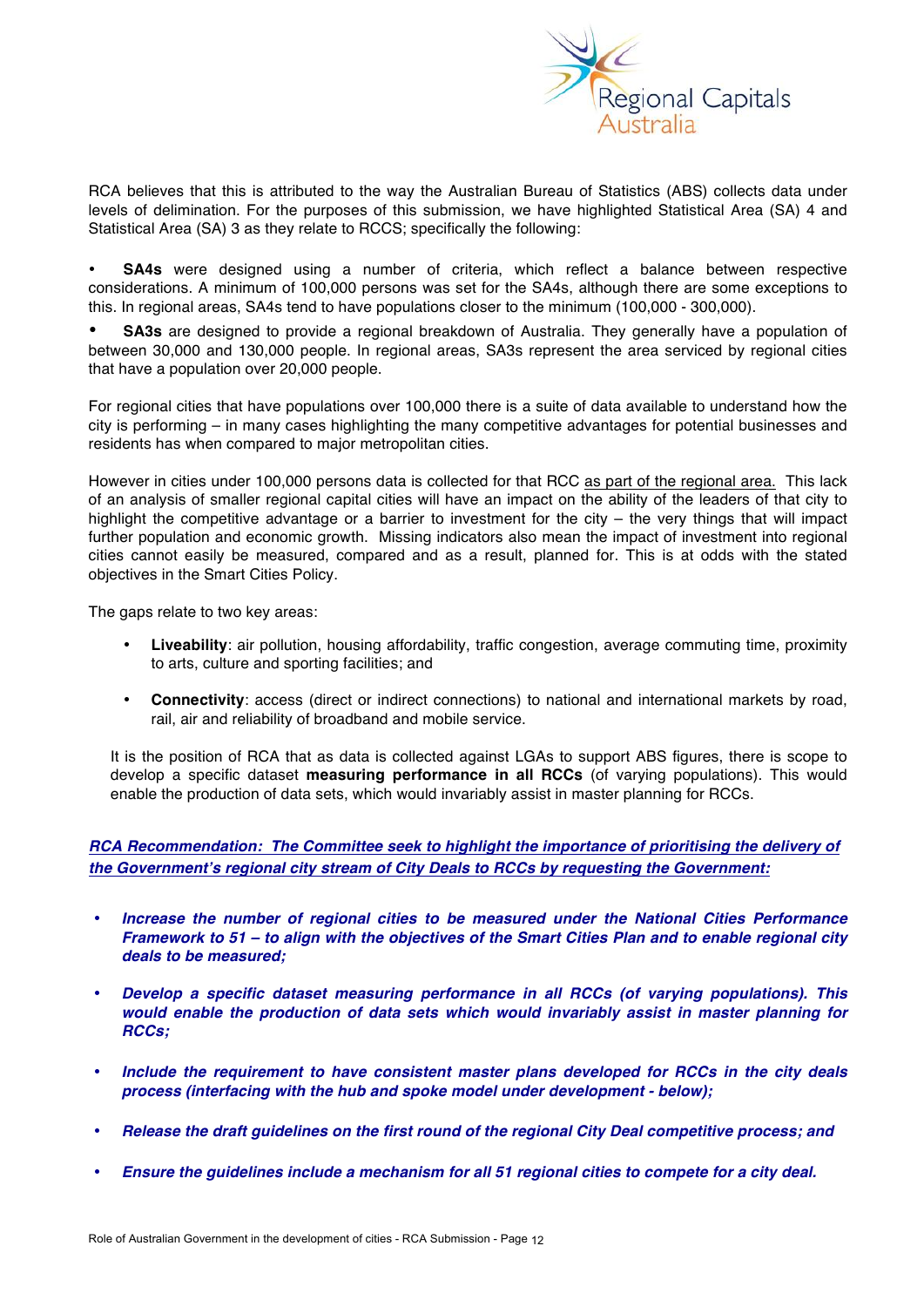

## **Regional Policy: creating strong RCCs as service hubs**

#### *Use of the 'hub and spoke' model*

In regions, hubs and spokes matter. It has long been the position of RCA that creating strong regional capital cities, as service 'hubs', creates strong regions. In short, regions need cities.

RCCs provide a central point to access essential infrastructure, services, business, employment and education. These services and infrastructure are accessed by local residents as well as those in surrounding towns and rural areas. In essence, RCCs perform a 'capital city' role within their regions.

RCA has partnered with the RAI to examine the impact of "a hub and spoke" effect of RCCs on their regional towns.

To examine the status of hub and spoke relationships in regional capitals, the RAI investigated a selection of RCCs, together with their surrounding LGAs to examine the extent that the hub/spoke model exists in regional areas.

The RAI's method was to use elements from its *Insight* dataset themed around education, health and business services in addition to census data showing place of work and residence, focusing on a selection of RCC hubs and spokes. The RAI also examined movement between place of work and place of usual residence (work flows) and the disparity between hubs and spokes across the domains of education, health and business.

The purpose of conducting the case studies was to understand:

- 1. How communities **moved around regions**
- 2. What **distance from the hub means for spokes**

The study explored the 'strength' of services in both RCC and their surrounding hinterlands across the following areas:

- Workflow between hubs and spokes
- Access to financial services (business services) as percentage of population employed
- Access to health services (as a percentage of population employed)
- Access to tertiary education (as a percentage of population enrolled)
- Population growth (ABS data)
- Distance from an airport.

**Note:** In each table as part of this submission the city or town (hinterland) has received a rank indicating where the city or town sits in relation to access to a service or distance from a facility (refer above). Each LGA was ranked against the other 623 LGAs around Australia. The ranks have been grouped into bands, a mark of of 1 means the area ranks in the top 20 percentile of all LGAs in Australia. A mark of 5 indicates the city or town is within the bottom 20 percentile of all LGAs.

#### *Hub and spoke findings*

The RAI study focused on 4 hubs and 8 spokes across New South Wales, Queensland and Western Australia. These are explored below: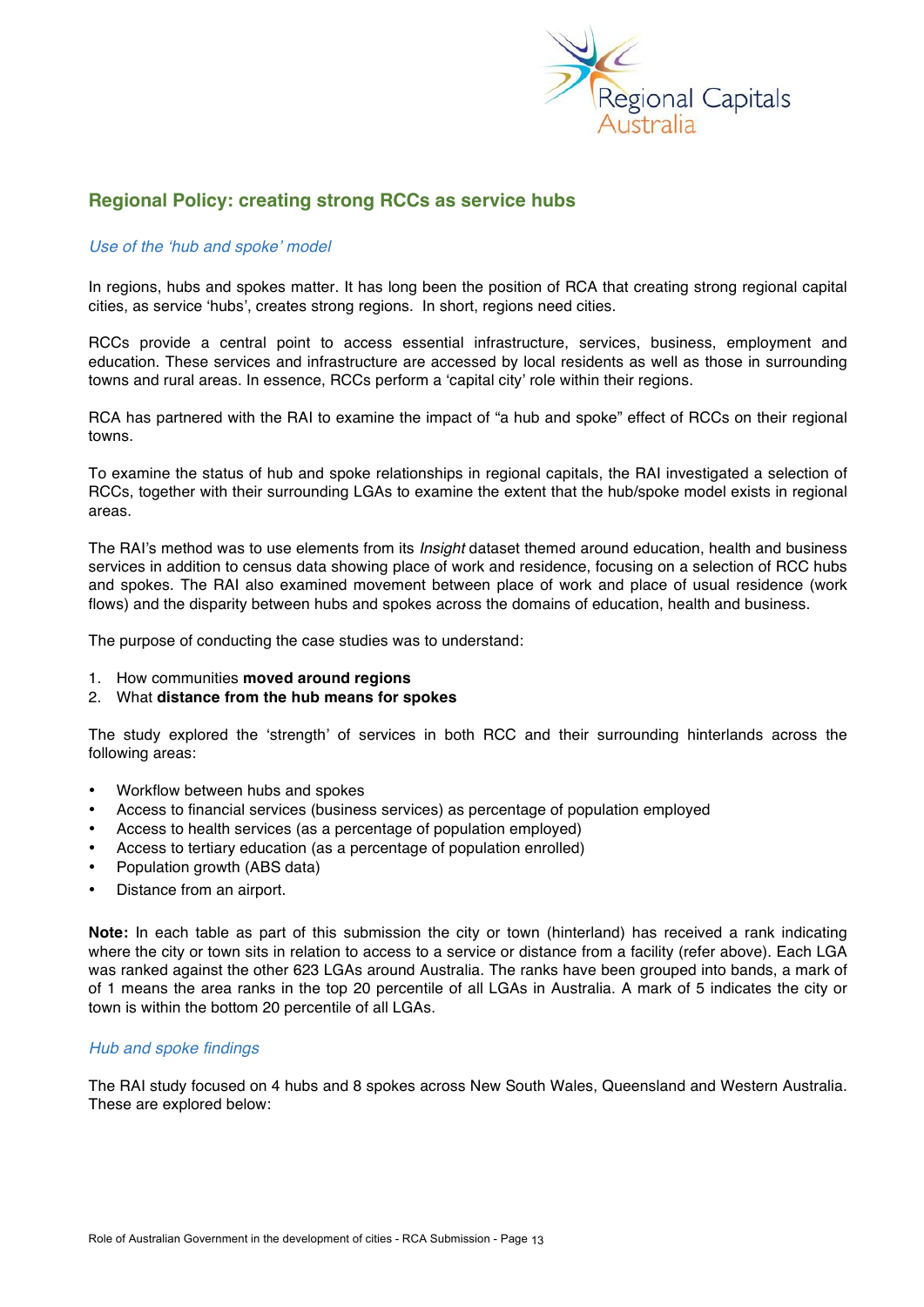

## *a) Wagga Wagga*

The Riverina capital of Wagga Wagga has a strong hub and spoke relationship with its region, as demonstrated in Figure 2:

Figure 2: Wagga Wagga and the Riverina region



<sup>\*</sup>The thicker olive-coloured lines demonstrate movement from the smaller towns into the city regarding access to employment.

The Riverina is an example of where a strong hub and spoke model is active and as such where the region is benefiting from a strong regional capital city. The flower like model between Wagga Wagga and the smaller rural towns of Junee, Gundagai and Lockhart show there are interdependencies of personal and freight transport flows. Beyond this commutable distance flows of employment tend to go towards nearby centres (Narrandera-Griffith) and to Albury (Greater Hume).

The report also revealed that the city of Wagga Wagga ranked in the top percentile of all LGA in having access to health (allied) and education services and connectivity infrastructure such as airports. The city had a lesser level of access (2nd percentile) to business services and more complex health services – for example services not available at the Wagga Wagga Base hospital or higher order accounting firms may mean people have to travel to a larger population area such as Canberra or Sydney (refer to Table 1).

Interestingly the surrounding smaller rural towns, with much smaller populations and economic activity within the Riverina also showed relatively high access and distance from (mostly second percentile) to services and infrastructure where the city access was higher or lower.

Table 1: Wagga Wagga: Riverina – hub and spoke access and distance: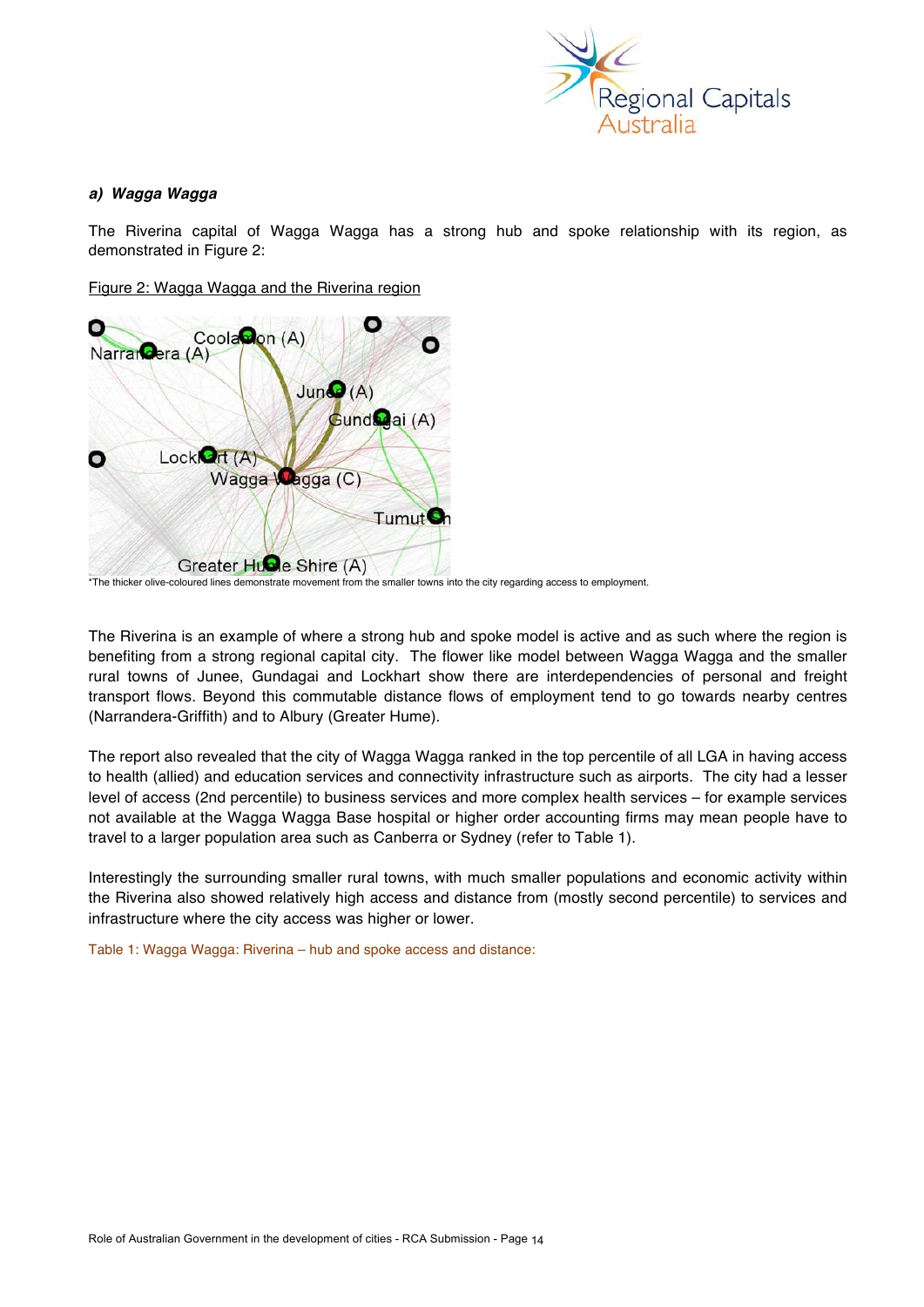

| Hub            | <b>City Outcome</b><br>Ranked against all LGA's | 'Spoke' LGAs<br>Ranked against all LGA's |                                    |
|----------------|-------------------------------------------------|------------------------------------------|------------------------------------|
|                | $1 =$ highest 20%<br>5= lowest 20%              | $1 =$ highest 20%<br>5= lowest 20%       |                                    |
| Wagga<br>Wagga | Wagga Wagga (C)                                 | Narrandera (A)                           | Tumut (A)                          |
|                | Population Growth: 1.3%                         | Population Growth: 0.3%                  | Population Growth: 0.3%            |
|                | Access to:                                      | Access to:                               | Access to:                         |
|                | Health: 1<br>$\bullet$                          | Health: $2$<br>$\bullet$                 | Health: $3$                        |
|                | Tertiary Ed: 1<br>$\bullet$                     | Tertiary Ed: 1<br>$\bullet$              | Tertiary Ed: 1<br>$\bullet$        |
|                | Financial services: 2<br>$\bullet$              | <b>Financial services 2</b><br>$\bullet$ | Financial services: 2<br>$\bullet$ |
|                | Distance to:                                    | Distance to:                             | Distance to:                       |
|                | Medical facilities: 2<br>$\bullet$              | Medical facilities: 2                    | Medical facilities: 2              |
|                | Airport: 1<br>$\bullet$                         | Airport: 1<br>$\bullet$                  | Airport: 3                         |
|                | Port: $5$<br>$\bullet$                          | Port: $5$                                | Port: 5                            |

## *b) Mackay*

The Mackay region data again supported showed signs of a hub and spoke model but also showed the dominance of the mining sector on the Mackay economy with large worker flows to the adjacent Isaac LGA (a popular mining town).

Figure 3: Mackay and Whitsunday Region



\*The thicker olive-coloured lines demonstrate movement from the smaller towns into the city regarding access to employment.

The distance and accessibility data for Mackay also suggested the city is an important economic hub with higher percentile rankings for buisness services and economic infrastructure. However the city showed much lower (4th percentile) access to and distance from important social drivers such as health an education. The surrounding towns of the Whitsunday and Isaac also reflected the strengths and weakness of the region's hub – of note both towns featured in the bottom percentile for both health and education.

Table 3: Mackay – hub and spoke access and distance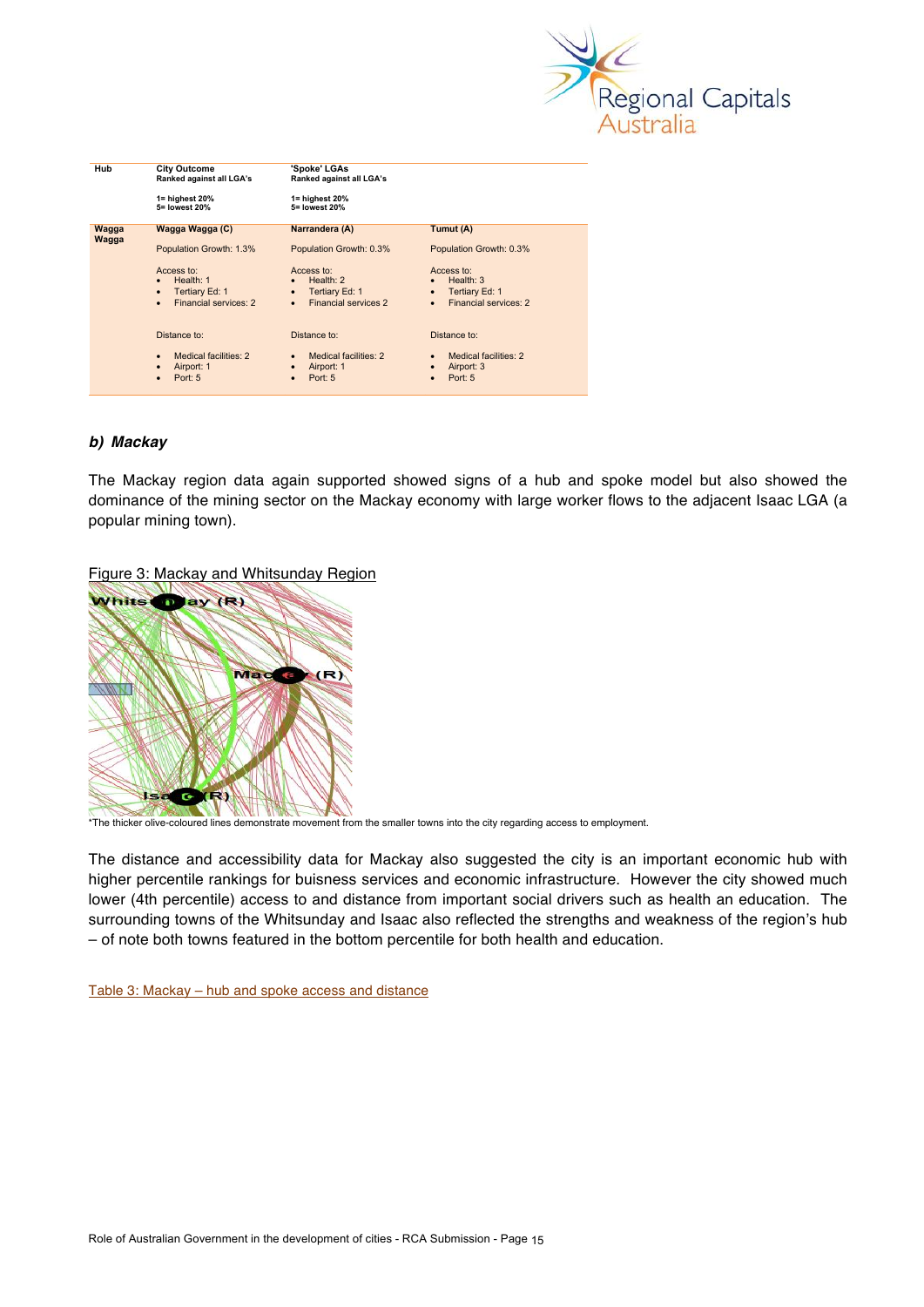

| Hub           | <b>City Outcome</b><br>Ranked against all LGA's                                                             | 'Spoke' LGAs<br>Ranked against all LGA's                                                       |                                                                                                |  |  |  |  |
|---------------|-------------------------------------------------------------------------------------------------------------|------------------------------------------------------------------------------------------------|------------------------------------------------------------------------------------------------|--|--|--|--|
|               | $1 =$ highest 20%<br>5= lowest 20%                                                                          | $1 =$ highest 20%<br>5= lowest 20%                                                             |                                                                                                |  |  |  |  |
| <b>Mackay</b> | Mackay (C)                                                                                                  | Isaac (Moranbah) (R)                                                                           | Whitsunday (R)                                                                                 |  |  |  |  |
|               | Population Growth: 2.8%                                                                                     | Population Growth 2.4%                                                                         | Population Growth 2.8%                                                                         |  |  |  |  |
|               | Access to:<br>Health: $4$<br>$\bullet$<br>Tertiary Ed: 4<br>$\bullet$<br>Financial services: 2<br>$\bullet$ | Access to:<br>Health: $5$<br>Tertiary Ed: 5<br>$\bullet$<br>Financial services: 2<br>$\bullet$ | Access to:<br>Health: $5$<br>Tertiary Ed: 5<br>$\bullet$<br>Financial services: 2<br>$\bullet$ |  |  |  |  |
|               | Distance to:                                                                                                | Distance to:                                                                                   | Distance to:                                                                                   |  |  |  |  |
|               | Medical facilities: 3<br>$\bullet$<br>Airport: 2<br>$\bullet$<br>Port: 1<br>$\bullet$                       | Medical facilities: 4<br>Airport: 3<br>Port: 4<br>$\bullet$                                    | Medical facilities: 5<br>$\bullet$<br>Airport: 2<br>$\bullet$<br>Port: 4<br>$\bullet$          |  |  |  |  |

#### *c) Geraldton*

The City of Geraldton shows true hub and spoke characteristics, however due to the region having a much smaller population base the movements between the city and the smaller rural towns means the relationship is less pronounced.

Figure 5: Geraldton and the Wheat Belt

| O                                                                            |   |
|------------------------------------------------------------------------------|---|
| Chapman Valley (S)<br>Northan pton (S)<br>Geraldton Creenough<br>Mora wa (S) | o |
| Mingenew (S) Yalgoo (S)                                                      |   |
| Irwin (S)Perentori (S)                                                       |   |

\*The thicker olive-coloured lines demonstrate movement from the smaller towns into the city regarding access to employment.

The city showed mid to lower levels of access to allied health services, however these were remarkably better when compared to the hinterland towns around it. Access and distance from connecting infrastructure ranked some of the highest in the nation that also impacted the access to financial services for business. Again there is a relationship of strength and weakness for the smaller rural towns based on what is available in the city of Geraldton.

Table 6: Geraldton – hub and spoke access and distance: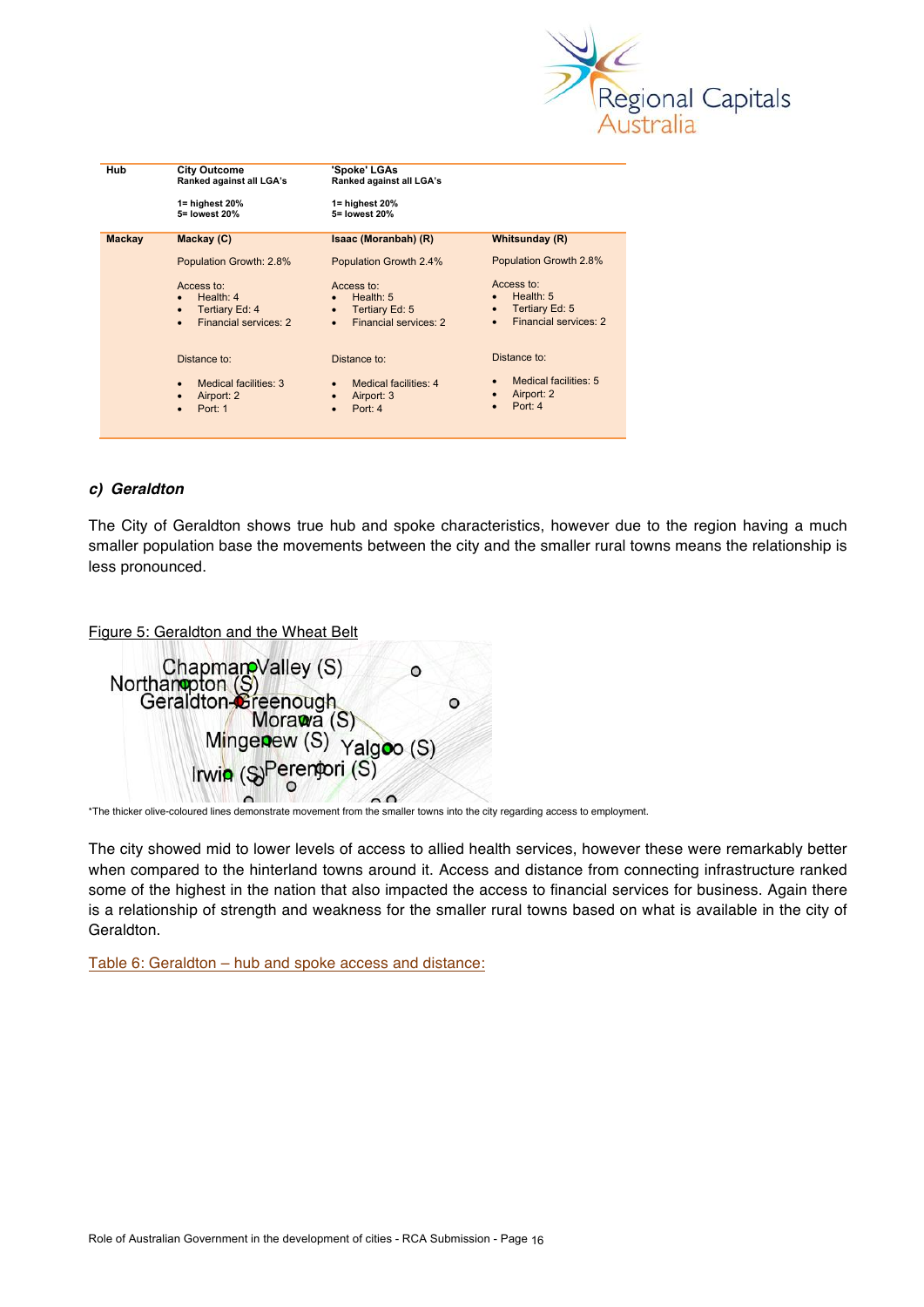

| <b>Hub</b> | <b>City Outcome</b><br>Ranked against all LGA's<br>1= highest 20%<br>5= lowest 20%                                                                | 'Spoke' LGAs<br>Ranked against all LGA's<br>1= highest 20%<br>5= lowest 20%                                 |                                                                                                |  |  |  |
|------------|---------------------------------------------------------------------------------------------------------------------------------------------------|-------------------------------------------------------------------------------------------------------------|------------------------------------------------------------------------------------------------|--|--|--|
| Geraldton  | <b>Geraldton (C)</b>                                                                                                                              | Mingenew (S)                                                                                                | <b>Murchison (S)</b>                                                                           |  |  |  |
|            | Population Growth: 2.50%                                                                                                                          | Population Growth 0.40%                                                                                     | Population Growth 3.4%                                                                         |  |  |  |
|            | Access to:<br>Health: $3$<br>$\bullet$<br>Tertiary Ed: 2<br>$\bullet$<br>Financial services: 2<br>$\bullet$<br>Knowledge services: 3<br>$\bullet$ | Access to:<br>Health: $5$<br>$\bullet$<br>Tertiary Ed: 5<br>$\bullet$<br>Financial services: 5<br>$\bullet$ | Access to:<br>Health: $5$<br>Tertiary Ed: 5<br>$\bullet$<br>Financial services: 5<br>$\bullet$ |  |  |  |
|            | Distance to:                                                                                                                                      | Distance to:                                                                                                | Distance to:                                                                                   |  |  |  |
|            | Medical facilities: 2<br>$\bullet$<br>Airport: 1<br>Port: 1                                                                                       | Medical facilities: 5<br>$\bullet$<br>Airport: 4<br>$\bullet$<br>Port: 3                                    | Medical facilities: 5<br>Airport: 5<br>Port: 5                                                 |  |  |  |

#### *d) Townsville*

There is a clearer hub and spoke effect in the North Queensland region where there are clear movements between Townsville and the smaller rural towns of Palm Island, Charters Towers, Burdekin and Hinchinbrook.

Figure 5: Townsville and North Queensland



\*The thicker olive-coloured lines demonstrate movement from the smaller towns into the city regarding access to employment.

Again in this region we can clearly see that where the region has strengths such as connectivity infrastructure so too do the smaller hinterland towns. Where the city is weaker such as in tertiary education so too is the access for the smaller rural towns.

Table 7: Townsville– hub and spoke access and distance: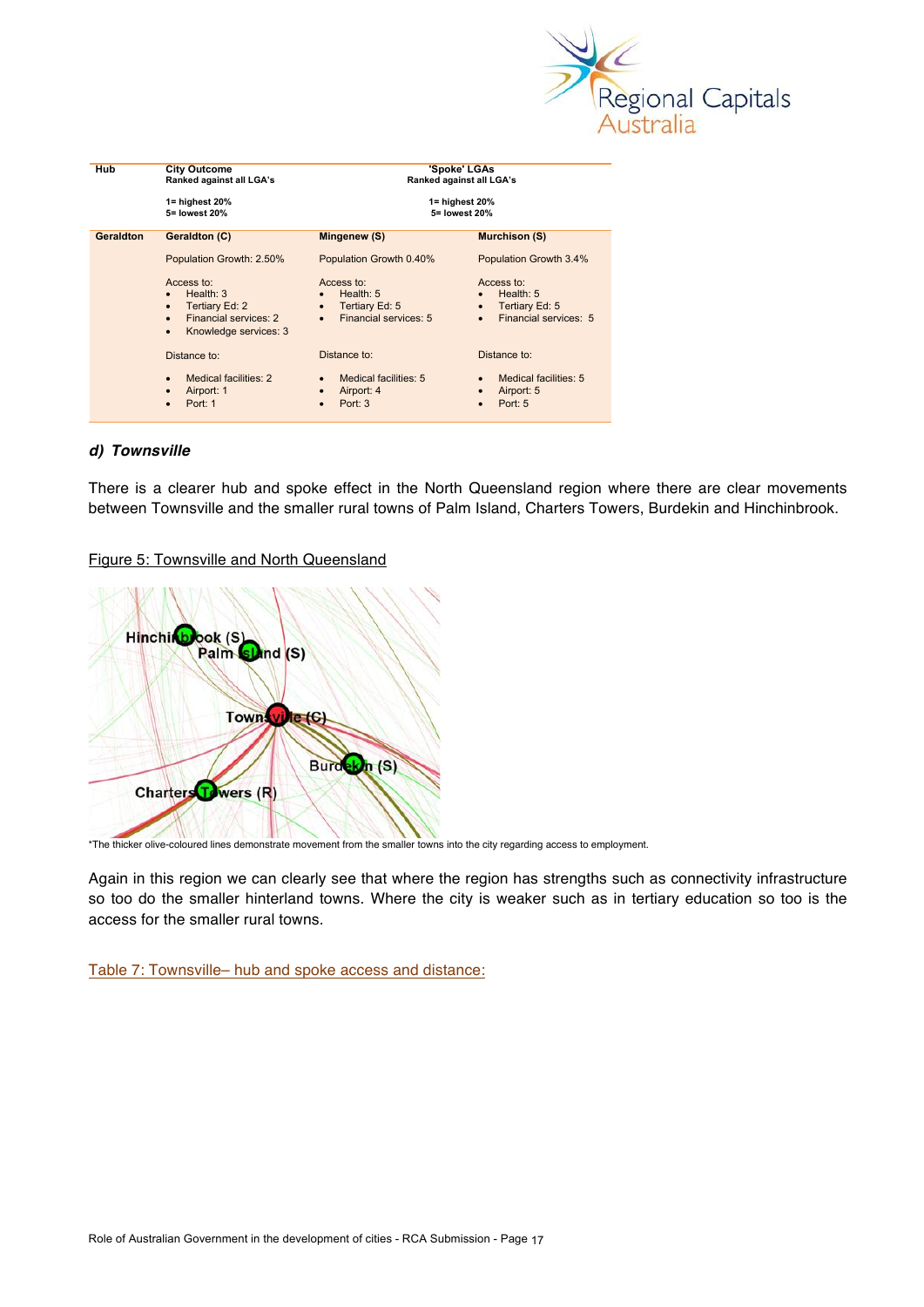

| <b>Hub</b>        | <b>City Outcome</b><br>Ranked against all LGA's<br>$1 =$ highest 20% | 'Spoke' LGAs<br>Ranked against all LGA's<br>$1 =$ highest 20%     |                                                                   |  |  |  |  |
|-------------------|----------------------------------------------------------------------|-------------------------------------------------------------------|-------------------------------------------------------------------|--|--|--|--|
|                   | 5= lowest 20%                                                        | 5= lowest 20%                                                     |                                                                   |  |  |  |  |
| <b>Townsville</b> | Townsville (C)                                                       | <b>Burdekin (S)</b>                                               | <b>Charters Towers (R)</b>                                        |  |  |  |  |
|                   | Population Growth: 1.9%                                              | Population Growth: 2.1%                                           | Population Growth 0.0%                                            |  |  |  |  |
|                   | Access to:<br>Health: $2$<br>$\bullet$                               | Access to:<br>Health: $3$                                         | Access to:<br>Health: $3$                                         |  |  |  |  |
|                   | Tertiary Ed: 3<br>$\bullet$<br>Financial services: 2<br>$\bullet$    | Tertiary Ed: 4<br>$\bullet$<br>Financial services: 2<br>$\bullet$ | Tertiary Ed: 3<br>$\bullet$<br>Financial services: 3<br>$\bullet$ |  |  |  |  |
|                   | Distance to:                                                         | Distance to:                                                      | Distance to:                                                      |  |  |  |  |
|                   | Medical facilities: 2<br>$\bullet$                                   | Medical facilities: 3                                             | Medical facilities: 3<br>Airport: 4                               |  |  |  |  |
|                   | Airport: 1<br>$\bullet$<br>Port: 1<br>$\bullet$                      | Airport: 3<br>$\bullet$<br>Port: 2<br>$\bullet$                   | Port: 3<br>$\bullet$                                              |  |  |  |  |

## *The importance of hub and spoke analysis*

RCA acknowledges that the above case studies are an interim piece of work that requires further analysis. However we believe there is an indication of a trend in the cities and towns explored. It is our position that the hub and spoke relationship could prove a valuable tool for analysing relationships between RCCs and their surrounding areas – identifying strengths and disparity in key areas which will allow both cities and regions to thrive. The challenge of delivering a high level of services and infrastructure for all Australian's is acknowledge by RCA, however this initial research may indicated that when you strengthen the RCC you will also be strengthening the whole region.

It is the position of both RCA and the RAI that the Government should further investigates this model to allow a clearer understanding of how regional capital cities can be invested in to support their regions and that this work be used to further guide the development of the Regions 2030 and Smart Cities framework.

*RCA Recommendation: The Committee seek to promote the development of RCCs, including master planning of those RCCs, by requesting the Government:* 

- *Develop and prioritise the mapping of the service 'hub' role of all 51 RCCs as a matter of priority; and*
- *Use this information to plan and prioritise investments identified in the Government's development Regions 2030: Unlocking Opportunity Program and the Smart Cities – City Deals program.*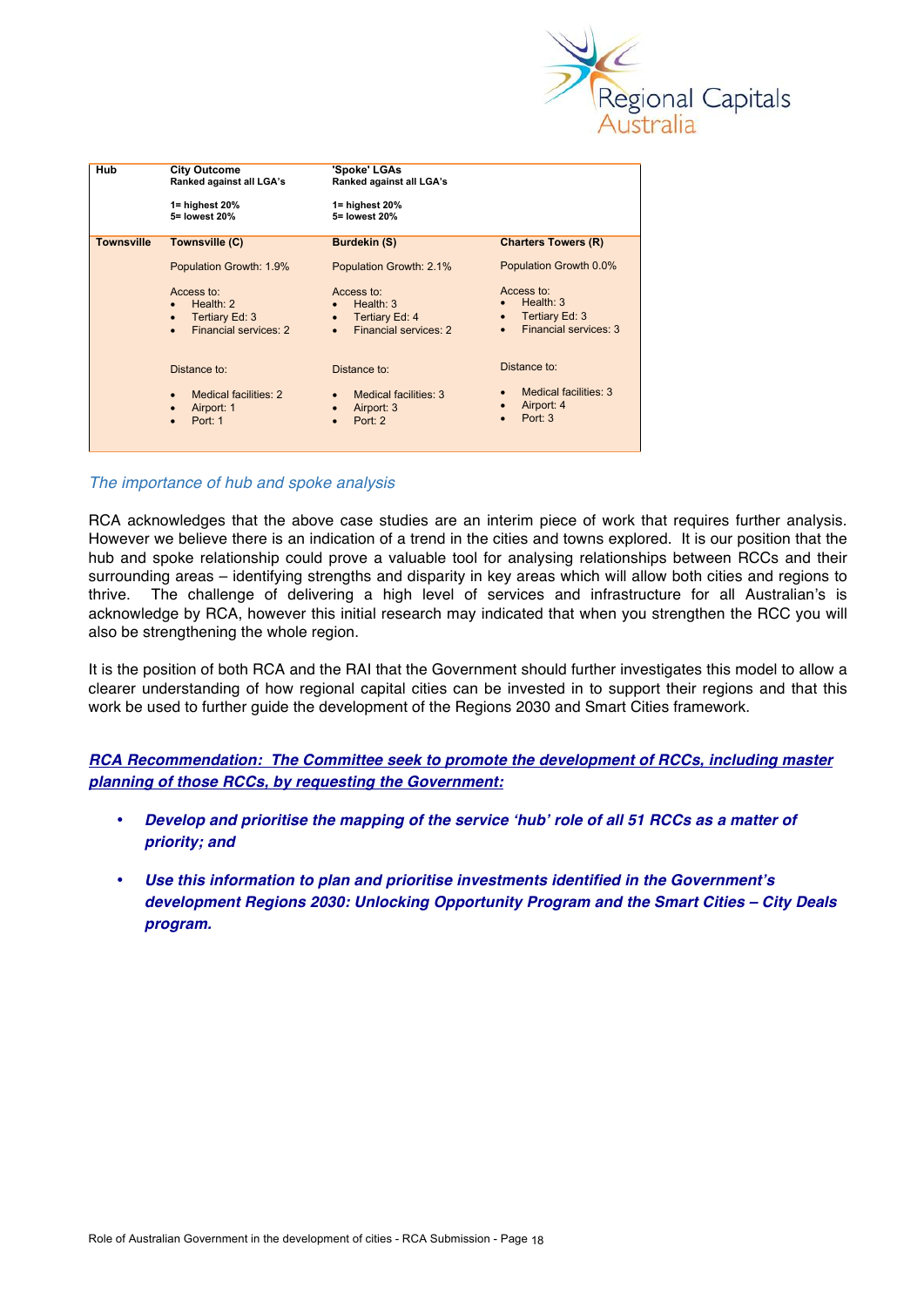

# **Promoting private investment in regional centres and regional infrastructure to promote regional cities' competitive advantage & balanced regional development**

## **RCCs – The Investable Alternative**

RCCs, are often associated with lower congestion, relaxed lifestyle and affordable living offer an attractive and competitive alternative from the capital cities for businesses and residents alike. It is the position of RCA that Government has a clear role to promote the competitive advantages inherent in locating businesses – both small and large – in our regions.

However, from the outset, it is clear that in order to promote the competitive advantage of our regional cities, we must first be able to measure it (see **National Performance Framework** commentary on Page 9).

## **Competitive advantages of RCCs**

## *Lack of congestion*

Congestion continues to rise in our capital cities: growth in metropolitan travel has increased steadily with annual passenger kilometres travelled in the eight capital cities growing from 3.5 billion in 1900 to almost 199 billion by 2014. A 2016 report from the Committee for Economic Development of Australia found that congestion could cost the nation more than **\$50 billion in lost productivity by 2031** unless addressed.

News reports frequently comment on congestion levels on major arterial roads – with most cities suffering much slower travel times and lower average speeds than previously recorded. Austroads named Sydney the nation's worst offender with significant reductions in speeds since 2011.

While there is an association with reduced levels of congestion in regional cities where compared to the major metropolitan cities there is little data to highlight this comparison. It is clear that in order to promote the competitive advantage of our regional cities, we must first be able to measure it (see **National Performance Framework** commentary on Page 9).

## *Housing affordability*

RCCs have significantly lower property prices in general compared to Metropolitan areas. Appendix B shows the price differential (as measured by median house prices) are typically well below those experienced in major capitals. Anecdotally, these price differentials also extend to land and rental values.

This presents an ongoing opportunity for these cities to attract new residents through more affordable housing options (for purchasers and renters), and this includes new skilled overseas migrants as well as professionals and their families relocating from more expensive metropolitan areas.

Housing affordability in the 'big 5' capitals continue to present an issue with Sydney and Melbourne leading the charge. According to the latest data from property information group CoreLogic, the median price of a house sold in each is as follows:

- Sydney \$1,000,500
- Melbourne \$715,549
- Brisbane \$513,000
- Adelaide \$443,500
- Perth \$505,000.

Role of Australian Government in the development of cities - RCA Submission - Page 19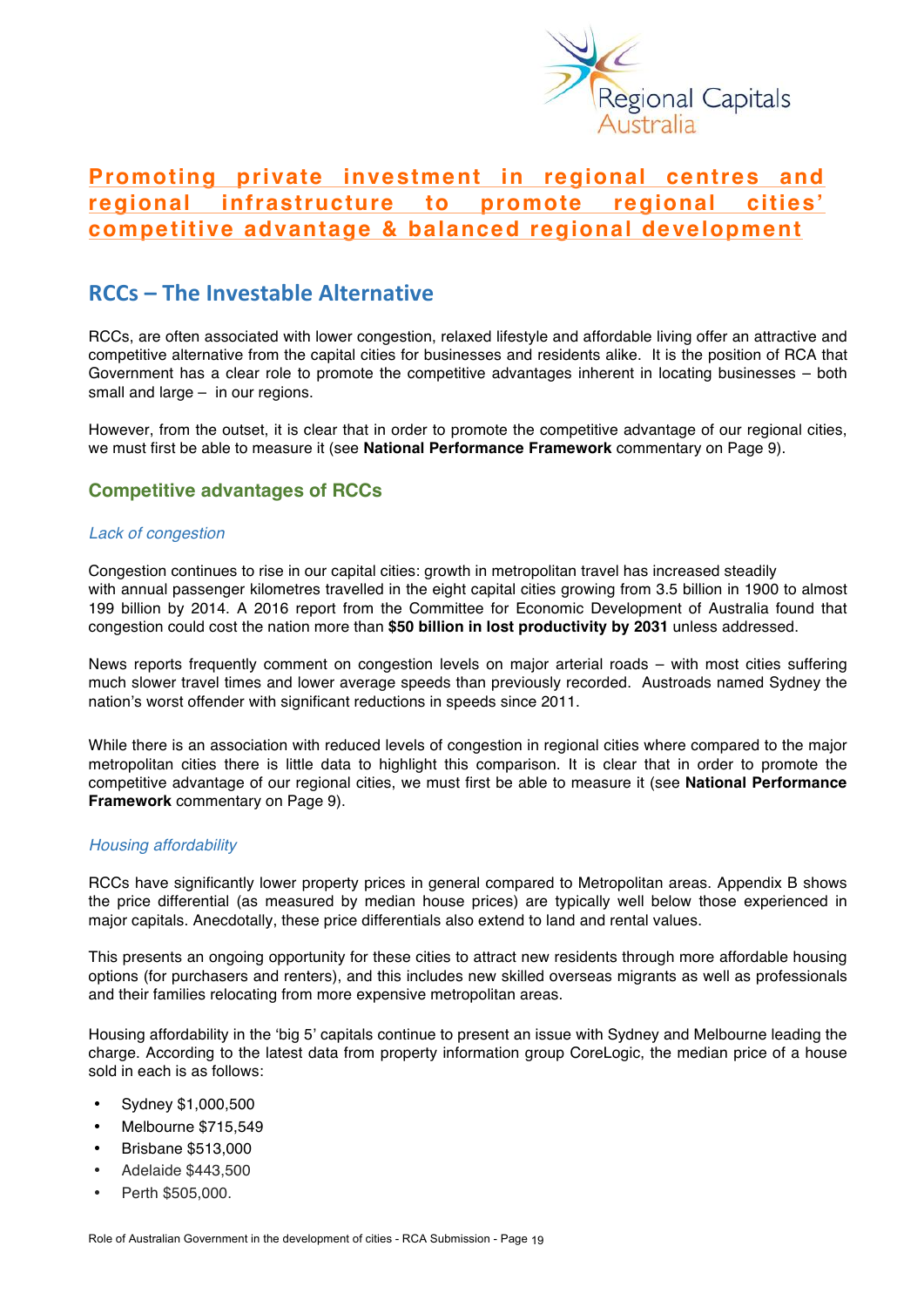

#### **FAST FACT: THE TOO-HIGH COST OF SYDNEY**

**Ipsos Public Affairs polling by the Committee for Sydney showed in June that nearly one-in-three people have moved within the last five years due to the high cost of buying or renting in Sydney.** 

**Further, more than one-third are considering leaving Sydney in the next five years for that reason, a figure considerably higher — 53 per cent — among the young.**

## **Promoting our RCCs**

Government has a clear role to facilitate and promote investment, and it has long been the position of RCA that in order to promote private investment in a RCC, that city must have high levels of liveability and connectivity. High indictors in these two areas means that business is provided with an economically-sound, investable alternative and skilled workers are provided with a socially-sound, liveable alternative.

## **Digital readiness**

Automation and the changing face of work and the increasing globalisation of most businesses necessitates that Australia must be 'digital ready'. The digital economy has enormous potential to deliver jobs and growth and diversify the nation's economy but much needs to be done to ensure this can occur.

## *National Broadband Network*

The availability of high-speed broadband services and other connectivity technologies has given Australians choices and has reduced, to a degree, the tyranny of distance in RCCs. However, the digital divide between major and regional cities continues to exist.

Better internet connections draw jobs to regions not just by attracting businesses, but by attracting workers for whom fast broadband is a baseline requirement to move to an area. RCA's 2016 membership survey, 80% of the capitals surveyed cited communications and technology as a 'top 3' policy priority for their city.

RCA welcomed the government's legislative proposal – currently before Parliament – to establish the Regional Broadband Scheme (RBS) to sustainably fund the long term costs of regional and remote Australia's NBN satellite and fixed wireless networks. Under the proposed scheme, broadband providers will be required to pay a charge of \$7.10 per month for each fixed-line connection they supply capable of providing average downloads speeds of 25Mbps. RCA would like to emphasise that this development, whilst positive, needs to be viewed holistically as part of the NBN experience for regional users.

Recent news articles indicate the transition to NBN in areas such as Rockhampton have not been without issues, particularly concerns regarding equity. In June, researchers at the NHMRC Centre for Research Excellence in the Social Determinants of Health Equity<sup>14</sup> found a "definite trend": the poorer the socioeconomic conditions, the less frequently homes and businesses are receiving fibre technology. Essentially, the study found poorer areas were much more likely to have what many experts have termed "inferior" technologies, including wireless, HFC or satellite. The pattern suggests it is entrenching inequitable access to better digital infrastructure in higher socio-economic areas. This could present real issues for RCCs, and needs to be addressed.

 $14$  The Conversation - Ashley Schram: The NBN and Australia's Digital Divide - 22 June 2017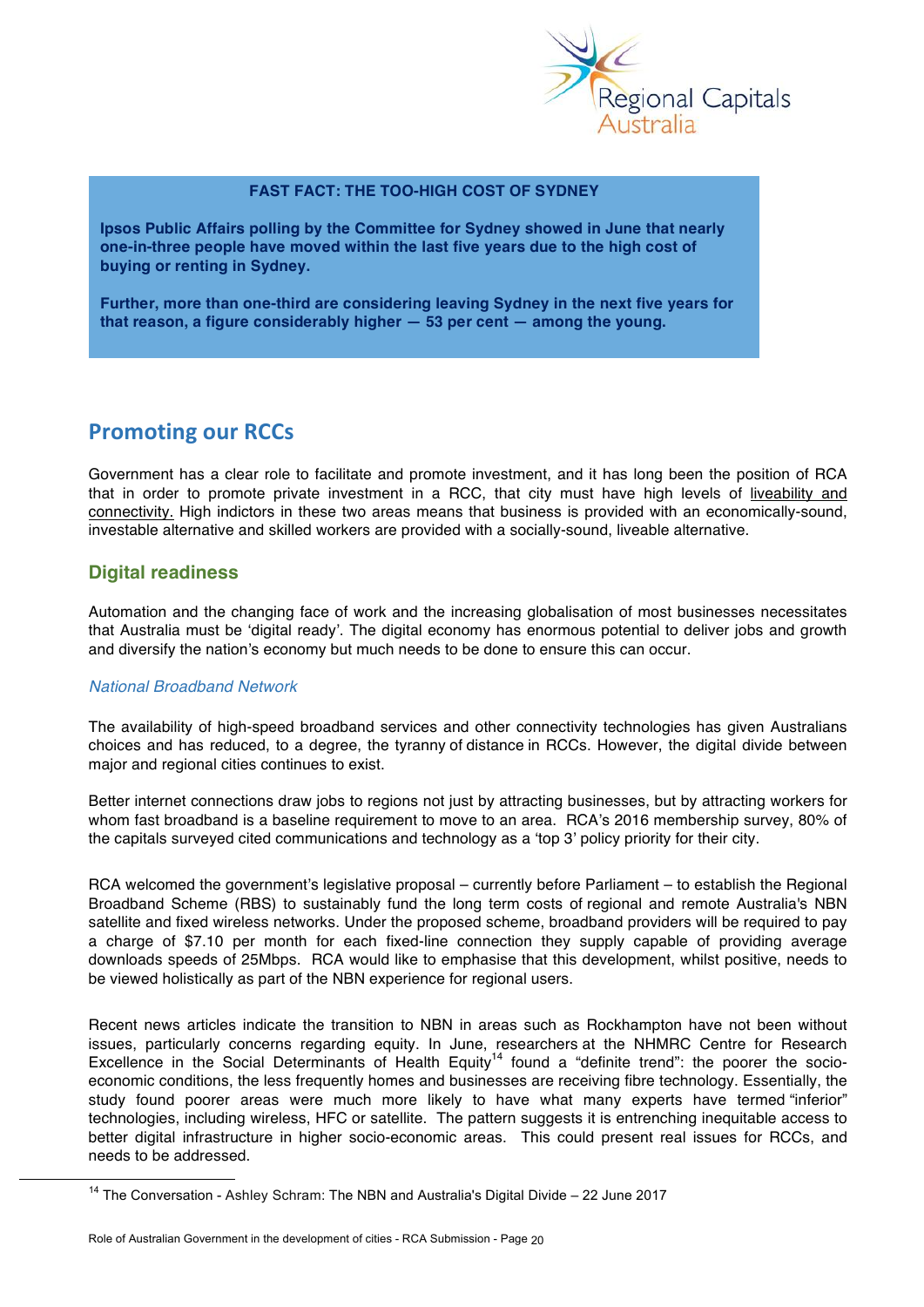

In addition, the detailed analysis undertaken by the Standing Committee on Rural and Regional Affairs and Transport inquiry into the Future Role and Contribution of Regional Capitals to Australia also confirmed the importance of this issue and led the committee to make a clear recommendation in the final report to close these gaps. The recommendation is as follows:

*"(t)he future role and contribution of regional capitals to Australia" Final Report Recommendations:*

| Senate Inquiry          | The Australian government 'accelerate the roll-out of the National |
|-------------------------|--------------------------------------------------------------------|
| <b>Recommendation 4</b> | Broadband Network to all regional capitals across Australia'.      |

When the NBN was announced, it was welcomed as a means of narrowing the economic and social inequity between residents in regional cities and those in metropolitan areas. RCA submits that the Government needs to prioritise the accelerated and equitable rollout of NBN in RCCs.

## *Mobile Blackspots Program*

RCA welcomed the last year's announcement by the Government of Round 2 of the Mobile Black Spot Program, planned to deliver 266 new and upgraded mobile base stations in regional Australia. An indicative rollout schedule for mobile towers has now been provided. Whilst a step in the right direction, RCA submits that in recognition of their strategic economic importance, regional capital cities should be clearly prioritised in Round 3 locations.

*RCA Recommendation: The Committee seek the following commitments from the Federal Government to promote digital readiness in RCCs in order to leverage their private investment potential by:*

- *Ensure equity in NBN rollout, including prioritising full fibre to the premises for regional capital cities by 2025; and*
- *Prioritising RCCs in Round 3 of the mobile blackspots program.*

## **Infrastructure**

Regional roads, rail and airports are ultimate and imperative enabling connectors that provide access to national and international markets. Investing in infrastructure contributes directly to a city's economy, providing jobs, increasing value-add spending and lifting productivity both within the RCC and the surrounding region.

## *Australian Infrastructure Plan*

The Australia Infrastructure Plan (AIP) sets out the infrastructure challenges and opportunities Australia faces over the next 15 years, including 78 recommendations for reform designed to address infrastructure gaps. RCA supports evidence creation, investment and collaboration around the key priorities that Infrastructure Australia (IA) identified in the Australian Infrastructure Plan (AIP) for regional Australia. The most notable recommendations are:

#### *Australian Infrastructure Plan (AIP) Recommendation 4.2:*

- *The Australian Government should prioritise investment in regional infrastructure where the population is growing quickly and where the bulk of our regional economic growth can be found.*
- *Efficient, livable and productive regional hubs should be considered national economic assets and be a key priority for investment.*

#### *Australian Infrastructure Plan (AIP) Recommendation 4.3:*

*Regional infrastructure investment should respond to each community's particular needs, its changing demographics, and what is affordable. Where governments are providing infrastructure in slower growing regions, they should make available information on how*  infrastructure is being used to address efficiency and equity issues, what taxpayers can expect in return and how such investments will be *maintained over time.*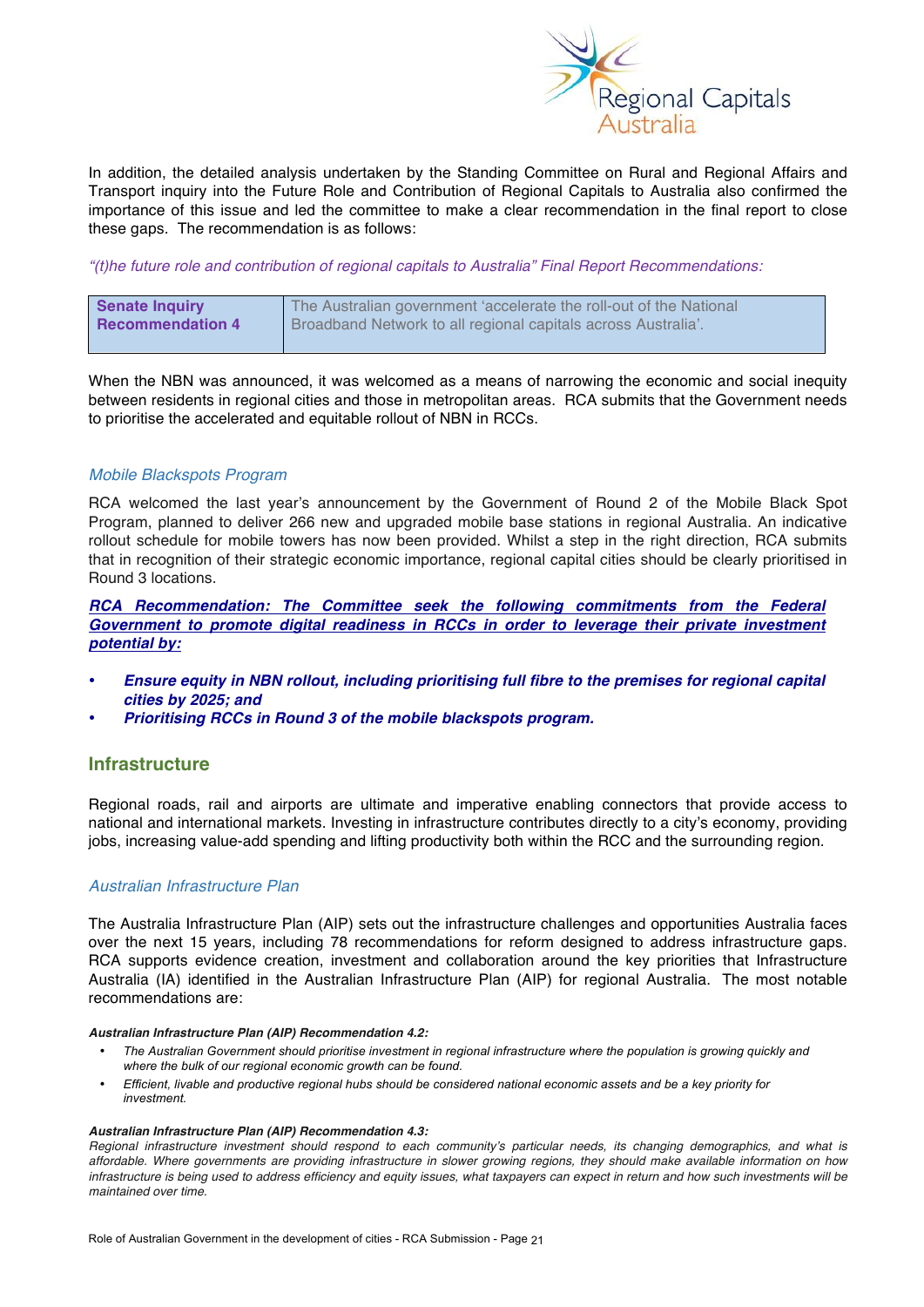

#### *Australian Infrastructure Plan (AIP) Recommendation 4.5*

*The development of the proposed National Freight and Supply Chain Strategy should be informed by CSIRO's Transport Network Strategic Investment Tool (TRANSIT). This tool should be used to identify the most efficient routes along major supply chains and to inform funding decisions on where strategic regional projects will have the most substantial economic impact.*

RCA acknowledges that the AIP and the Federal Government, through their response to the AIP, have highlighted that State governments are responsible for regional infrastructure planning, **RCA asserts that only national leadership will deliver the shared oversight required to meet the growth needs of both regional cities and Australia's regions.** As such, RCA recommends that strong consideration be given to incentivising State and Territory Governments to develop and fund long-term regional infrastructure plans to deliver on the following recommendation:

#### *Australian Infrastructure Plan (AIP) Recommendation 4.1:*

*State and territory governments should deliver long-term regional infrastructure plans. These plans should:*

- *Identify gaps in infrastructure networks and identify priorities to support productive regional industries;*
- *Be developed with involvement from all levels of government to help coordinate investments and remove duplication;*
- *Provide transparency for the private sector to allow for government funding to be leveraged and private investment to be maximised; and*
- *Assess the potential for regions to ease pressure on our largest cities*

The latest Australia Infrastructure Plan (AIP) Infrastructure Priority list published in February 2017 lists seven 'high priority projects' – none of which are located in RCCs. In addition, high priority 'initiatives' which list potential infrastructure solutions for which a business case has not yet been completed are also metropolitanbased. IA indicates both groups address major problems or opportunities "of national significance"; however, RCA submits infrastructure priorities in our regions should feature in either/both lists and again that State and Territory government's should be incentivised to ensure these projects feature.

#### *RCA Recommendation: The Committee request the Australian Government:*

- *Delivers on Infrastructure Australia's AIP; specifically, recommendations 4.2, 4.3 and 4.5; and*
- *Takes a leadership role to work with and incentivise State and Territory Governments to deliver on Infrastructure Australia's AIP; specifically, recommendation 4.1*

## **Regional Growth Fund**

RCA welcomed the 2017-18 budget announcements of \$472 million in regional investments to support a Regional Growth Fund for local infrastructure projects.

The Regional Growth Fund will include \$272.2 million to provide grants of \$10.0 million or more for **major transformational projects** that will support long-term economic growth and create jobs in regions undergoing structural adjustment. Such projects represent game-changing investment possibilities for our RCCs. It is the position of RCA that the Regional Growth Fund guidelines should be created to allow the fund to be a potential source of funding for projects identified in regional City Deals.

#### *RCA Recommendation: The Committee request the Australian Government consider:*

• *Regional Growth Fund guidelines be created to allow the fund to be a potential source of funding for projects identified in regional City Deals.*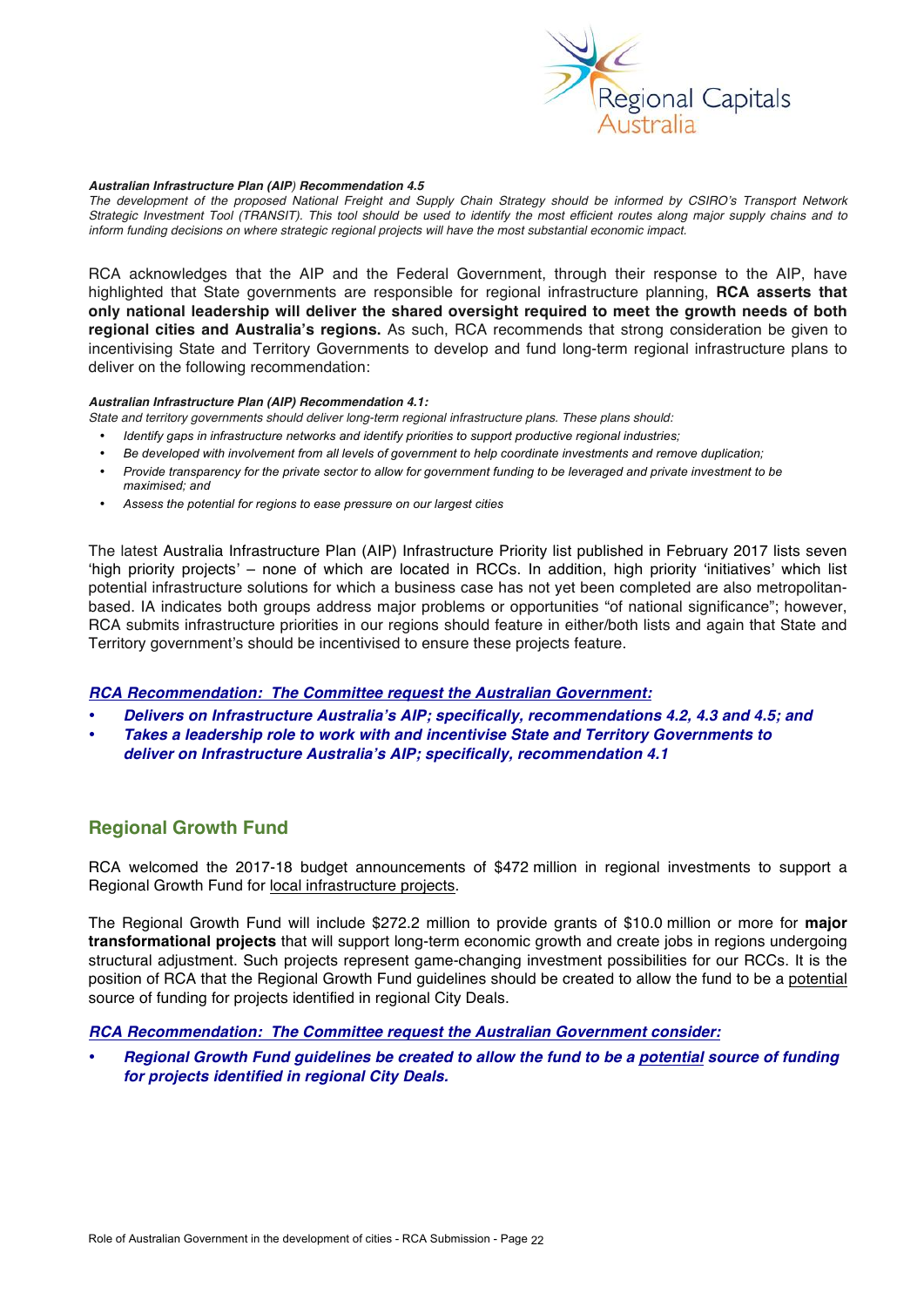

# **Balancing Regional Development**

Balancing regional development in our RCCs requires a holistic approach. It is the view of RCA that continued decentralisation initiatives, combined with encouraging migrant settlement and driving education and job opportunities should be at the forefront of government policy.

## **Continued decentralisation initiatives**

It is the position of RCA that further harnessing decentralisation opportunities, where appropriate, in conjunction with driving education and job opportunities is a clear opportunity for Government to achieve more balanced regional development.

*"The Macquarie Bank's agricultural arm has set up offices in Orange and Albury- Wodonga, and they say to find people willing to move from Sydney was—and I quote—really easy" – Senator the Hon. Fiona Nash – National Press Club address 19 April 2017*

The need to act on decentralisation while simultaneously developing regional economies has never been more relevant. Decentralisation of government departments presents a unique opportunity to facilitate this objective by building on the economic capability of Australia's RCCs through economic diversification. Accordingly, RCA welcomed announcements by the by Federal Government in the 2017-18 Budget pertaining to its Decentralisation Program – prioritising the decentralisation of non-policy Commonwealth entities to regional areas. It is intended decentralisation of appropriate non-policy entities will "enhance existing linkages between entities and key stakeholders in the regions".

As Senator Nash commented in April, there are successful examples of government decentralisation, *"including the New South Wales DPI in Orange and the GRDC to Dubbo, Centrelink and ASIC call-centres in Traralgon, the Transport Accident Commission, and soon the NDIS in Geelong".*

RCA has long been in favour of strategic decentralisation initiatives, but notes that in order for decentralisation to be effective in a RCC requires a holistic approach. Appendix C details successful examples of decentralisation initiatives in RCCs.

## **Encouraging migrant settlement in Australia's RCCs**

RCA submits that more could be done to encourage migrant settlement in Australia's regions; specifically our RCCs. Whilst the notion of encouraging more migrants to the regions was touted in the media in April, no Budget commitments followed.

The RAI examined the changes in settlement patterns from 550 LGAs in Australia between 2011 to 2016. Notably, 151 regional LGAs helped offset local population decline by attracting international migrants. In 2014, Essential Economics found that the important role the Regional Capitals have been playing in absorbing the nation's population expansion. Much of the growth that Australia is receiving is due to immigration. Regional capitals are well placed to accommodate growth from new migrants. Between 2006 and 2011, 110,000 new overseas migrants have settled in a regional capital, representing approximately 35% of net population growth.

## *Migrant contribution to regional communities*

As the RAI noted in 2015, international migration is a means of government investment in regional communities. Funding invested in services and infrastructure is repaid through the contribution immigrants make to regional communities. This contribution includes:

More than 100,000 skilled workers; and

• More than 230,000 international migrants settled in regional Australia, helping to offset any population decline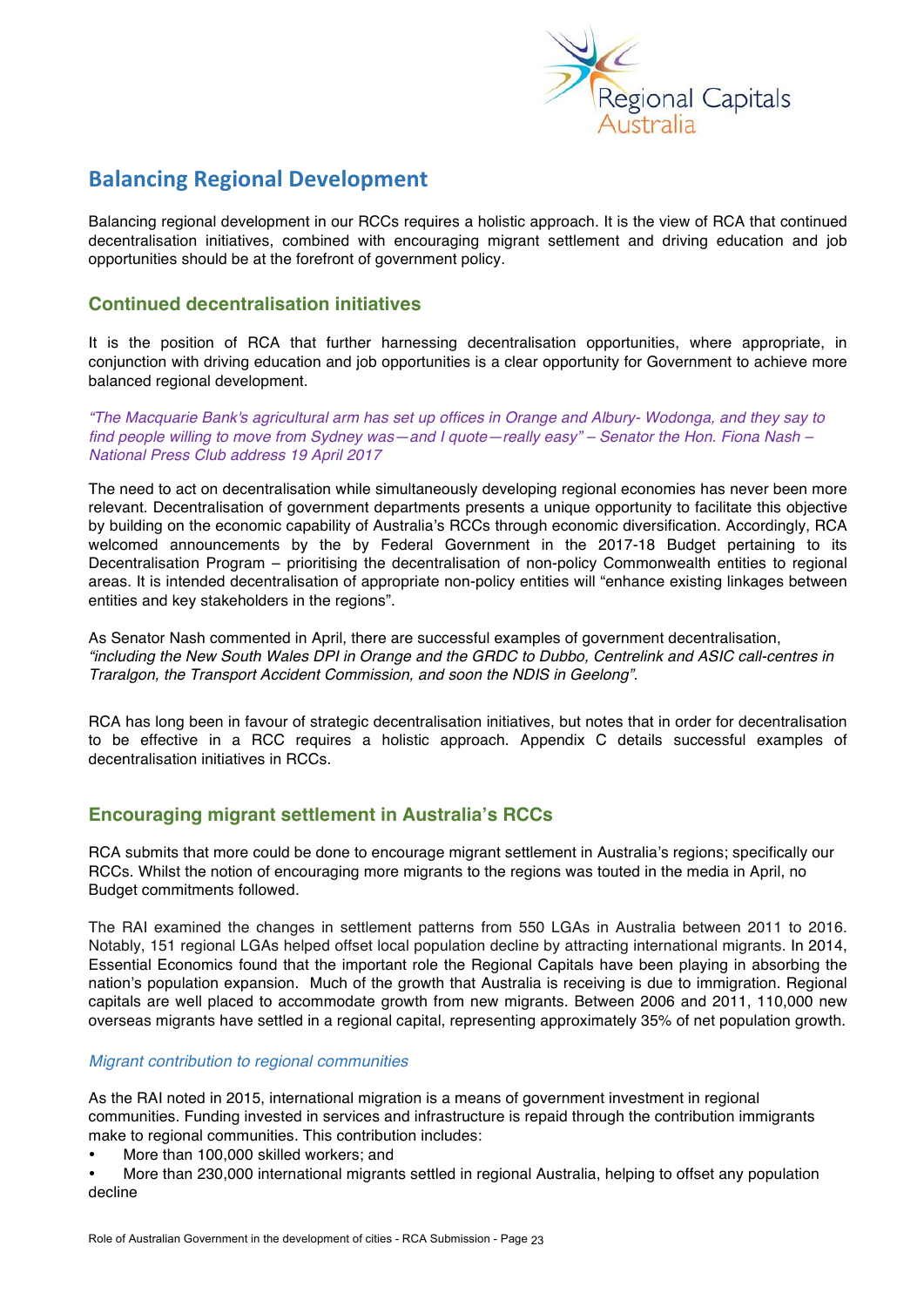

*"The long-term retention of international migrants in regional areas enable communities to enjoy the many benefits they offer including new additions to the workforce, population growth and the injection of new energy and investment" –* Regional Australia Institute Submission - Migration Intake into Australia June 2015.

The Federation of Ethnic Communities' Councils of Australia (FECCA) published *'Community perspectives on settlement issues affecting new and emerging communities in rural and regional Australia: A case study of the Iraqi, Afghan, Congolese and Sudanese communities in Shepparton, Victoria'* in June 2015. According to FECCA, the settlement of new and emerging communities in Shepparton is regarded as "*a success story and the benefits it generated for both the local communities and those settled in the area are widely recognised".* 

However, FECCA's report highlights the need to create adequate support infrastructure, developing targeted policies and strengthening social cohesion in the region. This view was supported by the Regional Australia Institute, which commented last year that for regional areas grappling with an ageing or declining population*, "international migration can offer population stability, diversity and create jobs"*. In short, proactive strategies to attract migrants to regional areas needs to be a top priority – as international migration can reinvigorate a community and address population challenges.

## **Creation of education and job opportunities**

#### *Education initiatives*

*"By improving opportunities for people to access higher education, RUN universities help unlock the full human and innovative potential of regional Australia for the national good. The jobs and industries of the future* will need highly skilled university graduates who can connect regional Australia with the global, innovative *economy" –* Regional Universities Network, Clever Regions, Clever Australia 2016

As noted by the Regional Universities Network (RUN), Australia needs to generate new jobs and industries through innovation to make regional economies more resilient. University study and research generates more highly skilled students who are better prepared to be creative and entrepreneurial to meet future job challenges. A thriving university sector is critical to ensuring that RCCs can continue to provide many of the services provided by metropolitan capitals whilst continuing to grow our already substantial contribution to Australia's economic activity.

However, there is a significant differential in higher education attainment between city and regional Australians. RUN cites that in 2011, 31% of people aged 25-64 who lived in major cities held a Bachelor degree or above, compared to 18% for Australians living in inner regional areas. Thriving regional universities are essential to help ameliorate this discrepancy.

Regional universities not only offer this opportunity more readily to our regionally-based young people, they also help to train, attract and retain skilled workers required for a successful and diversified economy. Historically, students who study in regional areas are likely to remain in the regions, thus contributing socially and economically to their communities.

To that end, RCA welcomed the announcement in the 2017-18 Federal Budget to conduct an independent review to consider the factors that impact on student learning outcomes and identify innovative and evidencebased approaches to help improve education outcomes in regional and remote education. It is recommended the Government commence this initiative as a matter of priority.

*RCA Recommendation: The Committee encourage the Australian Government to:* 

- *Continue its consideration of multiple decentralisation initiatives;*
- *develop initiatives to encourage migrant settlement to RCCs;*
- *continue and expand grants under the Regional Jobs and Investment Package; and*
- *examine initiatives to further education outcomes in RCCs – including immediate commencement of the independent review to improve education outcomes in regional and remote education.*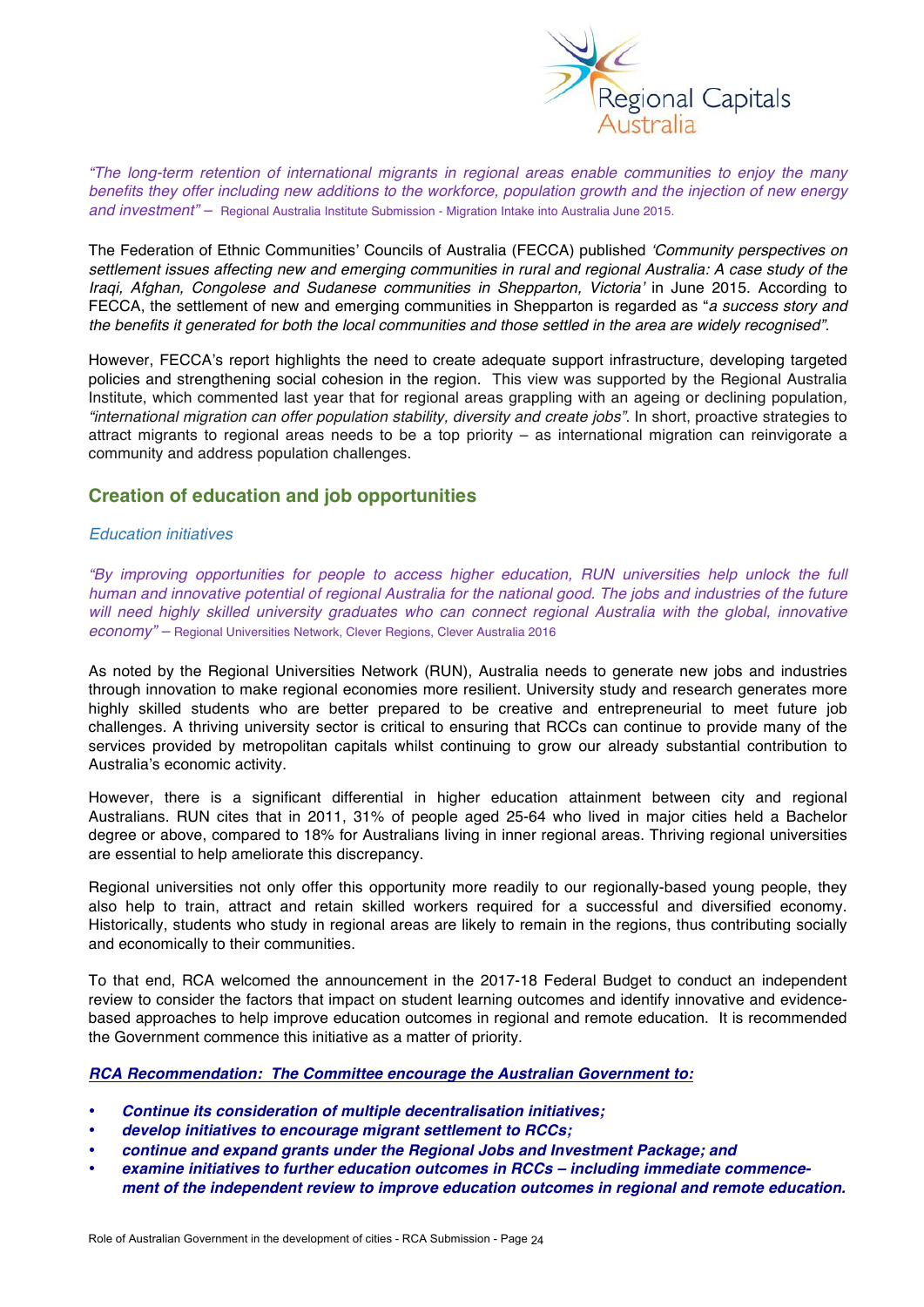

# **SUMMARY OF RECOMMENDATIONS**

RCA makes seven recommendations for the Committee to consider in undertaking its study into the Australian Government's role in the development of cities.

| 1              | The Committee seek to highlight the importance of driving the Government's<br>regional city stream of City Deals to RCCs by requesting the Government:                                                                                      |
|----------------|---------------------------------------------------------------------------------------------------------------------------------------------------------------------------------------------------------------------------------------------|
|                | Increase the number of regional cities to be measured under the<br>$\bullet$<br>National Cities Performance Framework to 51 - to align with the<br>objectives of the Smart Cities Plan and to enable regional city deals<br>to be measured; |
|                | Develop a specific dataset measuring performance in all RCCs (of<br>٠<br>varying populations). This would enable the production of data sets<br>which would invariably assist in master planning for RCCs;                                  |
|                | Include the requirement to have consistent master plans developed<br>$\bullet$<br>for RCCs in the city deals process (interfacing with the hub and<br>spoke model under development - below);                                               |
|                | Release the draft guidelines on the first round of the regional city<br>$\bullet$<br>deal competitive process; and                                                                                                                          |
|                | Ensure the guidelines include a mechanism for all 51 regional cities<br>٠<br>to compete for a city deal.                                                                                                                                    |
| $\overline{c}$ | The Committee seek to promote the development of RCCs, including master<br>planning of those RCCs, by requesting the Government:                                                                                                            |
|                | Develop and prioritise the mapping of the service 'hub' role of all<br>$\bullet$<br>51 RCCs as a matter of priority; and                                                                                                                    |
|                | information to inform the<br>Use this<br>development of the<br>$\bullet$<br>Government's Regions 2030: Unlocking Opportunity Framework                                                                                                      |
| 3              | The Committee encourage the Government to:                                                                                                                                                                                                  |
|                | Promote lack of congestion and high levels of housing affordability in<br>RCCs as a mechanism to attract both business and human capital                                                                                                    |
| $\overline{4}$ | The Committee seek the following commitments from the Federal<br>Government to promote digital readiness in RCCs in order to leverage<br>their private investment potential by:                                                             |
|                | Ensure equity in NBN rollout, including prioritising full fibre to the<br>premises for regional capital cities by 2025; and                                                                                                                 |
|                | Prioritising RCCs in Round 3 of the mobile blackspots program.                                                                                                                                                                              |
|                |                                                                                                                                                                                                                                             |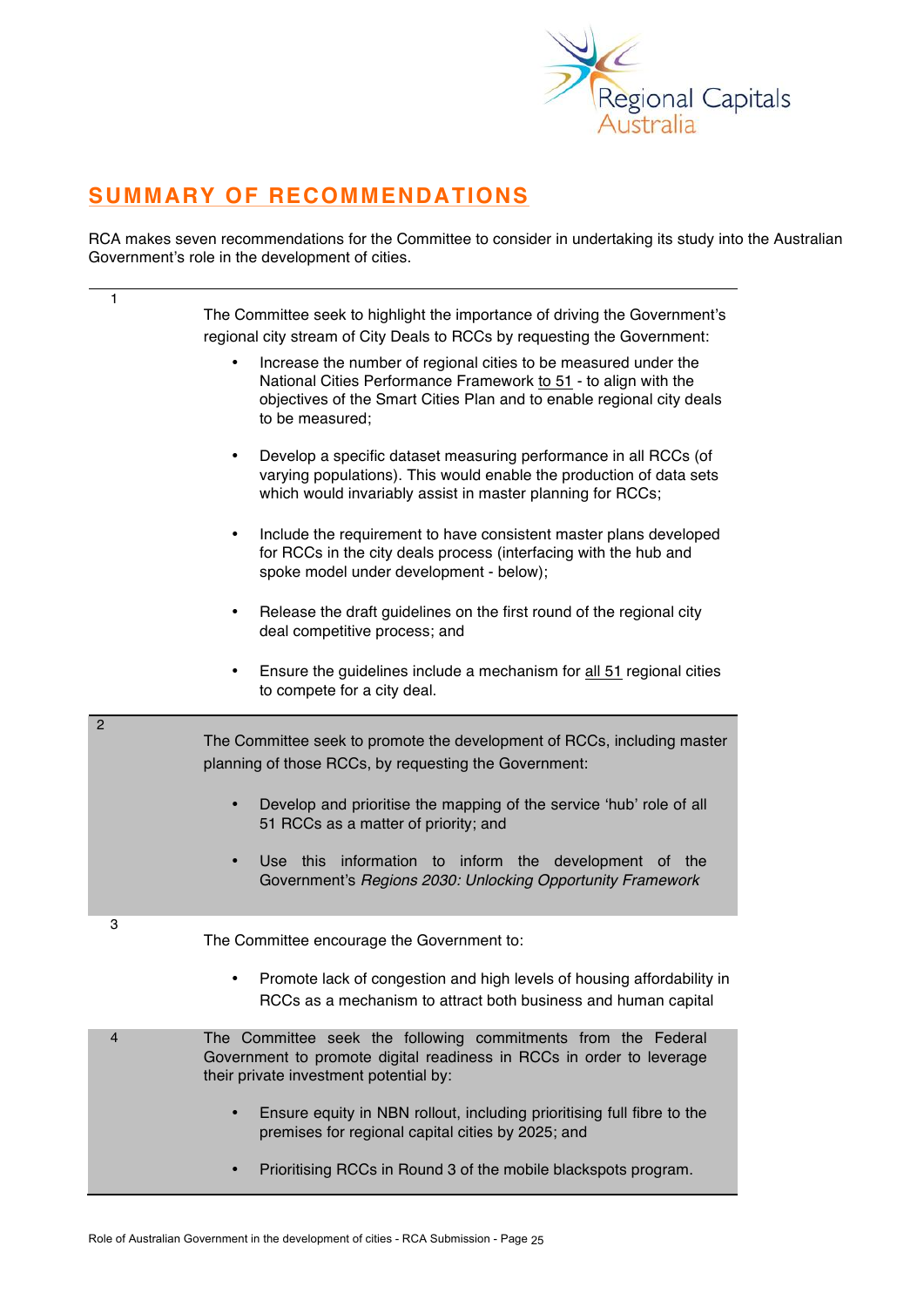

| 5              | The Committee request the Australian Government:<br>Delivers on Infrastructure Australia's AIP; specifically,<br>$\bullet$<br>recommendations 4.2, 4.3 and 4.5; and<br>Takes a leadership role to work with and incentivise State and<br>$\bullet$<br>Territory Governments to deliver on Infrastructure Australia's<br>AIP; specifically, recommendation 4.1                                                                                                                                                        |
|----------------|----------------------------------------------------------------------------------------------------------------------------------------------------------------------------------------------------------------------------------------------------------------------------------------------------------------------------------------------------------------------------------------------------------------------------------------------------------------------------------------------------------------------|
| 6              | The Committee request the Australian Government consider:<br>The Regional Growth Fund guidelines should be created to allow<br>$\bullet$<br>the fund to be a potential source of funding for projects identified in<br>regional City Deals.                                                                                                                                                                                                                                                                          |
| $\overline{7}$ | The Committee encourage the Australian Government to:<br>Continue its consideration of multiple decentralisation initiatives;<br>٠<br>develop initiatives to encourage migrant settlement to RCCs;<br>٠<br>continue and expand grants under the Regional Jobs and<br>$\bullet$<br>Investment Package; and<br>examine initiatives to further education outcomes in RCCs -<br>٠<br>including immediate commencement of the independent review<br>improve education outcomes in regional and remote<br>to<br>education. |

# **FOR MORE INFORMATION:**

Rachael Sweeney Secretariat Regional Capitals Australia secretariat@regionalcapitalsaustralia.org (03) 9666 3368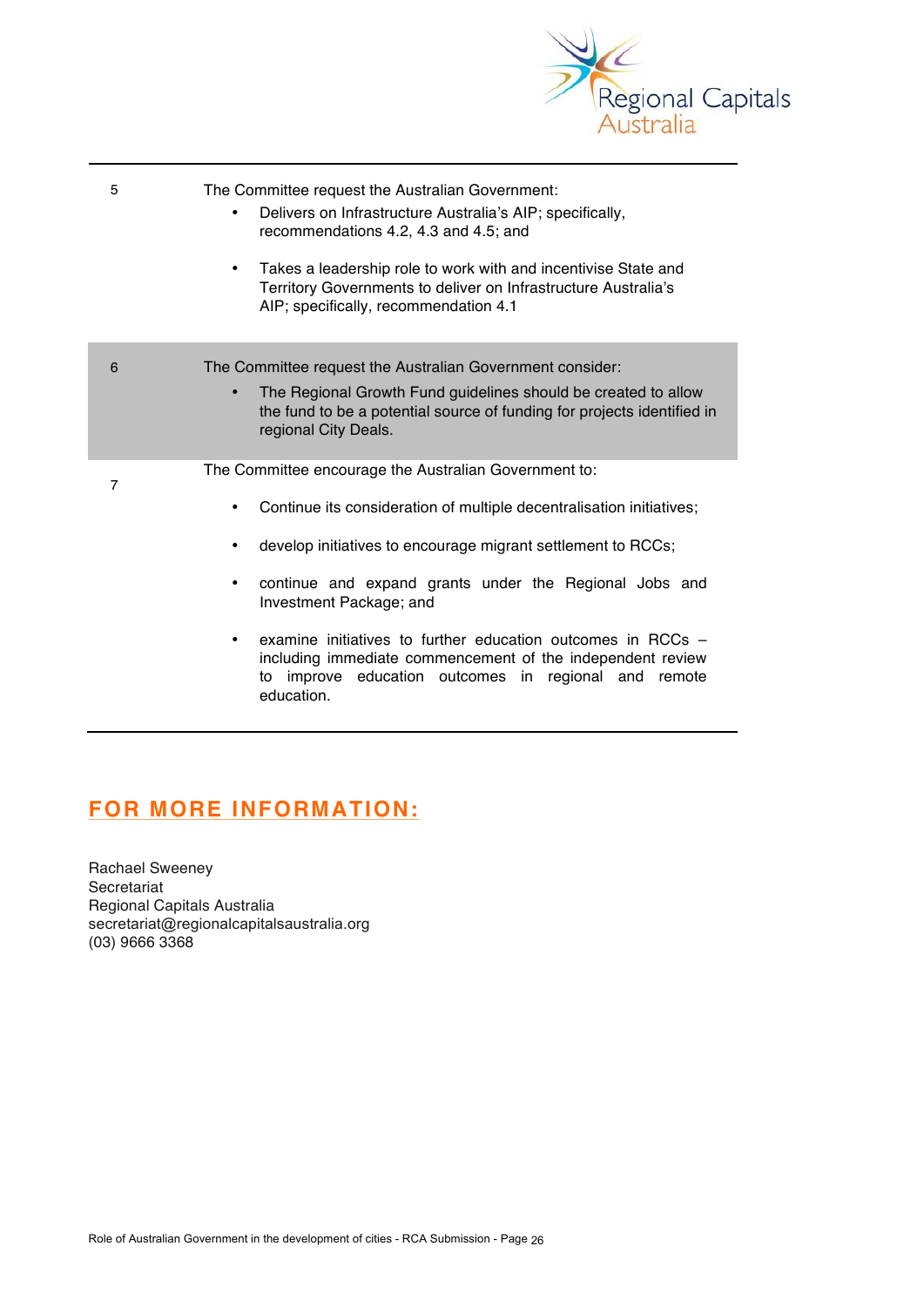

## **APPENDIX A**

# **REGIONAL INDICATORS TABLE: 2017**

The following table highlights what indicators for Australia's regional cities are collected or not collected and then reported on in three Government reports:

- State of Australian Cities -2014-15
- Progress in Australia's Regions Yearbook 2016
- Regional Online Website.

The intent of this table is to highlight that there are many gaps in how the government collects information on Australia's regional cities, which will prohibit the promotion of any competitive advantage as well as successful planning for these cities.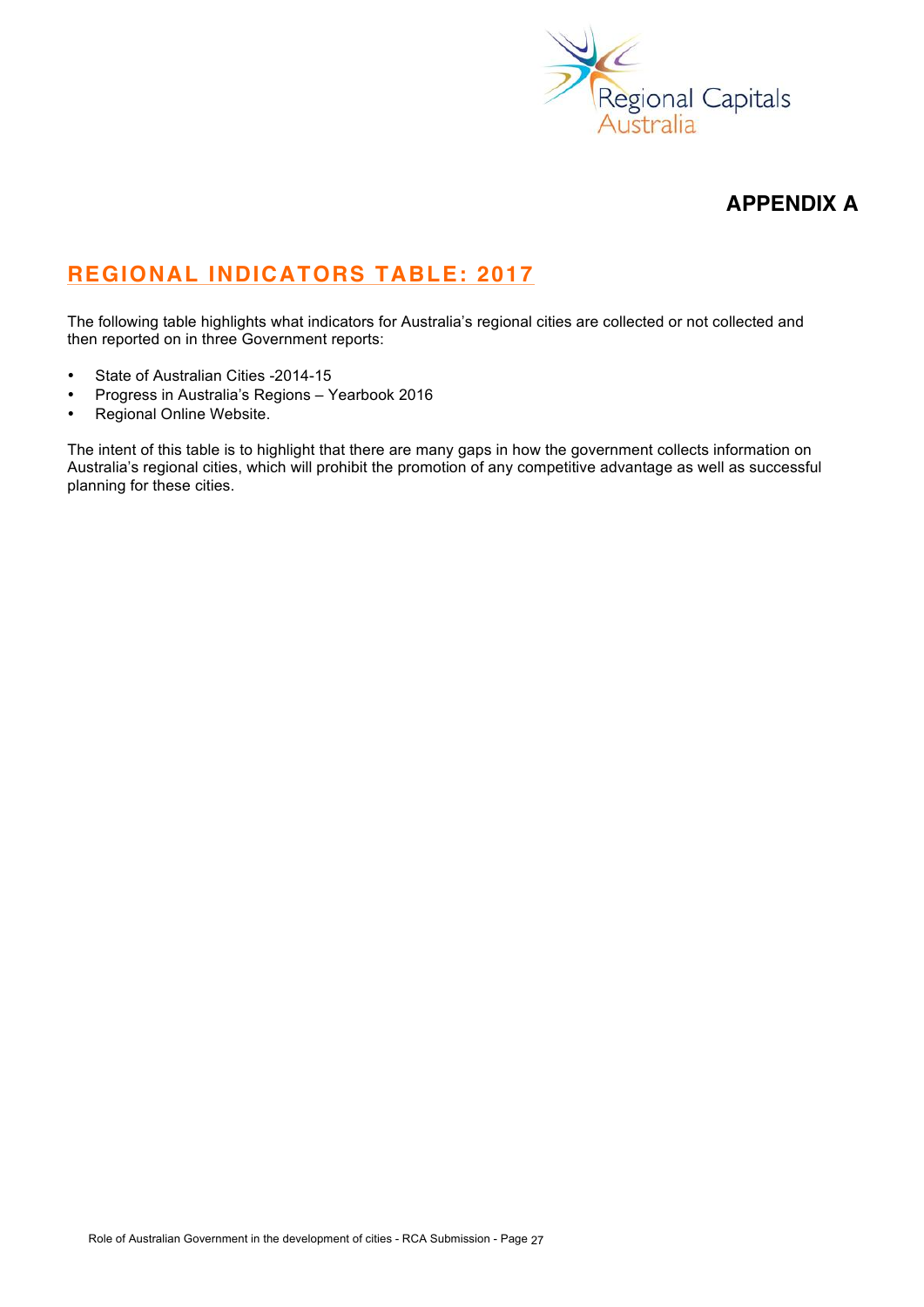## **Indicator** - Society - Part 1

| <b>Regional City</b>              | Life Expectancy |          |              | Psychological Overweight Smoking rates | Physical        | Children        | Homeless-    | Houses with  | Households     | Recognising |
|-----------------------------------|-----------------|----------|--------------|----------------------------------------|-----------------|-----------------|--------------|--------------|----------------|-------------|
|                                   | at Birth        | Distress | or obese     |                                        | <b>Activity</b> | developmentally | ness         | overcrowded  | that own their | traditional |
|                                   |                 |          |              |                                        |                 | vulnerable      |              | conditions   | own home       | country     |
| <b>Albury City Council</b>        | y               |          | y            | y                                      |                 |                 |              | <b>V</b>     | y              |             |
| City of Wagga Wagga               |                 |          | y            |                                        |                 |                 |              | y            | y              |             |
| Coffs Harbour City Council        | y               | y        | $\mathsf{y}$ | y                                      | <b>V</b>        |                 | $\mathsf{V}$ | <b>y</b>     | y              |             |
| Dubbo City Council                |                 |          | y            |                                        |                 |                 |              | y            | y              |             |
| <b>Gosford City Council</b>       |                 |          | y            |                                        |                 |                 |              | y            | y              |             |
| <b>Orange City Council</b>        |                 |          | y            |                                        |                 |                 |              | y            | y              |             |
| Tamworth Regional Council         |                 |          | y            |                                        |                 |                 |              | y            | y              |             |
| <b>Palmerston City Council</b>    |                 |          | y            |                                        |                 |                 |              | y            | y              |             |
| <b>Bundaberg Regional Council</b> |                 |          | y            |                                        |                 |                 |              | y            | y              |             |
| <b>Mackay Regional Council</b>    | y               | y        | y            | y                                      | $\mathsf{V}$    |                 | y            | <b>V</b>     | y              |             |
| Toowoomba Regional                |                 |          |              |                                        |                 |                 |              |              |                |             |
| Council                           | y               | y        | y            | y                                      | y               |                 | y            | y            | y              |             |
| Rockhampton Regional              |                 |          |              |                                        |                 |                 |              |              |                |             |
| Council                           |                 |          | y            |                                        |                 |                 |              | y            | y              |             |
| Launceston City Council           | y               | <b>y</b> | $\mathsf{y}$ | <b>y</b>                               | $\mathsf{V}$    |                 | $\mathsf{y}$ | $\mathsf{V}$ | y              |             |
| Horsham Rural City Council        |                 |          | y            |                                        |                 |                 |              | y            | y              |             |
| <b>Greater Shepparton City</b>    |                 |          |              |                                        |                 |                 |              |              |                |             |
| Council                           | y               | y        | y            | y                                      | y               |                 | y            | y            | y              |             |
| <b>Ballarat City Council</b>      | y               | y        | y            | y                                      | <b>V</b>        |                 | y            | y.           | y              |             |
| City Of Wodonga                   |                 |          | y            |                                        |                 |                 |              | $\mathsf{V}$ | y              |             |
| Greater Bendigo City Council      | y               | y        | y            | y                                      | y               |                 | y            | y            | y              |             |
| Greater Geelong City Council      | y               | y        | y            | y                                      | y               |                 | y            | y            | y              |             |
| Latrobe City Council              | y               | y        | y            | y                                      | $\mathsf{V}$    |                 | y            | y            | y              |             |
| Rural City Of Wangaratta          |                 |          | y            |                                        |                 |                 |              | y            | y              |             |
| <b>Warrnambool City Council</b>   | y               | <b>V</b> | $\mathsf{v}$ | $\mathsf{V}$                           | $\mathsf{V}$    |                 | $\mathsf{V}$ | $\mathsf{V}$ | $\mathsf{v}$   |             |
| City Of Albany                    |                 |          | y            |                                        |                 |                 |              | v            | y              |             |
| City Of Bunbury                   |                 |          | y            |                                        |                 |                 |              | <b>V</b>     | y              |             |
| <b>City Of Greater Geraldton</b>  |                 |          | y            |                                        |                 |                 |              | y            | y              |             |
| City Of Kalgoorlie-Boulder        |                 |          | y            |                                        |                 |                 |              | v            | $\mathsf{v}$   |             |
| Shire Of Broome                   |                 |          | $\mathsf{y}$ |                                        |                 |                 |              | y            | y              |             |
| City of Karratha                  |                 |          | y            |                                        |                 |                 |              | <b>V</b>     | y              |             |
| Town Of Port Hedland              |                 |          | $\mathsf{y}$ |                                        |                 |                 |              | y            | y              |             |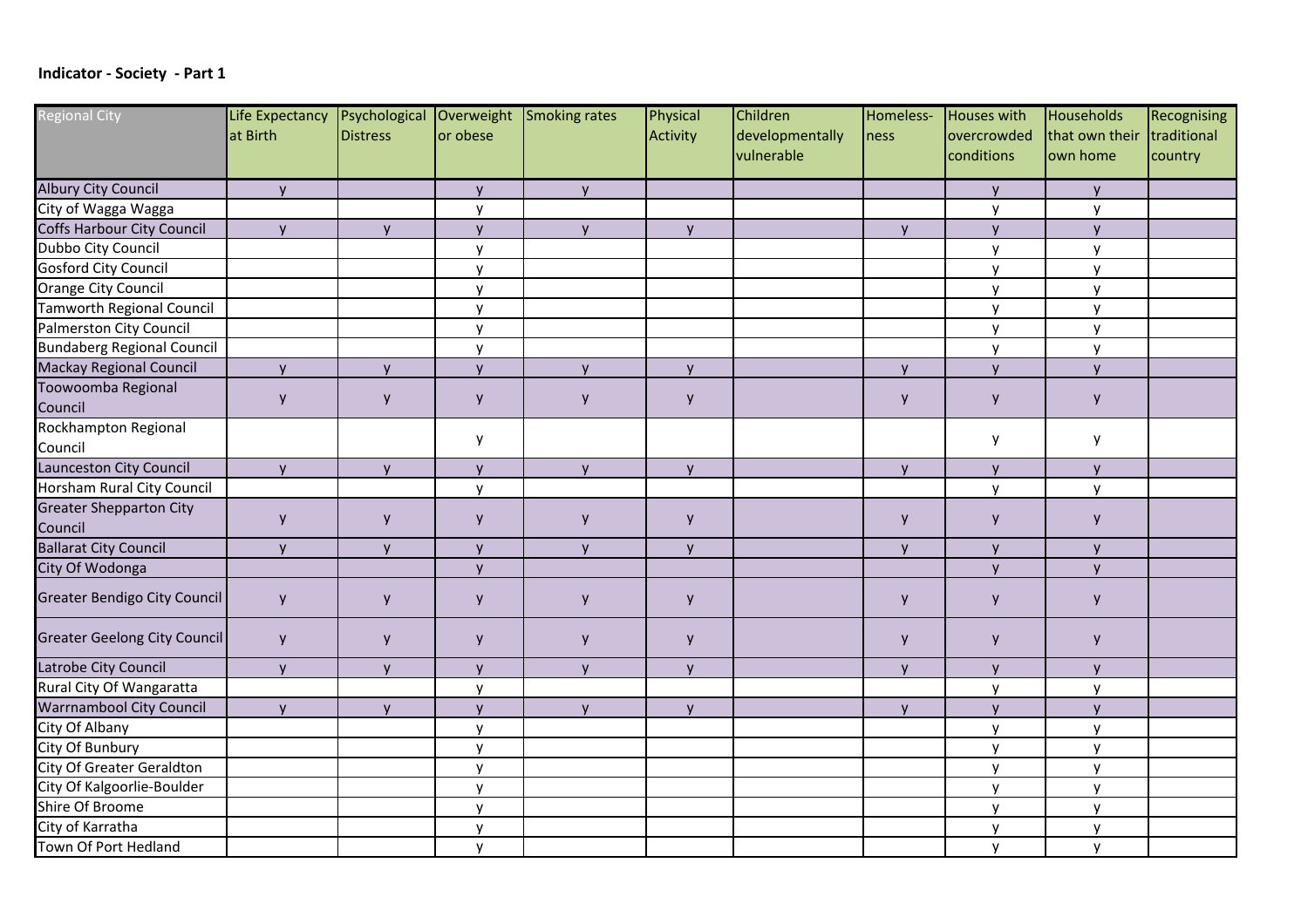| <b>Regional City</b>                    | Life Expectancy<br>at Birth | Psychological<br><b>IDistress</b> | Overweight<br>or obese | Smoking rates  | Physical<br>Activity | Children<br>developmentally<br>vulnerable | Homeless-<br>ness | Houses with<br>overcrowded<br>conditions | Households<br>that own their<br>lown home | Recognising<br>traditional<br>country |
|-----------------------------------------|-----------------------------|-----------------------------------|------------------------|----------------|----------------------|-------------------------------------------|-------------------|------------------------------------------|-------------------------------------------|---------------------------------------|
| <b>Ballina Shire Council</b>            |                             |                                   | y                      |                |                      |                                           |                   | y                                        | у                                         |                                       |
| <b>Cessnock City Council</b>            |                             |                                   | $\mathsf{v}$           |                |                      |                                           |                   | $\mathsf{V}$                             | y                                         |                                       |
| Lismore City Council                    |                             |                                   | $\mathsf{v}$           |                |                      |                                           |                   | $\mathsf{v}$                             | y                                         |                                       |
| <b>Maitland City Council</b>            |                             |                                   | $\mathsf{v}$           |                |                      |                                           |                   | $\mathsf{v}$                             | V                                         |                                       |
| <b>Newcastle City Council</b>           | $\mathbf{v}$                | $\mathbf{v}$                      | $\mathbf{V}$           | $\overline{V}$ | $\mathbf{v}$         |                                           | $\mathsf{v}$      |                                          | $\mathsf{v}$                              |                                       |
| Port Macquarie - Hastings<br>Council    |                             |                                   | y                      |                |                      |                                           |                   | V                                        | у                                         |                                       |
| Shoalhaven City Council                 | $\mathsf{v}$                | $\mathsf{v}$                      | $\mathbf{v}$           | $\mathsf{V}$   | $\mathsf{v}$         |                                           | $\mathsf{V}$      | $\mathbf{v}$                             | <b>V</b>                                  |                                       |
| <b>Tweed Shire Council</b>              |                             |                                   | $\mathsf{v}$           |                |                      |                                           |                   | $\mathsf{v}$                             | У                                         |                                       |
| <b>Wollongong City Council</b>          |                             |                                   | $\mathsf{v}$           |                |                      |                                           |                   | $\mathsf{v}$                             | у                                         |                                       |
| Wyong Shire Council                     |                             |                                   | $\mathsf{v}$           |                |                      |                                           |                   | $\mathsf{v}$                             | y                                         |                                       |
| Alice Springs Town Council              |                             |                                   | $\mathsf{v}$           |                |                      |                                           |                   | $\mathbf{v}$                             | y                                         |                                       |
| Cairns Regional Council                 | $\mathbf{v}$                | $\mathbf{v}$                      | $\mathbf{v}$           | $\mathsf{V}$   |                      |                                           | $\mathsf{V}$      |                                          | $\mathsf{v}$                              |                                       |
| <b>Fraser Coast Regional</b><br>Council |                             |                                   | y                      |                |                      |                                           |                   | <b>V</b>                                 | у                                         |                                       |
| Gladstone Regional Council              |                             |                                   | $\mathsf{v}$           |                |                      |                                           |                   | $\mathsf{v}$                             | y                                         |                                       |
| Mount Isa City Council                  |                             |                                   | $\mathsf{v}$           |                |                      |                                           |                   | $\mathsf{v}$                             | y                                         |                                       |
| Sunshine Coast Regional<br>Council      |                             | $\mathbf v$                       | $\mathsf{V}$           |                | $\mathsf{V}$         |                                           | y                 | $\mathbf v$                              |                                           |                                       |
| <b>Townsville Regional Council</b>      | $\mathbf{v}$                | $\mathbf{v}$                      | $\mathbf{V}$           | $\mathsf{v}$   | $\mathbf{v}$         |                                           | $\mathsf{V}$      | $\mathbf{V}$                             | $\mathsf{V}$                              |                                       |
| Port Lincoln City Council               |                             |                                   | $\mathbf{v}$           |                |                      |                                           |                   | $\mathsf{v}$                             | V                                         |                                       |
| <b>Burnie City Council</b>              |                             |                                   | $\mathbf{V}$           |                |                      |                                           |                   | $\mathsf{v}$                             | У                                         |                                       |
| Devonport City Council                  |                             |                                   | $\mathsf{v}$           |                |                      |                                           |                   | $\mathsf{v}$                             | v                                         |                                       |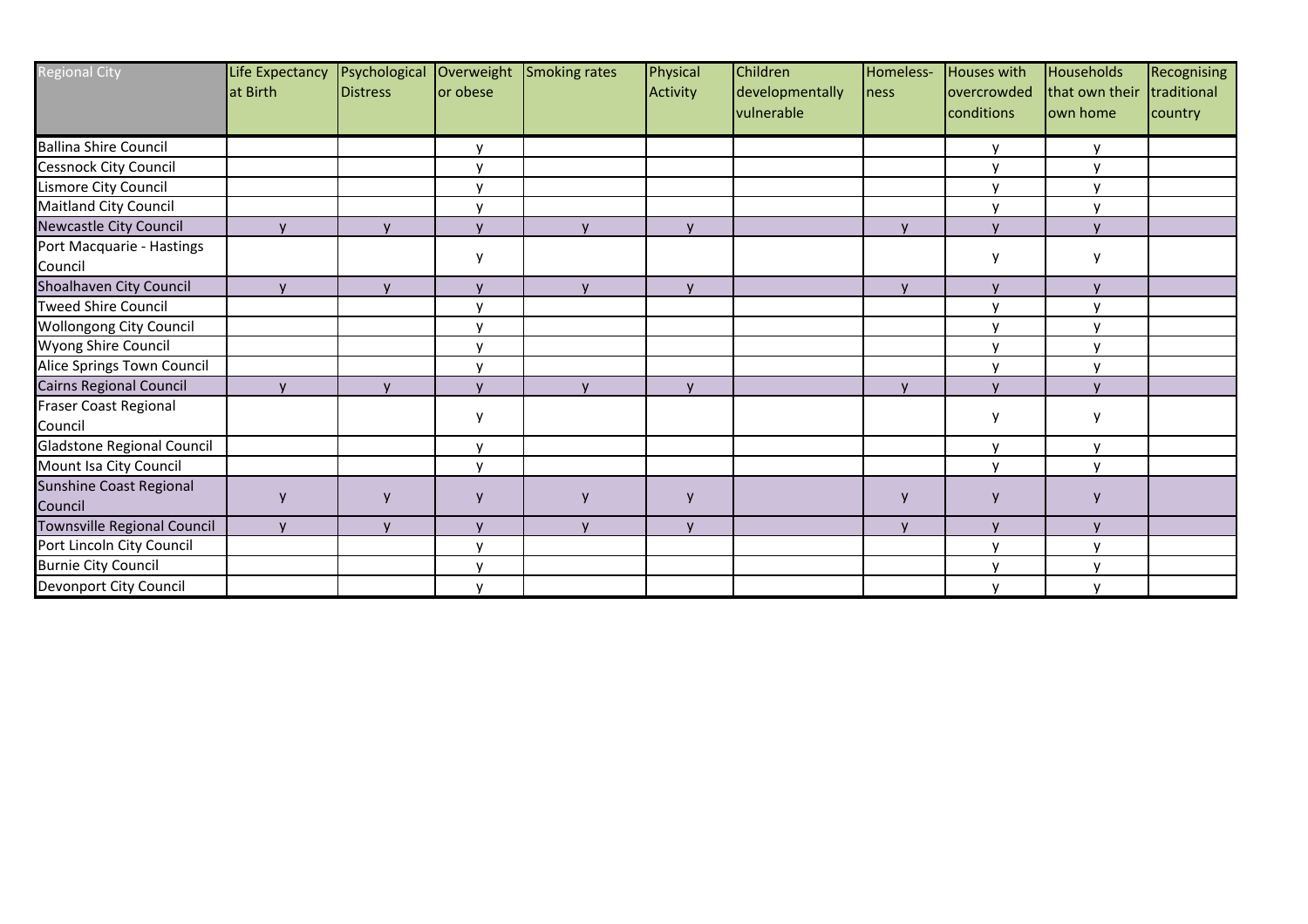## **Indicator - Society - Part 2**

| <b>Regional City</b>                | Victims of      | Victims of | Road       | Vocational or    |           | Year 5 and 9 Voluntary work |              | Disposable People who | Attendance      |
|-------------------------------------|-----------------|------------|------------|------------------|-----------|-----------------------------|--------------|-----------------------|-----------------|
|                                     | physical assult | malicious  | fatalities | higher education | reading   |                             | Household    | provide               | rate for        |
|                                     |                 | property   |            | qualifications   | standards |                             | lincome      | unpaid help           | cultural events |
|                                     |                 |            |            |                  |           |                             |              |                       |                 |
| <b>Albury City Council</b>          |                 |            |            | y                |           | y                           |              |                       |                 |
| City of Wagga Wagga                 |                 |            |            | y                |           | y                           |              |                       |                 |
| <b>Coffs Harbour City Council</b>   |                 |            |            | y                |           | <b>y</b>                    | y            |                       |                 |
| Dubbo City Council                  |                 |            |            | y                |           | y                           |              |                       |                 |
| <b>Gosford City Council</b>         |                 |            |            | y                |           | y                           |              |                       |                 |
| Orange City Council                 |                 |            |            | y                |           | y                           |              |                       |                 |
| <b>Tamworth Regional Council</b>    |                 |            |            | y                |           | y                           |              |                       |                 |
| Palmerston City Council             |                 |            |            | y                |           | y                           |              |                       |                 |
| <b>Bundaberg Regional Council</b>   |                 |            |            | y                |           | y                           |              |                       |                 |
| <b>Mackay Regional Council</b>      |                 |            |            | y                |           | y                           | y            |                       |                 |
| Toowoomba Regional                  |                 |            |            |                  |           |                             |              |                       |                 |
| Council                             |                 |            |            | y                |           | y                           | y            |                       |                 |
| Rockhampton Regional                |                 |            |            |                  |           |                             |              |                       |                 |
| Council                             |                 |            |            | у                |           | y                           |              |                       |                 |
| Launceston City Council             |                 |            |            | y                |           | y                           | y            |                       |                 |
| Horsham Rural City Council          |                 |            |            | y                |           | y                           |              |                       |                 |
| <b>Greater Shepparton City</b>      |                 |            |            |                  |           |                             |              |                       |                 |
| Council                             |                 |            |            | y                |           | y                           | y            |                       |                 |
| <b>Ballarat City Council</b>        |                 |            |            | y                |           | y                           | y            |                       |                 |
| City Of Wodonga                     |                 |            |            | y                |           | y                           |              |                       |                 |
| <b>Greater Bendigo City Council</b> |                 |            |            | y                |           | y                           | y            |                       |                 |
| Greater Geelong City Council        |                 |            |            | y                |           | y                           | y            |                       |                 |
| Latrobe City Council                |                 |            |            | <b>y</b>         |           | <b>V</b>                    | $\mathsf{V}$ |                       |                 |
| Rural City Of Wangaratta            |                 |            |            | y                |           | y                           |              |                       |                 |
| <b>Warrnambool City Council</b>     |                 |            |            | <b>y</b>         |           | <b>y</b>                    | $\mathsf{V}$ |                       |                 |
| City Of Albany                      |                 |            |            | y                |           | y                           |              |                       |                 |
| City Of Bunbury                     |                 |            |            | y                |           | y                           |              |                       |                 |
| City Of Greater Geraldton           |                 |            |            | y                |           | y                           |              |                       |                 |
| City Of Kalgoorlie-Boulder          |                 |            |            | y                |           | y                           |              |                       |                 |
| Shire Of Broome                     |                 |            |            | y                |           | y                           |              |                       |                 |
| City of Karratha                    |                 |            |            | y                |           | y                           |              |                       |                 |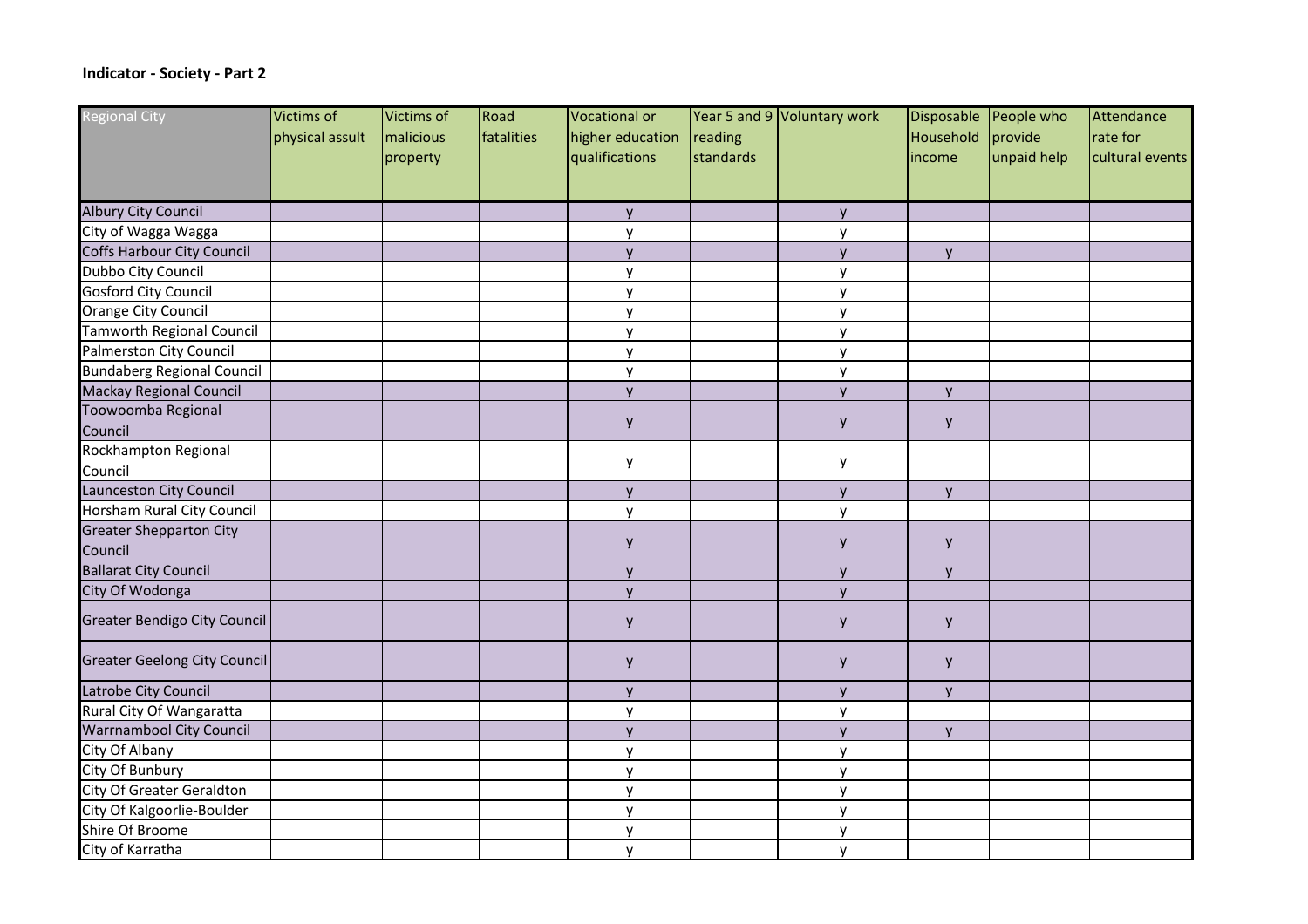| <b>Regional City</b>                 | Victims of<br>physical assult | Victims of<br>malicious | Road<br><i>fatalities</i> | <b>Vocational or</b><br>higher education | reading   | Year 5 and 9 Voluntary work | Household    | Disposable People who<br>provide | Attendance<br>rate for |
|--------------------------------------|-------------------------------|-------------------------|---------------------------|------------------------------------------|-----------|-----------------------------|--------------|----------------------------------|------------------------|
|                                      |                               | property                |                           | qualifications                           | standards |                             | income       | unpaid help                      | cultural events        |
| Town Of Port Hedland                 |                               |                         |                           | у                                        |           | v                           |              |                                  |                        |
| <b>Ballina Shire Council</b>         |                               |                         |                           | y                                        |           | $\mathsf{v}$                |              |                                  |                        |
| <b>Cessnock City Council</b>         |                               |                         |                           | v                                        |           |                             |              |                                  |                        |
| Lismore City Council                 |                               |                         |                           | v                                        |           | v                           |              |                                  |                        |
| Maitland City Council                |                               |                         |                           | $\mathsf{v}$                             |           | v                           |              |                                  |                        |
| Newcastle City Council               |                               |                         |                           | $\mathbf{v}$                             |           | $\mathbf{v}$                | $\mathsf{V}$ |                                  |                        |
| Port Macquarie - Hastings<br>Council |                               |                         |                           | У                                        |           | v                           |              |                                  |                        |
| Shoalhaven City Council              |                               |                         |                           | $\mathsf{V}$                             |           | $\mathsf{V}$                | $\mathsf{V}$ |                                  |                        |
| <b>Tweed Shire Council</b>           |                               |                         |                           | v                                        |           |                             |              |                                  |                        |
| <b>Wollongong City Council</b>       |                               |                         |                           | y                                        |           | v                           |              |                                  |                        |
| Wyong Shire Council                  |                               |                         |                           | y                                        |           | v                           |              |                                  |                        |
| Alice Springs Town Council           |                               |                         |                           | y                                        |           | v                           |              |                                  |                        |
| Cairns Regional Council              |                               |                         |                           | V                                        |           | $\mathsf{V}$                | $\mathsf{V}$ |                                  |                        |
| Fraser Coast Regional<br>Council     |                               |                         |                           | у                                        |           | у                           |              |                                  |                        |
| Gladstone Regional Council           |                               |                         |                           | v                                        |           | v                           |              |                                  |                        |
| Mount Isa City Council               |                               |                         |                           | y                                        |           | y                           |              |                                  |                        |
| Sunshine Coast Regional<br>Council   |                               |                         |                           | у                                        |           | y                           | y            |                                  |                        |
| Townsville Regional Council          |                               |                         |                           | $\mathsf{V}$                             |           | $\mathsf{v}$                | $\mathsf{v}$ |                                  |                        |
| Port Lincoln City Council            |                               |                         |                           | v                                        |           |                             |              |                                  |                        |
| <b>Burnie City Council</b>           |                               |                         |                           | v                                        |           | v                           |              |                                  |                        |
| <b>Devonport City Council</b>        |                               |                         |                           | y                                        |           | y                           |              |                                  |                        |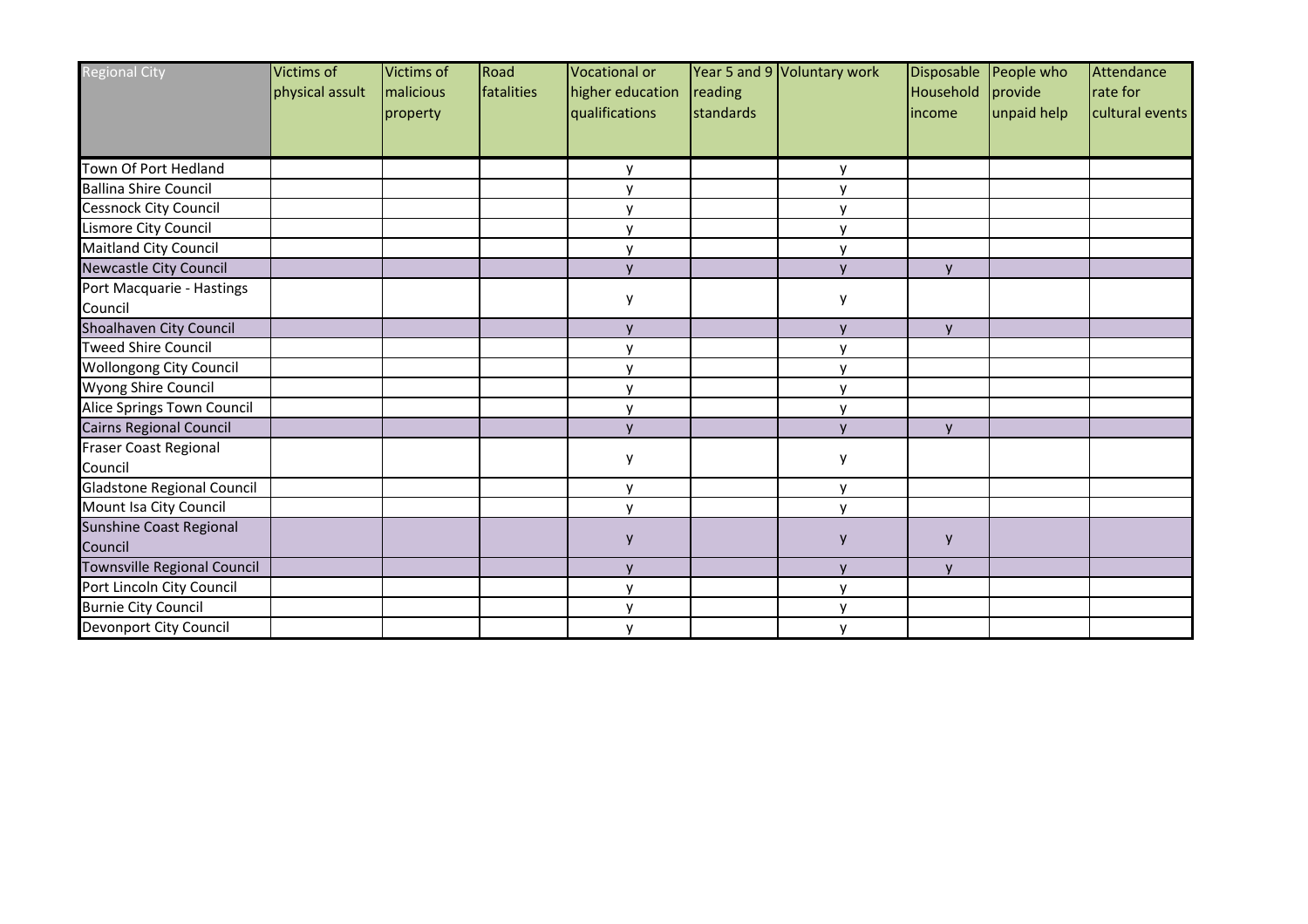## **Indicator - Economy**

| <b>Regional City</b>                      | Qualified or<br>skilled<br>occupation | Employ-<br>ment<br>rate | New<br>business<br>entry rate | Earning or<br>learning | Unemploy-<br>ment rate | Employed<br>Person | Average<br>Duration of<br>unemploy-<br> ment | Real median<br>weekly<br>household<br>lincome | Household<br>net worth | Labour force<br>participation | Low-<br> income<br>ratio | Inter-<br>national<br>visitors | Inter-<br>national<br>freight<br>value |
|-------------------------------------------|---------------------------------------|-------------------------|-------------------------------|------------------------|------------------------|--------------------|----------------------------------------------|-----------------------------------------------|------------------------|-------------------------------|--------------------------|--------------------------------|----------------------------------------|
| <b>Albury City Council</b>                | $\mathsf{V}$                          | y                       | $\mathsf{V}$                  | y                      | y                      | y                  |                                              | y                                             |                        | y                             | $\mathsf{V}$             | $\mathsf{V}$                   | $\mathsf{V}$                           |
| City of Wagga Wagga                       | $\mathsf{v}$                          | y                       | y                             | $\mathsf{y}$           | $\mathsf{y}$           | $\mathsf{y}$       |                                              | y                                             |                        | $\mathsf{y}$                  | y                        | y                              | y                                      |
| Coffs Harbour City<br>Council             | y                                     | y                       | y                             | y                      | y                      | y                  | $\mathsf{y}$                                 | y                                             | y                      | y                             | y                        | y                              | y                                      |
| Dubbo City Council                        | y                                     | y                       | y                             | y                      | y                      | y                  |                                              | y                                             |                        | y                             | y                        | y                              | y                                      |
| Gosford City Council                      | $\mathsf{v}$                          | y                       | y                             | y                      | y                      | y                  |                                              | y                                             |                        | $\mathsf{v}$                  | y                        | y                              | $\mathsf{v}$                           |
| Orange City Council                       | $\mathsf{V}$                          | y                       | $\mathsf{y}$                  | $\mathsf{y}$           | y                      | y                  |                                              | y                                             |                        | $\mathsf{y}$                  | y                        | $\mathsf{y}$                   | y                                      |
| <b>Tamworth Regional</b><br>Council       | y                                     | y                       | y                             | y                      | y                      | y                  |                                              | y                                             |                        | y                             | y                        | y                              | y                                      |
| Palmerston City Council                   | y                                     | y                       | y                             | y                      | y                      | y                  |                                              | $\mathsf{y}$                                  |                        | y                             | y                        | y                              | y                                      |
| <b>Bundaberg Regional</b><br>Council      | y                                     | y                       | y                             | y                      | y                      | y                  |                                              | y                                             |                        | y                             | y                        | y                              | y                                      |
| <b>Mackay Regional Council</b>            | y                                     | у                       | y                             | y                      | y                      | y                  | y                                            | y                                             | y                      | y                             | y                        | y                              | y                                      |
| Toowoomba Regional<br>Council             | y                                     | y                       | y                             | y                      | y                      | y                  | y                                            | y                                             | y                      | y                             | y                        | y                              | y                                      |
| Rockhampton Regional<br>Council           | y                                     | y                       | y                             | y                      | y                      | y                  |                                              | y                                             |                        | y                             | y                        | y                              | y                                      |
| Launceston City Council                   | y                                     | y                       | y                             | y                      | y                      | y                  | y                                            | y                                             | y                      | y                             | y                        | y                              | y                                      |
| Horsham Rural City<br>Council             | y                                     | y                       | y                             | y                      | y                      | y                  |                                              | y                                             |                        | y                             | y                        | y                              | y                                      |
| <b>Greater Shepparton City</b><br>Council | y                                     | y                       | y                             | y                      | y                      | y                  | y                                            | y                                             | y                      | y                             | y                        | y                              | y                                      |
| <b>Ballarat City Council</b>              | $\mathsf{V}$                          | y                       | y                             | y                      | y                      | y                  | y                                            | y                                             | <b>y</b>               | y                             | y                        | $\mathsf{V}$                   | $\mathsf{v}$                           |
| City Of Wodonga                           | y                                     | y                       | y                             | y                      | y                      | y                  |                                              | y                                             |                        | y                             | y                        | y                              | $\mathsf{v}$                           |
| <b>Greater Bendigo City</b><br>Council    | y                                     | y                       | y                             | y                      | y                      | y                  | y                                            | $\mathsf{y}$                                  | y                      | y                             | y                        | y                              | y                                      |
| <b>Greater Geelong City</b><br>Council    | y                                     | y                       | y                             | y                      | y                      | y                  | y                                            | y                                             | y                      | y                             | y                        | y                              | y                                      |
| Latrobe City Council                      | $\mathsf{V}$                          | <b>y</b>                | $\mathsf{v}$                  | $\mathsf{v}$           | y                      | $\mathsf{y}$       | $\mathsf{V}$                                 | y                                             | <b>y</b>               | $\mathsf{v}$                  | $\mathsf{V}$             | $\mathsf{V}$                   | $\mathsf{V}$                           |
| Rural City Of<br>Wangaratta               | y                                     | y                       | y                             | y                      | y                      | y                  |                                              | y                                             |                        | y                             | y                        | y                              | y                                      |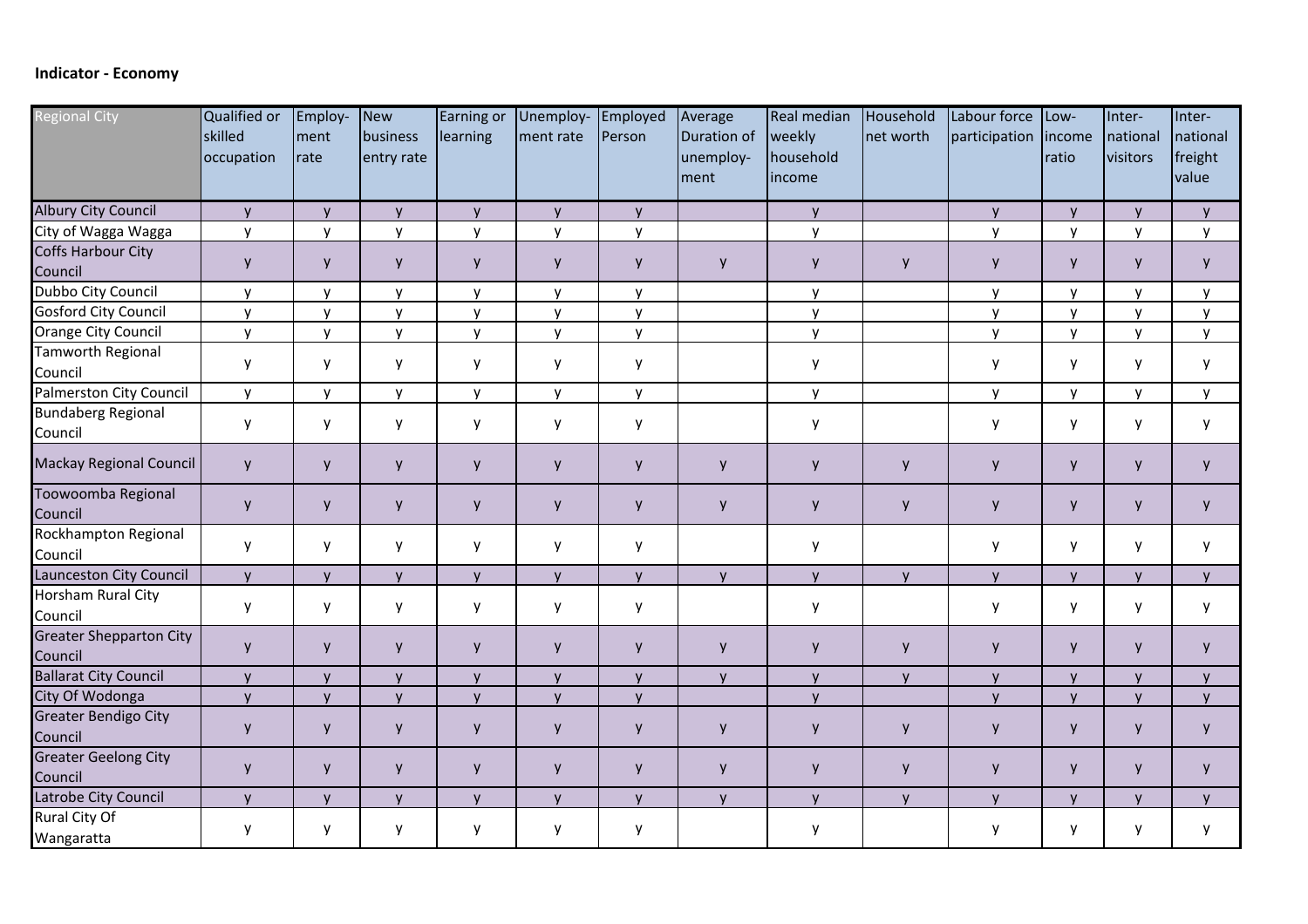| <b>Regional City</b>                                      | <b>Qualified or</b><br>skilled<br>occupation | Employ-<br>ment<br>rate | New<br>business<br>entry rate | Earning or<br>learning | Unemploy- Employed<br>ment rate | Person       | Average<br>Duration of<br>unemploy-<br>ment | Real median<br>weekly<br>household<br>income | Household<br>net worth | Labour force<br>participation | Low-<br>lincome<br>ratio | Inter-<br>national<br>visitors | Inter-<br>national<br>freight<br>value |
|-----------------------------------------------------------|----------------------------------------------|-------------------------|-------------------------------|------------------------|---------------------------------|--------------|---------------------------------------------|----------------------------------------------|------------------------|-------------------------------|--------------------------|--------------------------------|----------------------------------------|
| <b>Warrnambool City</b><br>Council                        | y                                            | y                       | y                             | y                      | y                               | y            | y                                           | y                                            | y                      | y                             | y                        | y                              | y                                      |
| City Of Albany                                            | y                                            | y                       | y                             | y                      | y                               | y            |                                             | y                                            |                        | y                             | y                        | y                              | y                                      |
| City Of Bunbury                                           | y                                            | y                       | y                             | y                      | y                               | y            |                                             | $\mathsf{y}$                                 |                        | $\mathsf{v}$                  | y                        | y                              | y                                      |
| <b>City Of Greater</b>                                    | y                                            | y                       | y                             | y                      | y                               | у            |                                             | y                                            |                        | y                             | y                        | y                              | y                                      |
| Geraldton<br>City Of Kalgoorlie-<br><b>Boulder</b>        | y                                            | y                       | y                             | y                      | y                               | y            |                                             | y                                            |                        | y                             | y                        | y                              | y                                      |
| Shire Of Broome                                           | y                                            | y                       | y                             | y                      | y                               | y            |                                             | y                                            |                        | y                             | y                        | y                              | y                                      |
| City of Karratha                                          | $\mathsf{y}$                                 | y                       | $\mathsf{y}$                  | $\mathsf{y}$           | y                               | y            |                                             | $\mathsf{y}$                                 |                        | $\mathsf{y}$                  | y                        | $\mathsf{y}$                   | y                                      |
| Town Of Port Hedland                                      | y                                            | y                       | $\mathsf{y}$                  | y                      | y                               | y            |                                             | $\mathsf{y}$                                 |                        | y                             | y                        | y                              | y                                      |
| <b>Ballina Shire Council</b>                              | y                                            | y                       | y                             | y                      | y                               | y            |                                             | $\mathsf{y}$                                 |                        | y                             | y                        | y                              | y                                      |
| Cessnock City Council                                     | y                                            | y                       | y                             | y                      | y                               | y            |                                             | y                                            |                        | y                             | y                        | y                              | y                                      |
| Lismore City Council                                      | <b>y</b>                                     | y                       | y                             | y                      | y                               | y            |                                             | y                                            |                        | $\mathsf{v}$                  | y                        | y                              | y                                      |
| <b>Maitland City Council</b>                              | y                                            | y                       | y                             | y                      | y                               | y            |                                             | y                                            |                        | y                             | y                        | y                              | y                                      |
| <b>Newcastle City Council</b>                             | y                                            | y                       | y                             | y                      | y                               | y            | y                                           | y                                            | <b>y</b>               | $\mathsf{y}$                  | y                        | y                              | y                                      |
| Port Macquarie -<br><b>Hastings Council</b>               | y                                            | у                       | y                             | y                      | y                               | у            |                                             | y                                            |                        | y                             | y                        | y                              | y                                      |
| Shoalhaven City Council                                   | y                                            | y                       | y                             | y                      | y                               | y            | $\mathsf{y}$                                | y                                            | y                      | y                             | $\mathsf{y}$             | y                              | y                                      |
| <b>Tweed Shire Council</b>                                | y                                            | y                       | $\mathsf{v}$                  | y                      | y                               | $\mathsf{v}$ |                                             | y                                            |                        | $\mathsf{v}$                  | y                        | y                              | y                                      |
| Wollongong City Council                                   | $\mathsf{y}$                                 | y                       | y                             | y                      | y                               | y            |                                             | y                                            |                        | $\mathsf{y}$                  | y                        | y                              | y                                      |
| Wyong Shire Council                                       | $\mathsf{v}$                                 | y                       | $\mathsf{y}$                  | $\mathsf{y}$           | y                               | $\mathsf{y}$ |                                             | $\mathsf{y}$                                 |                        | $\mathsf{y}$                  | $\mathsf{y}$             | y                              | y                                      |
| Alice Springs Town<br>Council                             | y                                            | y                       | y                             | y                      | y                               | y            |                                             | y                                            |                        | y                             | y                        | y                              | y                                      |
| Cairns Regional Council                                   | y                                            | y                       | y                             | y                      | y                               | y            | y                                           | $\mathsf{y}$                                 | <b>y</b>               | $\mathsf{y}$                  | y                        | y                              | y                                      |
| Fraser Coast Regional<br>Council                          | y                                            | y                       | y                             | y                      | y                               | y            |                                             | y                                            |                        | y                             | y                        | y                              | y                                      |
| Gladstone Regional<br>Council                             | y                                            | у                       | y                             | у                      | у                               | y            |                                             | y                                            |                        | y                             | y                        | y                              | y                                      |
| Mount Isa City Council                                    | y                                            | y                       | y                             | y                      | y                               | у            |                                             | y                                            |                        | y                             | y                        | y                              | y                                      |
| Sunshine Coast Regional<br>Council<br>Townsville Regional | y                                            | y                       | y                             | y                      | y                               | y            | y                                           | y                                            | у                      | y                             | y                        | y                              | y                                      |
| Council                                                   | y                                            | y                       | y                             | y                      | y                               | y            | y                                           | y                                            | y                      | y                             | y                        | y                              | y                                      |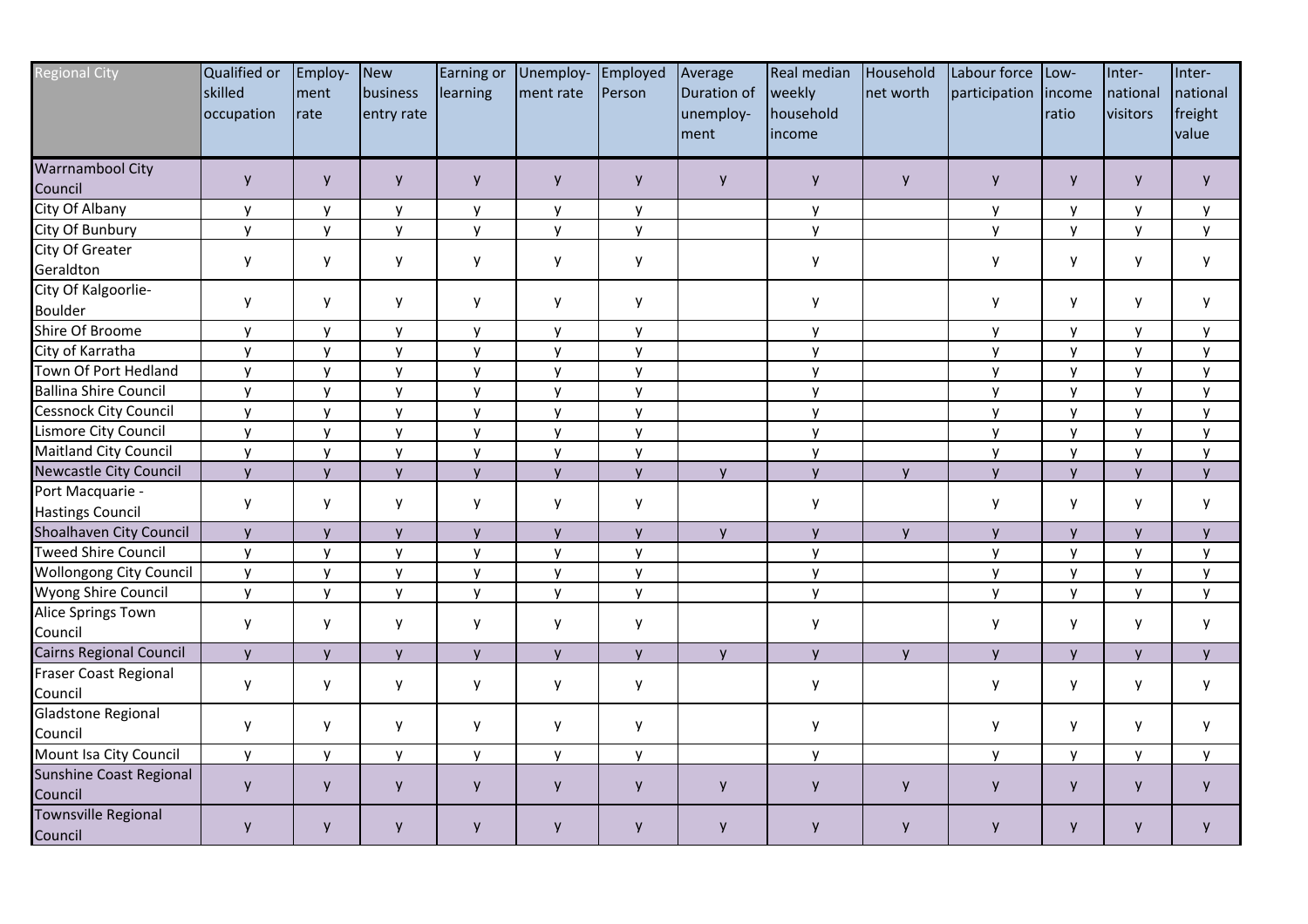| <b>Regional City</b>      | Qualified or<br>lskilled<br><b>loccupation</b> | Employ- New<br><b>Iment</b><br><b>rate</b> | <b>Ibusiness</b><br>lentry rate | learning | Earning or Unemploy- Employed<br>ment rate Person | <b>Average</b><br>Duration of weekly<br>lunemploy-<br>Iment | Real median Household<br>household<br>lincome | Inet worth | Labour force Low-<br>participation lincome national national | ratio | linter-<br><i>visitors</i> | linter-<br> freight<br><i>value</i> |
|---------------------------|------------------------------------------------|--------------------------------------------|---------------------------------|----------|---------------------------------------------------|-------------------------------------------------------------|-----------------------------------------------|------------|--------------------------------------------------------------|-------|----------------------------|-------------------------------------|
| Port Lincoln City Council |                                                |                                            |                                 |          |                                                   |                                                             |                                               |            |                                                              |       |                            |                                     |
| Burnie City Council       |                                                |                                            |                                 |          |                                                   |                                                             |                                               |            |                                                              |       |                            |                                     |
| Devonport City Council    |                                                |                                            |                                 |          |                                                   |                                                             |                                               |            |                                                              |       |                            |                                     |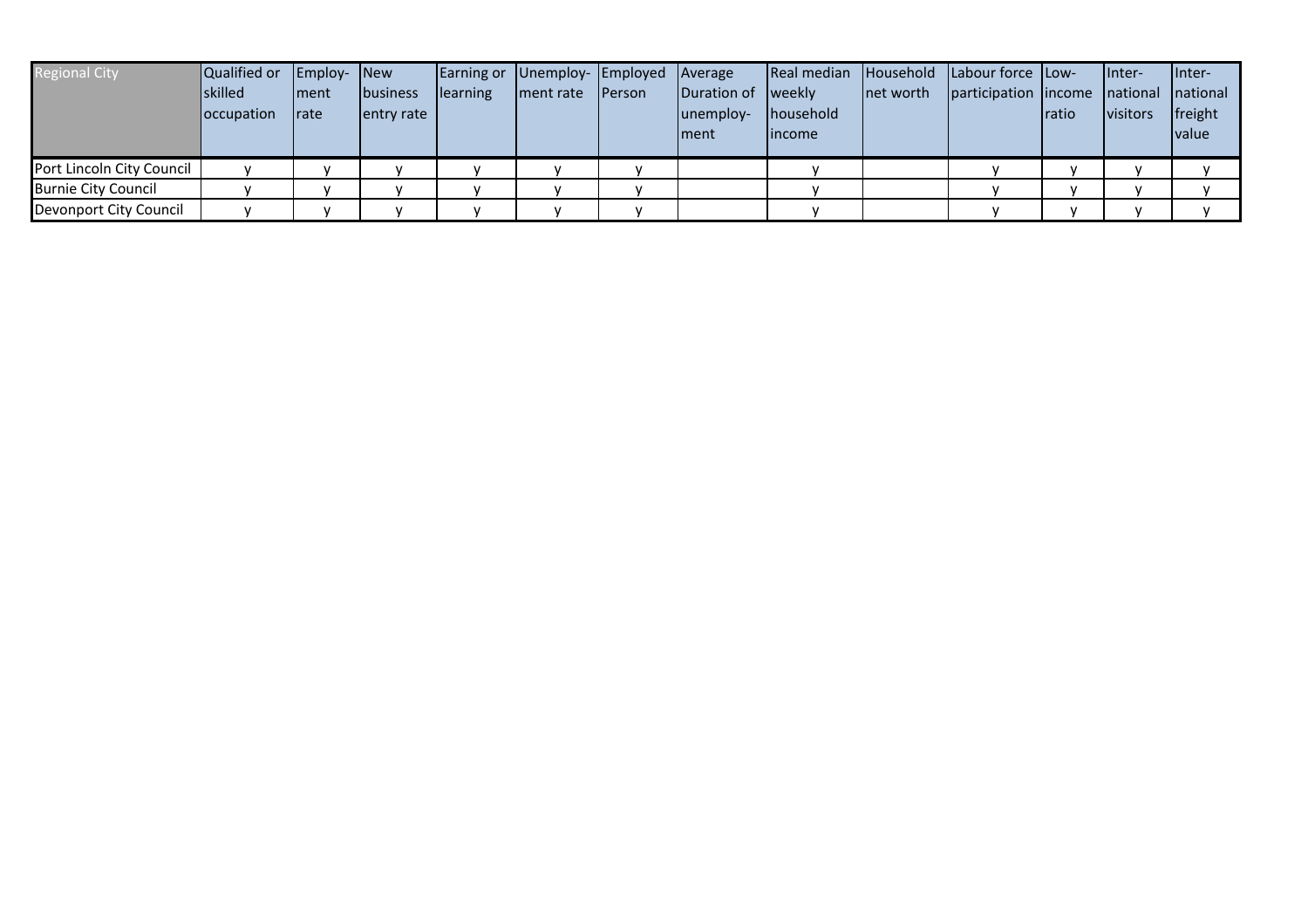## **Indicator - Environment**

| <b>Regional City</b>                      | Air       | Domestic trips  | Protected     | Greenhouse gas | <b>Traffic</b> | Average      | Water   | Active travel | Volume of freight |
|-------------------------------------------|-----------|-----------------|---------------|----------------|----------------|--------------|---------|---------------|-------------------|
|                                           | pollution | involved nature | areas of land | emissions from | congestion     | commute time | quality | by bicyle or  | through ports     |
|                                           |           | activities      |               | road transport |                |              |         | walking       |                   |
| <b>Albury City Council</b>                | <b>y</b>  | y               |               |                | y              |              |         |               |                   |
| City of Wagga Wagga                       |           | $\mathsf{V}$    |               |                |                |              |         |               |                   |
| Coffs Harbour City Council                |           | $\mathsf{V}$    | $\mathsf{V}$  |                |                |              |         |               | $\mathsf{V}$      |
| Dubbo City Council                        |           | y               |               |                |                |              |         |               |                   |
| <b>Gosford City Council</b>               |           | y               |               |                |                |              |         |               |                   |
| Orange City Council                       |           | y               |               |                |                |              |         |               |                   |
| Tamworth Regional Council                 |           | y               |               |                |                |              |         |               |                   |
| Palmerston City Council                   |           | y               |               |                |                |              |         |               |                   |
| <b>Bundaberg Regional Council</b>         |           | y               |               |                |                |              |         |               |                   |
| <b>Mackay Regional Council</b>            | <b>y</b>  | <b>y</b>        | y             |                | y              |              |         |               | <b>y</b>          |
| Toowoomba Regional<br>Council             | y         | y               | y             |                | y              |              |         |               | y                 |
| Rockhampton Regional<br>Council           |           | у               |               |                |                |              |         |               |                   |
| Launceston City Council                   | <b>y</b>  | y               | y             |                |                |              |         |               | y                 |
| Horsham Rural City Council                |           | y               |               |                | y              |              |         |               |                   |
| <b>Greater Shepparton City</b><br>Council |           | y               | y             |                |                |              |         |               | y                 |
| <b>Ballarat City Council</b>              | <b>V</b>  | $\mathsf{V}$    | $\mathsf{V}$  |                | y              |              |         |               | $\mathsf{V}$      |
| City Of Wodonga                           | y         | <b>y</b>        |               |                | y              |              |         |               |                   |
| <b>Greater Bendigo City</b><br>Council    | y         | y               | y             |                | y              |              |         |               | y                 |
| <b>Greater Geelong City</b><br>Council    | y         | y               | y             |                | y              |              |         |               | y                 |
| Latrobe City Council                      |           | $\mathsf{V}$    | $\mathsf{V}$  |                |                |              |         |               | $\mathsf{V}$      |
| Rural City Of Wangaratta                  |           | y               |               |                |                |              |         |               |                   |
| Warrnambool City Council                  |           | y               | y             |                |                |              |         |               | y                 |
| City Of Albany                            |           | y               |               |                |                |              |         |               |                   |
| City Of Bunbury                           |           | y               |               |                |                |              |         |               |                   |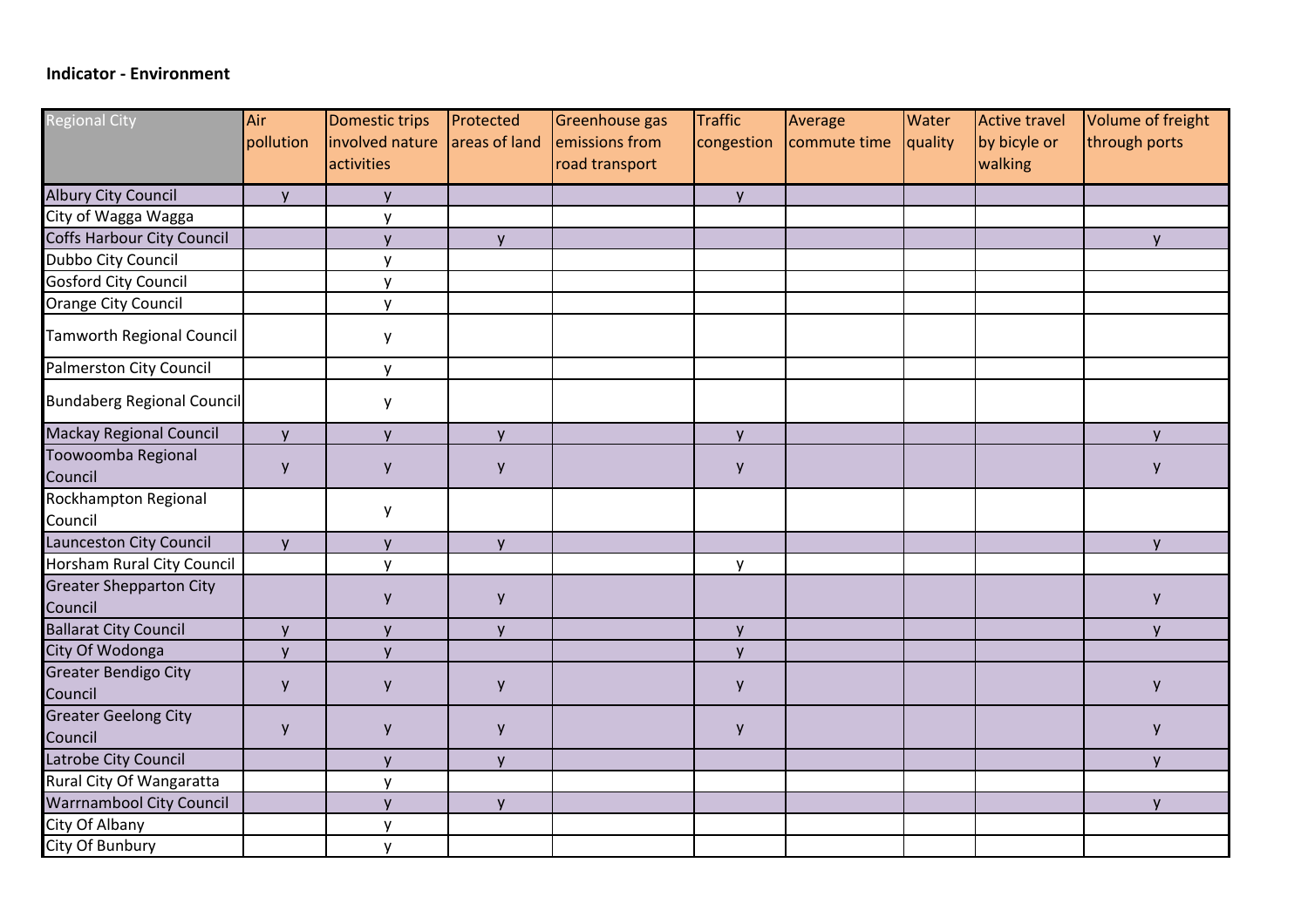| <b>Regional City</b>               | Air          | Domestic trips  | Protected     | Greenhouse gas | <b>Traffic</b> | Average      | Water   | Active travel | Volume of freight |
|------------------------------------|--------------|-----------------|---------------|----------------|----------------|--------------|---------|---------------|-------------------|
|                                    | pollution    | involved nature | areas of land | emissions from | congestion     | commute time | quality | by bicyle or  | through ports     |
|                                    |              | activities      |               | road transport |                |              |         | walking       |                   |
| <b>City Of Greater Geraldton</b>   |              | y               |               |                |                |              |         |               |                   |
| City Of Kalgoorlie-Boulder         |              | y               |               |                |                |              |         |               |                   |
| Shire Of Broome                    |              | v               |               |                |                |              |         |               |                   |
| City of Karratha                   |              | v               |               |                |                |              |         |               |                   |
| Town Of Port Hedland               |              | $\mathsf{v}$    |               |                |                |              |         |               |                   |
| <b>Ballina Shire Council</b>       |              | y               |               |                |                |              |         |               |                   |
| <b>Cessnock City Council</b>       |              | y               |               |                |                |              |         |               |                   |
| Lismore City Council               |              | v               |               |                |                |              |         |               |                   |
| <b>Maitland City Council</b>       |              | $\mathsf{v}$    |               |                |                |              |         |               |                   |
| Newcastle City Council             | $\mathsf{V}$ | v               | y             |                | y              |              |         |               | y                 |
| Port Macquarie - Hastings          |              |                 |               |                |                |              |         |               |                   |
| Council                            |              | y               |               |                |                |              |         |               |                   |
| Shoalhaven City Council            |              | $\mathsf{V}$    | $\mathsf{V}$  |                |                |              |         |               | $\mathsf{V}$      |
| <b>Tweed Shire Council</b>         |              | v               |               |                |                |              |         |               |                   |
| <b>Wollongong City Council</b>     |              | <b>y</b>        |               |                |                |              |         |               |                   |
| Wyong Shire Council                |              | $\mathsf{V}$    |               |                |                |              |         |               |                   |
| Alice Springs Town Council         |              | v               |               |                |                |              |         |               |                   |
| Cairns Regional Council            | $\mathsf{V}$ | $\mathsf{V}$    | $\mathsf{V}$  |                | y              |              |         |               | $\mathsf{V}$      |
| <b>Fraser Coast Regional</b>       |              |                 |               |                |                |              |         |               |                   |
| Council                            |              | y               |               |                |                |              |         |               |                   |
| <b>Gladstone Regional Council</b>  |              | y               |               |                |                |              |         |               |                   |
| Mount Isa City Council             |              | y               |               |                |                |              |         |               |                   |
| Sunshine Coast Regional<br>Council | y            | y               | y             |                | y              |              |         |               | y                 |
| Townsville Regional Council        | y            | y               | y             |                | y              |              |         |               | y                 |
| Port Lincoln City Council          |              | y               |               |                |                |              |         |               |                   |
| <b>Burnie City Council</b>         |              | y               |               |                |                |              |         |               |                   |
| <b>Devonport City Council</b>      |              | v               |               |                |                |              |         |               |                   |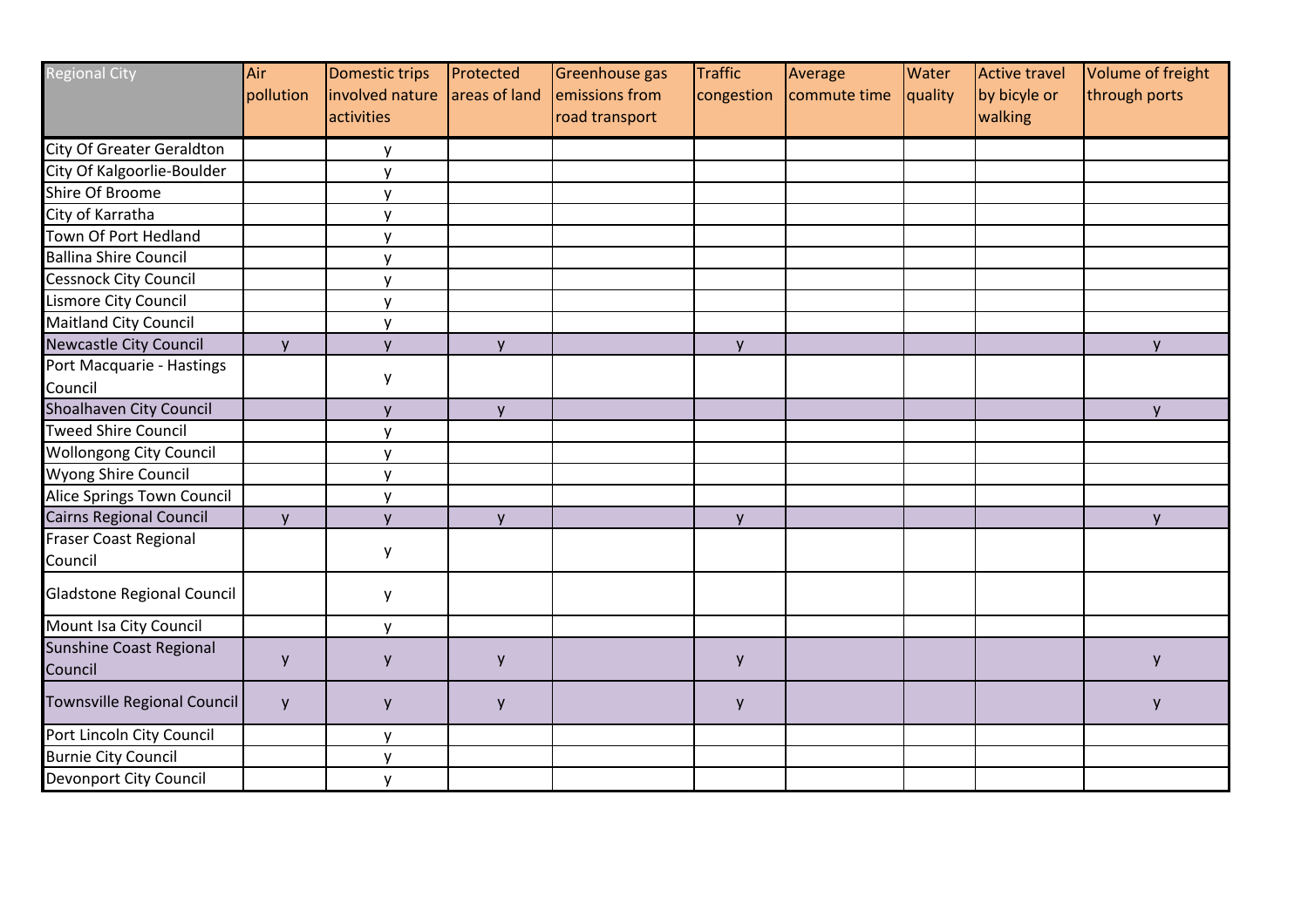## **Indicator - Transport and Infrastructure**

| <b>Regional City</b>                      | <b>Transport mode</b><br>shares for journey | Number of Passengers<br>through airports | Dwellings with<br>No. of motor | Kilometers<br>travelled by | Network delay<br>due congestion | <b>Road freight</b><br>activity | Residential<br>electricity | Land area and<br>land use |
|-------------------------------------------|---------------------------------------------|------------------------------------------|--------------------------------|----------------------------|---------------------------------|---------------------------------|----------------------------|---------------------------|
|                                           | to work                                     |                                          | vehicles                       | passenger vehicles         |                                 |                                 | supply                     |                           |
| <b>Albury City Council</b>                |                                             |                                          |                                |                            |                                 |                                 | y.                         |                           |
| City of Wagga Wagga                       |                                             |                                          |                                |                            |                                 |                                 |                            |                           |
| Coffs Harbour City Council                | y                                           | y                                        | <b>y</b>                       |                            |                                 |                                 |                            | y                         |
| Dubbo City Council                        |                                             |                                          |                                |                            |                                 |                                 |                            |                           |
| <b>Gosford City Council</b>               |                                             |                                          |                                |                            |                                 |                                 |                            |                           |
| Orange City Council                       |                                             |                                          |                                |                            |                                 |                                 |                            |                           |
| Tamworth Regional Council                 |                                             |                                          |                                |                            |                                 |                                 |                            |                           |
| <b>Palmerston City Council</b>            |                                             |                                          |                                |                            |                                 |                                 |                            |                           |
| <b>Bundaberg Regional</b><br>Council      |                                             |                                          |                                |                            |                                 |                                 |                            |                           |
| <b>Mackay Regional Council</b>            | y                                           | <b>y</b>                                 | <b>y</b>                       |                            |                                 |                                 | <b>y</b>                   | y                         |
| Toowoomba Regional<br>Council             | y                                           | y                                        | y                              |                            |                                 |                                 | y                          | y                         |
| Rockhampton Regional                      |                                             |                                          |                                |                            |                                 |                                 |                            |                           |
| Council                                   |                                             |                                          |                                |                            |                                 |                                 |                            |                           |
| Launceston City Council                   | y                                           | y                                        | y                              |                            |                                 |                                 | <b>y</b>                   | y                         |
| Horsham Rural City Council                |                                             |                                          |                                |                            |                                 |                                 |                            |                           |
| <b>Greater Shepparton City</b><br>Council | y                                           | y                                        | y                              |                            |                                 |                                 |                            | y                         |
| <b>Ballarat City Council</b>              | y                                           | y                                        | <b>y</b>                       |                            |                                 |                                 | y                          | y                         |
| City Of Wodonga                           |                                             |                                          |                                |                            |                                 |                                 | y                          |                           |
| <b>Greater Bendigo City</b><br>Council    | y                                           | y                                        | y                              |                            |                                 |                                 | y                          | y                         |
| <b>Greater Geelong City</b><br>Council    | y                                           | У                                        | y                              |                            |                                 |                                 | y                          | y                         |
| Latrobe City Council                      | y                                           | y                                        | y                              |                            |                                 |                                 |                            | y                         |
| Rural City Of Wangaratta                  |                                             |                                          |                                |                            |                                 |                                 |                            |                           |
| <b>Warrnambool City Council</b>           | y                                           | y                                        | y                              |                            |                                 |                                 |                            | $\mathsf{y}$              |
| City Of Albany                            |                                             |                                          |                                |                            |                                 |                                 |                            |                           |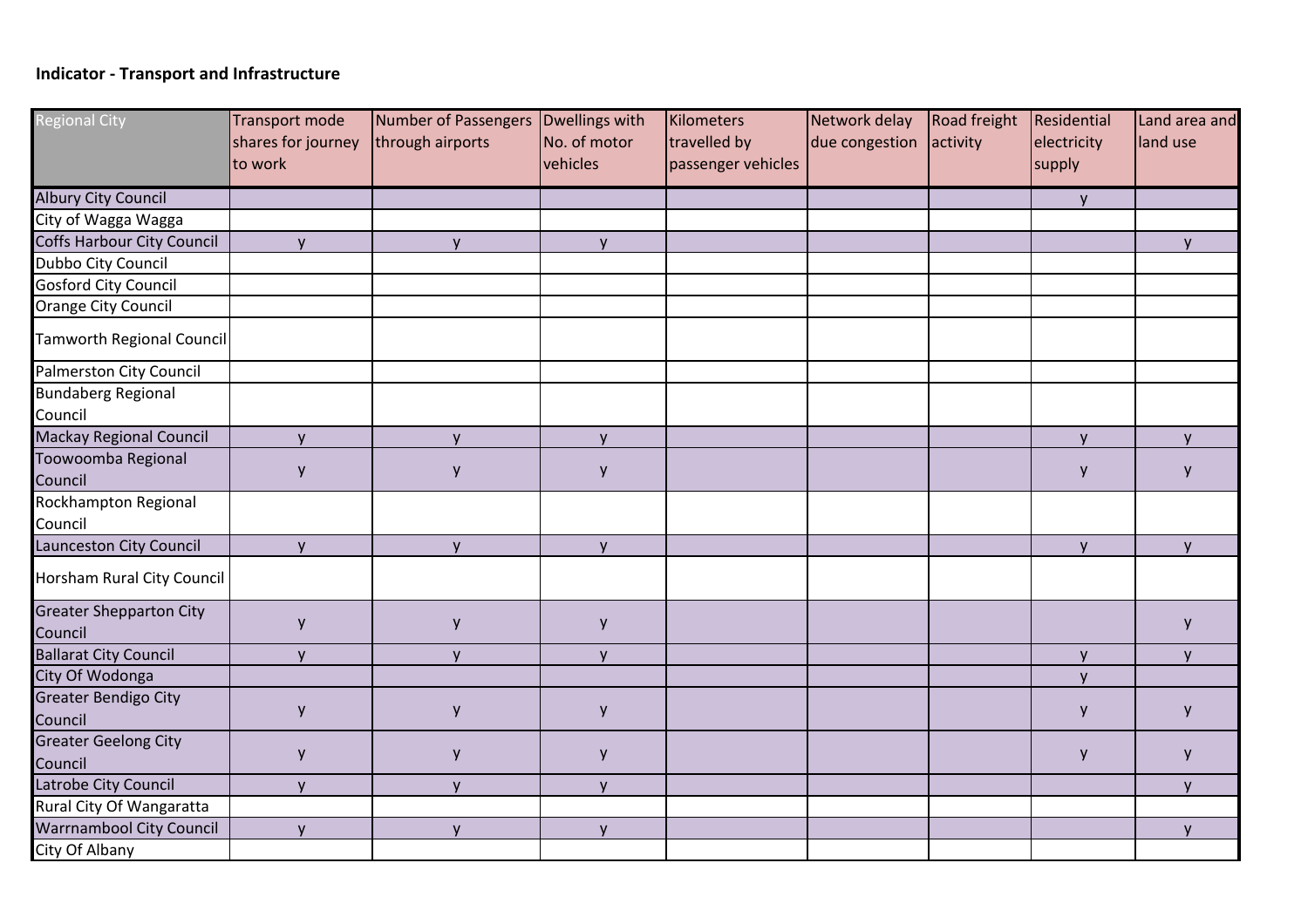| <b>Regional City</b>              | Transport mode     | Number of Passengers | Dwellings with | Kilometers         | Network delay  | Road freight | Residential | Land area and |
|-----------------------------------|--------------------|----------------------|----------------|--------------------|----------------|--------------|-------------|---------------|
|                                   | shares for journey | through airports     | No. of motor   | travelled by       | due congestion | activity     | electricity | land use      |
|                                   | to work            |                      | vehicles       | passenger vehicles |                |              | supply      |               |
| City Of Bunbury                   |                    |                      |                |                    |                |              |             |               |
| <b>City Of Greater Geraldton</b>  |                    |                      |                |                    |                |              |             |               |
| City Of Kalgoorlie-Boulder        |                    |                      |                |                    |                |              |             |               |
| Shire Of Broome                   |                    |                      |                |                    |                |              |             |               |
| City of Karratha                  |                    |                      |                |                    |                |              |             |               |
| Town Of Port Hedland              |                    |                      |                |                    |                |              |             |               |
| <b>Ballina Shire Council</b>      |                    |                      |                |                    |                |              |             |               |
| Cessnock City Council             |                    |                      |                |                    |                |              |             |               |
| Lismore City Council              |                    |                      |                |                    |                |              |             |               |
| Maitland City Council             |                    |                      |                |                    |                |              |             |               |
| <b>Newcastle City Council</b>     | $\mathsf{V}$       | $\mathsf{V}$         | $\mathsf{V}$   |                    |                |              | <b>y</b>    | $\mathsf{y}$  |
| Port Macquarie - Hastings         |                    |                      |                |                    |                |              |             |               |
| Council                           |                    |                      |                |                    |                |              |             |               |
| Shoalhaven City Council           | y                  | y                    | y              |                    |                |              |             | y             |
| <b>Tweed Shire Council</b>        |                    |                      |                |                    |                |              |             |               |
| <b>Wollongong City Council</b>    |                    |                      |                |                    |                |              |             |               |
| Wyong Shire Council               |                    |                      |                |                    |                |              |             |               |
| Alice Springs Town Council        |                    |                      |                |                    |                |              |             |               |
| <b>Cairns Regional Council</b>    | $\mathsf{V}$       | $\mathsf{V}$         | $\mathsf{V}$   |                    |                |              | <b>V</b>    | y             |
| Fraser Coast Regional             |                    |                      |                |                    |                |              |             |               |
| Council                           |                    |                      |                |                    |                |              |             |               |
| <b>Gladstone Regional Council</b> |                    |                      |                |                    |                |              |             |               |
| Mount Isa City Council            |                    |                      |                |                    |                |              |             |               |
| Sunshine Coast Regional           |                    |                      |                |                    |                |              |             |               |
| Council                           | y                  | y                    | y              |                    |                |              | y           | y             |
| Townsville Regional               |                    |                      |                |                    |                |              |             |               |
| Council                           | y                  | у                    | y              |                    |                |              | y           | y             |
| Port Lincoln City Council         |                    |                      |                |                    |                |              |             |               |
| <b>Burnie City Council</b>        |                    |                      |                |                    |                |              |             |               |
| Devonport City Council            |                    |                      |                |                    |                |              |             |               |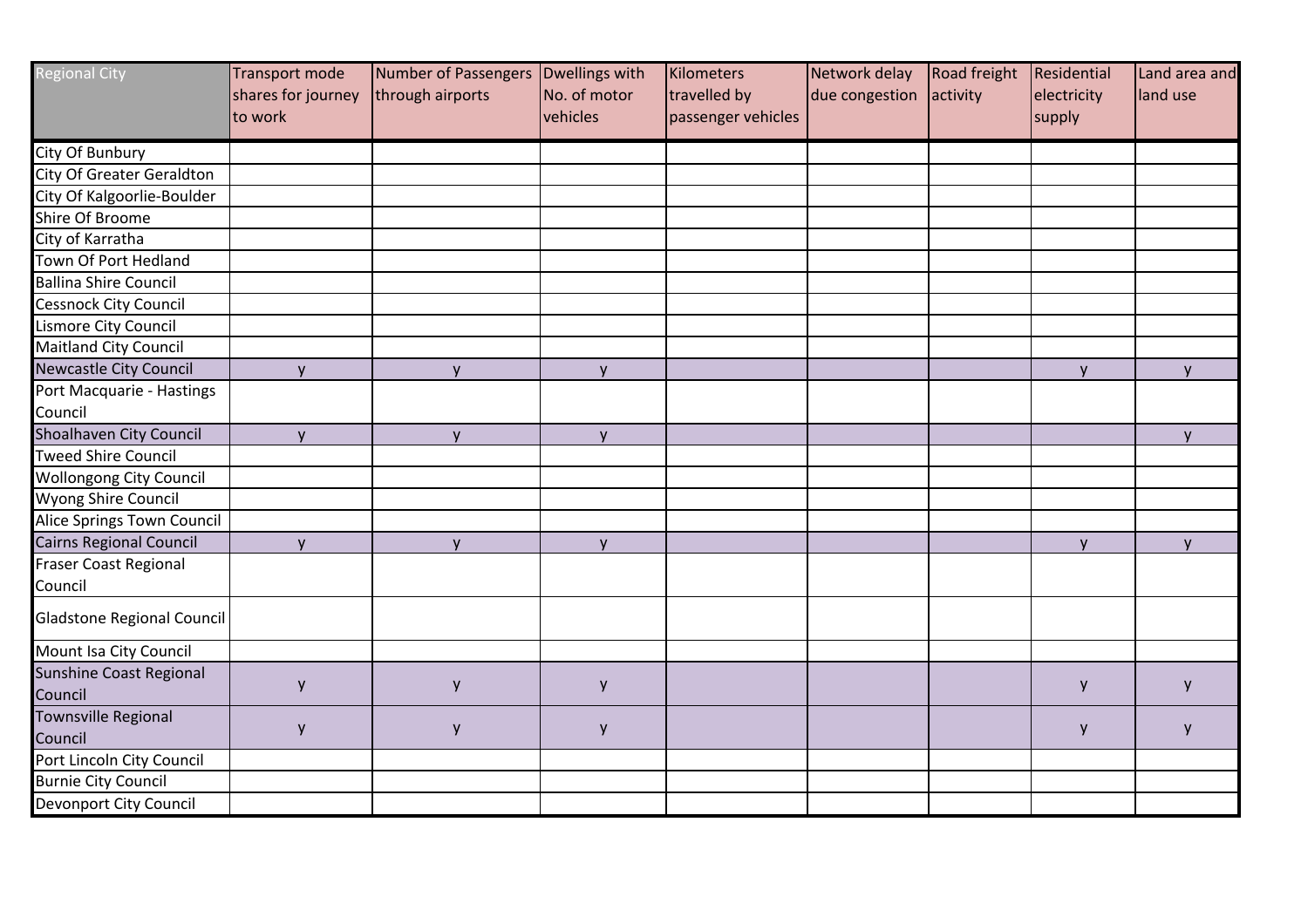## **Indicator - Business**

| <b>Regional City</b>                   | <b>Actively trading</b> | <b>Business size</b> | Employment in knowledge Structural Change |       |
|----------------------------------------|-------------------------|----------------------|-------------------------------------------|-------|
|                                        | bussinesses             |                      | intensive industries                      | Index |
| <b>Albury City Council</b>             |                         |                      | y                                         |       |
| City of Wagga Wagga                    |                         |                      | у                                         |       |
| <b>Coffs Harbour City Council</b>      | y                       | y                    | y                                         | y     |
| Dubbo City Council                     |                         |                      | у                                         |       |
| <b>Gosford City Council</b>            |                         |                      | у                                         |       |
| Orange City Council                    |                         |                      | у                                         |       |
| <b>Tamworth Regional Council</b>       |                         |                      | у                                         |       |
| <b>Palmerston City Council</b>         |                         |                      | у                                         |       |
| <b>Bundaberg Regional Council</b>      |                         |                      | у                                         |       |
| <b>Mackay Regional Council</b>         | y                       | y                    | у                                         | V     |
| Toowoomba Regional Council             | y                       | y                    | у                                         | y     |
| Rockhampton Regional Council           |                         |                      | у                                         |       |
| Launceston City Council                | $\mathsf{V}$            | V                    | y                                         | v     |
| Horsham Rural City Council             |                         |                      | у                                         |       |
| <b>Greater Shepparton City Council</b> | y                       | у                    | y                                         | y     |
| <b>Ballarat City Council</b>           | $\mathsf{V}$            | y                    | y                                         | V     |
| City Of Wodonga                        |                         |                      | y                                         |       |
| <b>Greater Bendigo City Council</b>    | y                       | у                    | у                                         | y     |
| <b>Greater Geelong City Council</b>    | y                       | y                    | y                                         | V     |
| Latrobe City Council                   | $\mathsf{V}$            | y                    | y                                         | v     |
| Rural City Of Wangaratta               |                         |                      | у                                         |       |
| <b>Warrnambool City Council</b>        | y                       | y                    | y                                         | V     |
| City Of Albany                         |                         |                      | у                                         |       |
| City Of Bunbury                        |                         |                      | у                                         |       |
| City Of Greater Geraldton              |                         |                      | у                                         |       |
| City Of Kalgoorlie-Boulder             |                         |                      | у                                         |       |
| Shire Of Broome                        |                         |                      | у                                         |       |
| City of Karratha                       |                         |                      | у                                         |       |
| Town Of Port Hedland                   |                         |                      | у                                         |       |
| <b>Ballina Shire Council</b>           |                         |                      | у                                         |       |
| <b>Cessnock City Council</b>           |                         |                      | у                                         |       |
| Lismore City Council                   |                         |                      | у                                         |       |
| <b>Maitland City Council</b>           |                         |                      | у                                         |       |
| <b>Newcastle City Council</b>          | y                       | y                    | y                                         | V     |
| Port Macquarie - Hastings Council      |                         |                      | у                                         |       |
| Shoalhaven City Council                | y                       | y                    | y                                         | v     |
| <b>Tweed Shire Council</b>             |                         |                      | у                                         |       |
| <b>Wollongong City Council</b>         |                         |                      | у                                         |       |
| <b>Wyong Shire Council</b>             |                         |                      | у                                         |       |
| <b>Alice Springs Town Council</b>      |                         |                      | у                                         |       |
| <b>Cairns Regional Council</b>         | y                       | $\mathsf{v}$         | y                                         | v     |
| <b>Fraser Coast Regional Council</b>   |                         |                      | у                                         |       |
| <b>Gladstone Regional Council</b>      |                         |                      | у                                         |       |
| Mount Isa City Council                 |                         |                      | у                                         |       |
| Sunshine Coast Regional Council        | y                       | y                    | у                                         | y     |
| <b>Townsville Regional Council</b>     | y                       | y                    | y                                         | v     |
| Port Lincoln City Council              |                         |                      | у                                         |       |
| <b>Burnie City Council</b>             |                         |                      | у                                         |       |
| Devonport City Council                 |                         |                      | у                                         |       |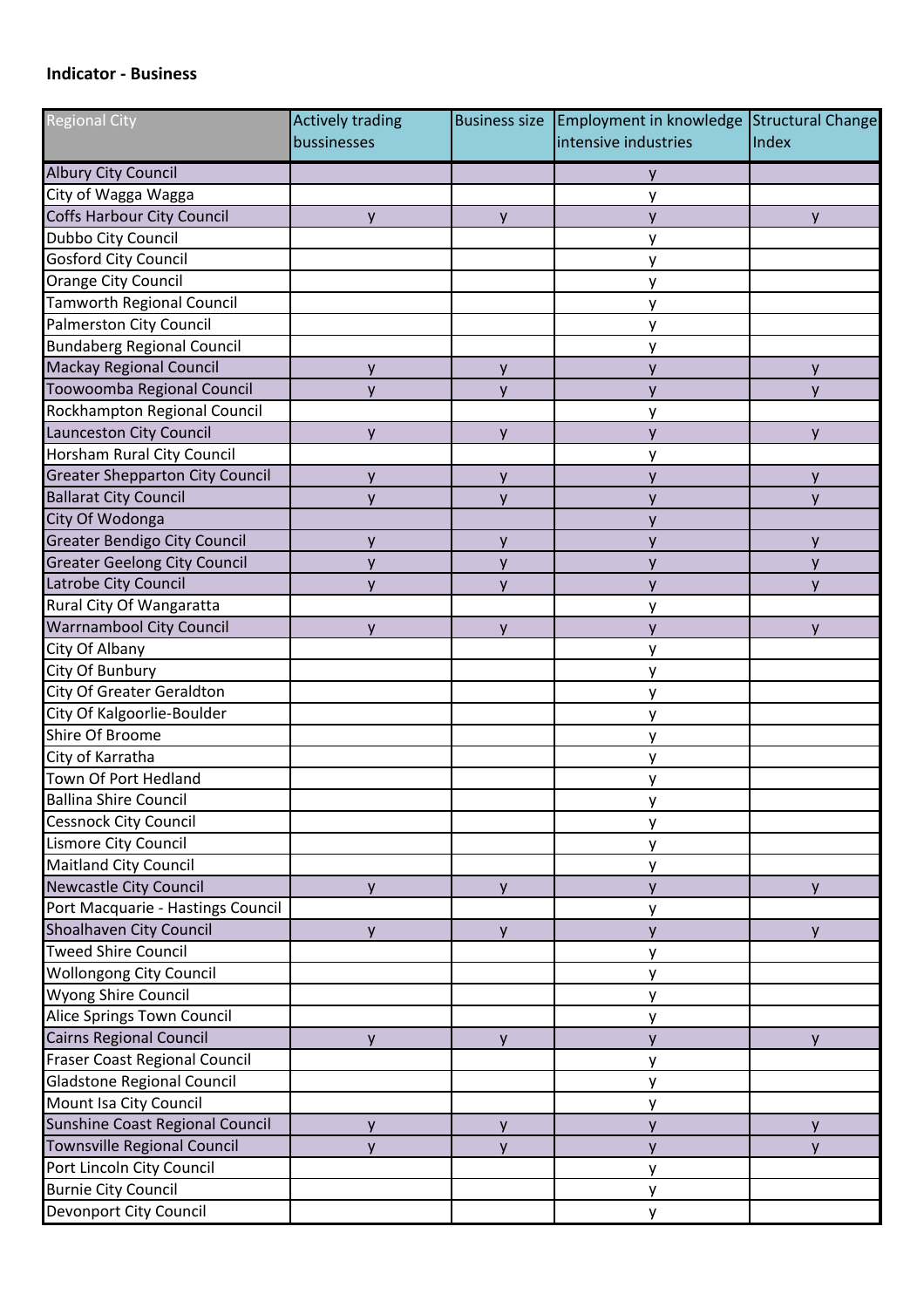

# **APPENDIX B**

# **MEDIAN HOUSE PRICES AND RESIDENT POPULATIONS IN REGIONAL CAPITALS: March 2017**

| Locality                 | <b>State</b> | <b>Current Year</b><br><b>Median Sale price</b> | <b>Estimated Resident</b><br><b>Population (2014-15)</b> |
|--------------------------|--------------|-------------------------------------------------|----------------------------------------------------------|
| <b>ALBURY</b>            | <b>NSW</b>   | 455,000                                         | 51,722                                                   |
| <b>EAST GOSFORD</b>      | <b>NSW</b>   | 617,500                                         | 173,138                                                  |
| <b>COFFS HARBOUR</b>     | <b>NSW</b>   | 440,000                                         | 72,971                                                   |
| <b>DUBBO</b>             | <b>NSW</b>   | 349,000                                         | 41,934                                                   |
| ORANGE                   | <b>NSW</b>   | 349,000                                         | 41,809                                                   |
| <b>TAMWORTH</b>          | <b>NSW</b>   | 335,000                                         | 61,121                                                   |
| WAGGA WAGGA              | <b>NSW</b>   | 375,000                                         | 63,428                                                   |
| PALMERSTON CITY          | <b>NT</b>    | Not available                                   | 34,652                                                   |
| <b>BUNDABERG CENTRAL</b> | QLD          | 325,000                                         | 94,380                                                   |
| <b>MACKAY</b>            | QLD          | 245,000                                         | 123,724                                                  |
| <b>ROCKHAMPTON</b>       | QLD          | 165,000                                         | 83,653                                                   |
| <b>TOOWOOMBA</b>         | <b>QLD</b>   | 350,000                                         | 163,232                                                  |
| LAUNCESTON               | <b>TAS</b>   | 375,000                                         | 67,078                                                   |
| <b>BALLARAT CENTRAL</b>  | <b>VIC</b>   | 369,750                                         | 101,578                                                  |
| <b>GREATER BENDIGO</b>   | <b>VIC</b>   | 430,000                                         | 108,437                                                  |
| <b>GEELONG</b>           | <b>VIC</b>   | 597,500                                         | 229, 420                                                 |
| WODONGA                  | <b>VIC</b>   | 315,000                                         | 38,559                                                   |
| SHEPPARTON               | <b>VIC</b>   | 265,000                                         | 63,366                                                   |
| <b>HORSHAM</b>           | <b>VIC</b>   | 249,975                                         | 19,774                                                   |
| WANGARATTA               | <b>VIC</b>   | 271,000                                         | 27,065                                                   |
| WARRNAMBOOL              | <b>VIC</b>   | 320,000                                         | 33,644                                                   |
| <b>LATROBE</b>           | <b>VIC</b>   | 200,666                                         | 73,548                                                   |
| <b>ALBANY</b>            | <b>WA</b>    | 505,000                                         | 37,233                                                   |
| <b>BUNBURY</b>           | <b>WA</b>    | 520,000                                         | 34,467                                                   |
| <b>GERALDTON</b>         | <b>WA</b>    | 290,000                                         | 41, 223                                                  |
| KALGOORLIE               | <b>WA</b>    | 300,000                                         | 33,062                                                   |
| KARRATHA                 | <b>WA</b>    | Not available                                   | 26,228                                                   |
| <b>BROOME</b>            | <b>WA</b>    | 450,000                                         | 17,308                                                   |
| PORT HEDLAND             | <b>WA</b>    | 395,000                                         | 16,483                                                   |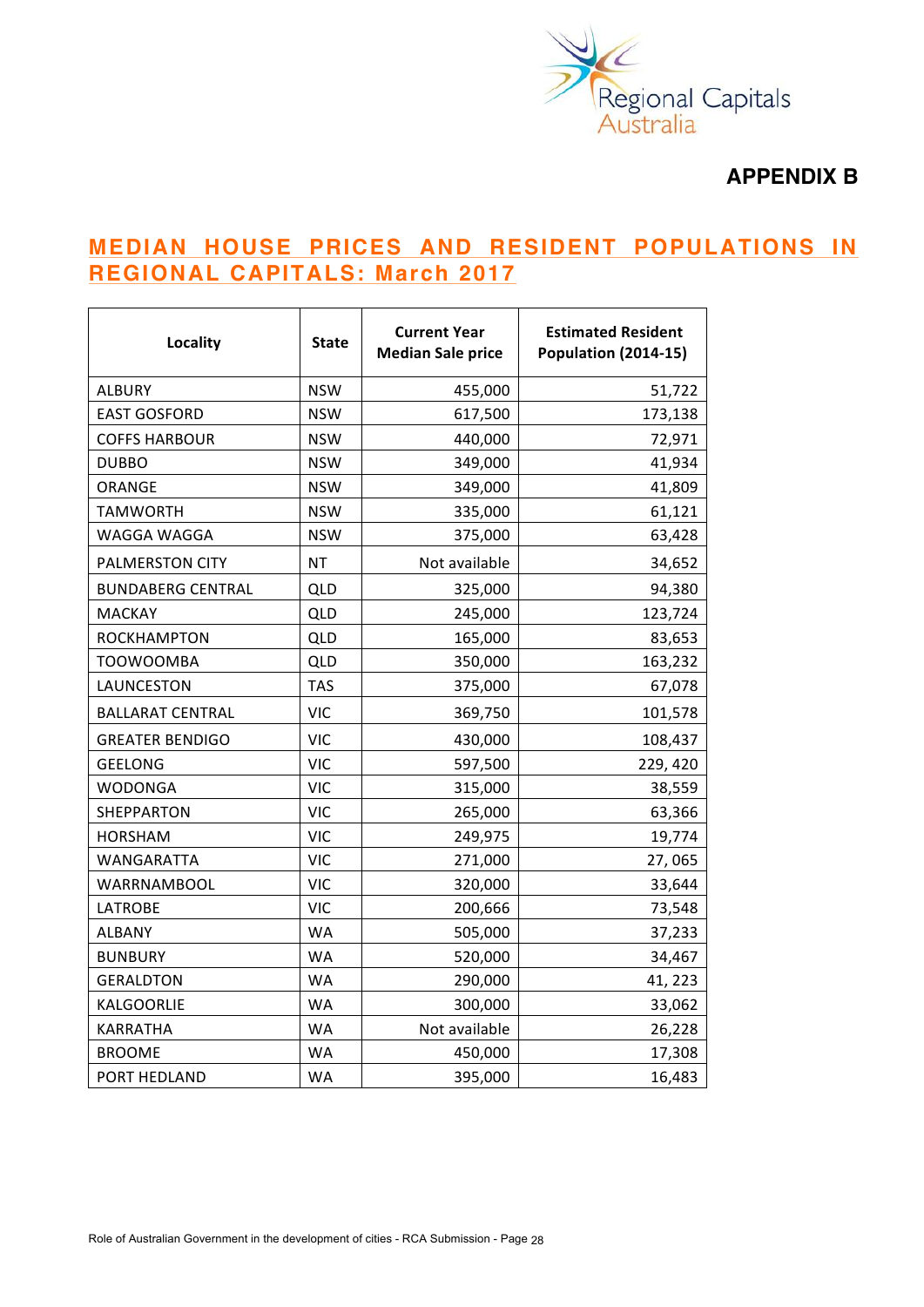

## **APPENDIX C**

# **SUCCESSFUL DECENTRALISATION INIATIVES IN REGIONAL CAPITAL CITIES:**

## **CASE STUDY: TRARALGON**

Traralgon is a city in the east of the Gippsland region of Victoria. The population of the town at the 2011 Census was 24,590. It is the largest and fastest-developing city in the more prominent Latrobe Valley, which has a population of around 75,000. Key industries for Traralgon include health care and social assistance, retail, manufacturing, construction, public administration, education and training, accommodation and electricity, gas, water and waste services.

With a large commercial centre, NBN availability, and regional railway station. Traralgon has emerged as the regional centre of Latrobe Valley – boasting regional medical services, and numerous educational facilities including preschools, primary schools, State and Catholic secondary schools and a Federation Training campus. There is also a Performing Arts Centre and numerous sporting facilities (including a racing complex and the Traralgon Tennis Centre) and an airport.

A key boost for the Traralgon economy was the establishment of the Australian Securities and Investments Commission (ASIC) information-processing centre in the early 1990s. The Traralgon ASIC office currently filters, processes and files the financial documents of every registered company in Australia.

The 'ASIC effect' on the Latrobe Valley and its surrounding community has been significant. In 2014, Latrobe City Council commissioned Remplan to model the direct and indirect contribution of ASIC's operations in Traralgon to the local economy in terms of output / revenue, employment / jobs, wages and salaries, and valueadded benefit. The analysis was undertaken in the context of the Latrobe City Local Government Area.

Remplan's analysis estimated of the **346 people** employed at the site, flow-on industrial effects in terms of local purchases of goods and services was expected to support a **further 100 jobs**. Direct economic activity from the site was in the order of **\$67 million annually**, and this direct economic activity estimated to generate demand for intermediate goods and services from within the Latrobe City economy to the value of **\$26.4 million. Overall total output, including all direct, industrial and consumption effects was estimated at around \$126.4 million annually.**

## **CASE STUDY: GEELONG**

As the second largest city in Victoria, the City of Greater Geelong has a population of approximately 229,420 which is expected to reach 320,000 in the next 20 years. Geelong is a cosmopolitan city and an hour's drive from Melbourne. The city is a major centre for investment with over 16,000 businesses and a highly skilled labour force of 101,040 (*2011 Census estimate*). Total residential dwellings are estimated at 106,800 across more than 50 suburbs and townships – a high proportion of which will come from new 'greenfield' growth areas identified for development (e.g. Armstrong Creek) as well as other suburban expansions.

Over the past decade Geelong has transitioned itself from an economy with a strong reliance on big manufacturing, to one with a focus on knowledge based sectors such as, health, research, biotechnology, education, tourism and retail. These sectors are now Geelong's largest employers.

Geelong is perhaps the trailblazer example of decentralisation in the last decade, with multiple state and federal agency relocations – creating over 2,770 jobs: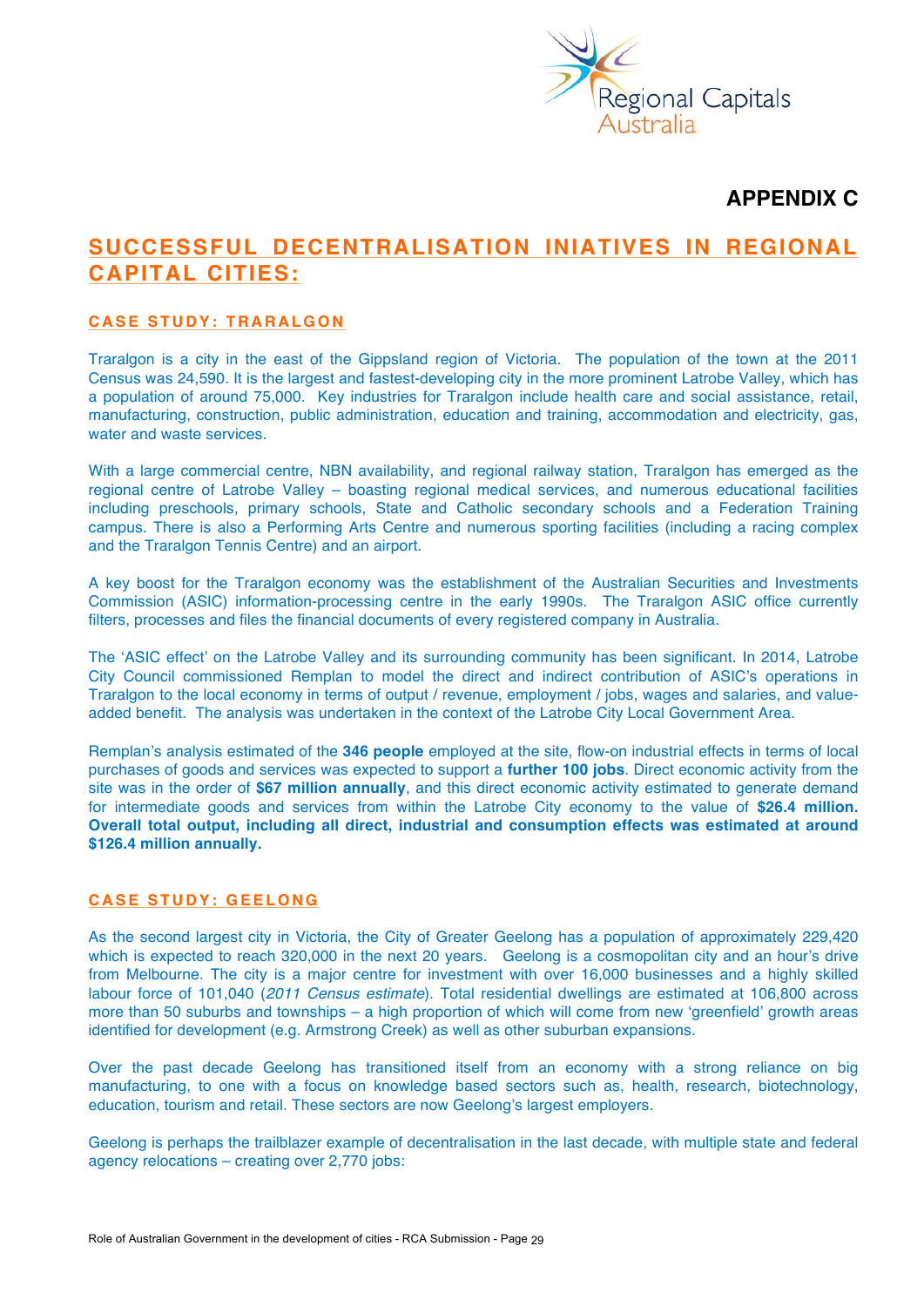

| <b>AGENCY</b>                              | <b>EMPLOY</b> | <b>INDUSTRY SECTOR</b>                                  |
|--------------------------------------------|---------------|---------------------------------------------------------|
| <b>Transport Accident Commission</b>       | 880           | <b>Insurance &amp; Superannuation</b>                   |
| <b>Australian Bureau of Statistics</b>     | 260           | Professional, Scientific &<br><b>Technical Services</b> |
| <b>Australian Taxation Office</b>          | 139           | <b>Public Administration</b>                            |
| Centrelink – including 24-hour call centre | 292           | <b>Public Administration</b>                            |
| <b>WorkSafe (proposed)</b>                 | 750           | <b>Insurance &amp; Superannuation</b>                   |
| <b>NDIA (proposed)</b>                     | 450           | <b>Insurance &amp; Superannuation</b>                   |

Modelling by Remplan estimates that these 2771 government agency jobs in Geelong:

- Support **6,858 local jobs** (2,771 direct jobs and 4,087 indirect jobs due to the flow on industrial and consumption effects).
- Increase local wages and salaries by **\$612m** annually.
- Inject **\$2,622m** of direct and indirect revenue into the local economy.
- Contribute **\$1,213m** value-added or Gross Local Product annually
- Generate a value-added multiplier of 2.1, meaning that for every dollar of value-added created, another \$1.10 would be created elsewhere in the local economy.

## **CASE STUDY: WAGGA WAGGA**

Wagga Wagga is at the eastern end of the NSW Riverina region where the slopes of the Great Dividing Range flatten and form the Riverina plain. The city straddles the Murrumbidgee River, one of the great rivers of the Murray-Darling Basin. The city sits halfway between the largest cities in Australia, being 452 kilometres southwest of Sydney and 456 kilometres northeast of Melbourne with the Sydney–Melbourne railway line passing through. It is also an airport-linked central location between Sydney, Melbourne and Brisbane.

Wagga Wagga's population in 2016 was 65,000 people, and the city is estimated to continue to grow to 80,000 people by 2036.

Wagga Wagga itself is the largest retail, commercial, administrative and population centre in the Riverina region, and a central hub of services to a catchment of over 185,000 people. As the major regional centre for the Riverina and for much of the South West Slopes regions, Wagga Wagga provides education, health and other services to a region extending as far as Griffith to the west, Cootamundra to the north and Tumut to the east, and is also an important heavy truck depot for a number of companies including Toll Holdings.

Wagga Wagga boasts a skilled and diverse workforce – with its top three industry sectors being:

- Health Care and Social Assistance (16%)
- Retail Trade (9.7%)
- Public Administration and Safety (10%)

Whilst the move is too recent to estimate 'flow-on' economic effects, the recent relocation of Rural Industries Development Research Centre (RIDRC) **is estimated to save the corporation \$1.2 million each year in operating costs, in achieving lower rent costs**. Further, Managing Director John Harvey said he was "pleasantly surprised by the quality and quantity of applicants" applying to fill the new Wagga-based roles at RIDRC.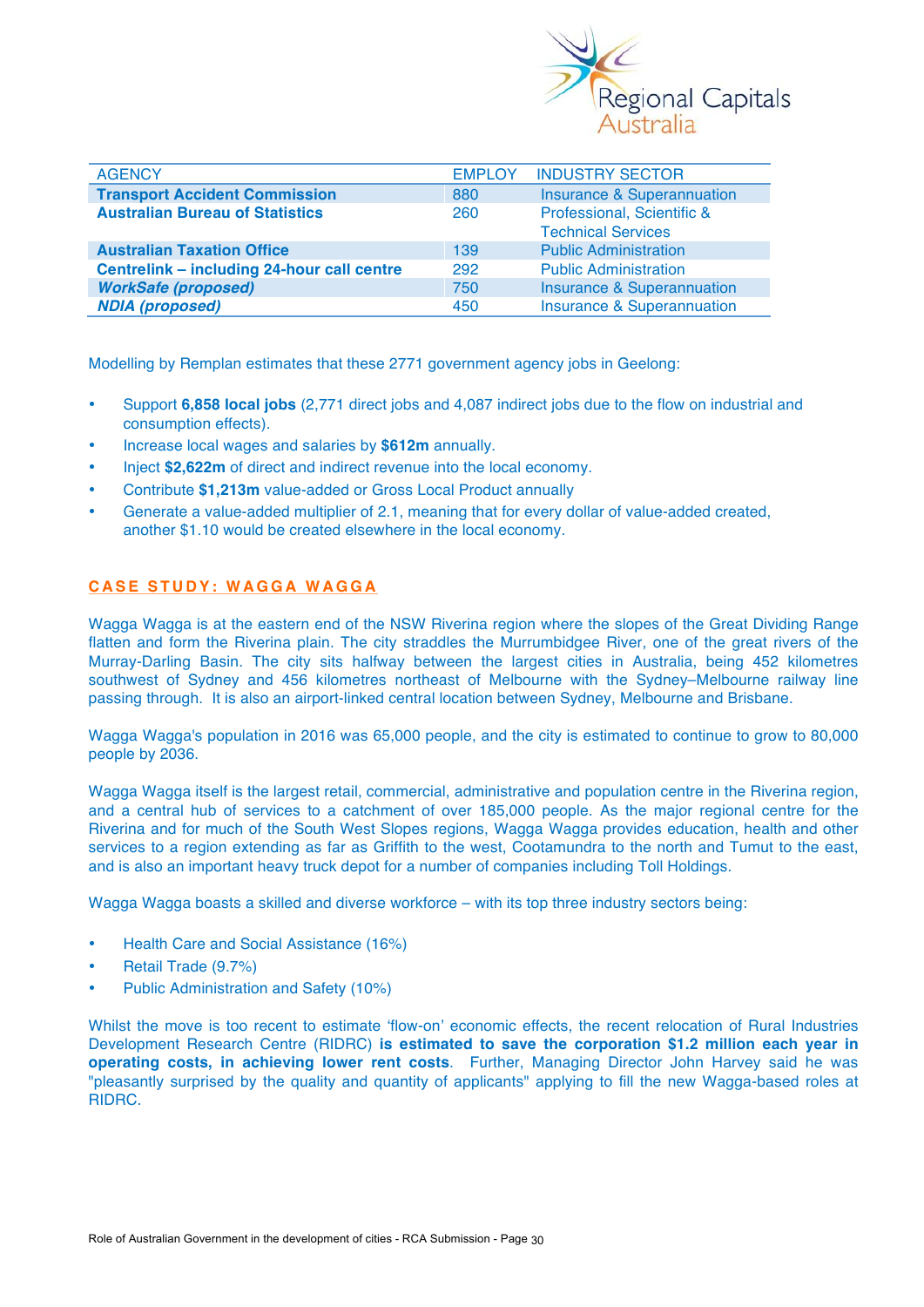

## **CASE STUDY: BENDIGO**

The City of Greater Bendigo is located in the centre of Victoria, covering almost 3,000 square kilometers. With a growing population of more than 110,000, Bendigo is Victoria's third largest economy base. The city has approximately 7,589 businesses and a workforce of around 42,000 people. In the five-year period 2009-2014, there was strong employment growth in construction; arts and recreation services; transport, postal and warehousing; healthcare and social assistance; professional services and financial and insurance services.

The economy of the City of Greater Bendigo is diverse and includes a thriving retail and industrial base, tourism, agriculture, mining and mineral and stone resource exploitation. Commercial development in Bendigo is significant and is based around retailing and financial institutions, including Bendigo Bank as a major national and regional bank.

Bendigo is now the third-largest concentrated economic base in Victoria, behind Melbourne and Geelong, with the Bendigo region's economy valued at **\$10.5B** per annum.

The Bendigo CBD is the largest retail centre in the municipality and north-west Victoria, and there is a wellestablished hierarchy of business centres within the municipality. Accordingly, the relocation of State Trustees to Bendigo in 2012, where 100 new roles were created, proved a success for this particular RCC. This was strategic and effective decentralisation: Bendigo was already home to significant existing financial and insurance services.

Now, the finance sector is one of Bendigo's leading industries, with output of over **\$550 million per annum (12.3 per cent of GVA).** Greater Bendigo is home to over 500 financial and insurance service businesses, including the nation's fifth largest bank, Bendigo and Adelaide Bank, which is a top 70 ASX listed company employing approximately 1000 people locally.

## **CASE STUDY: ALBURY WODONGA**

The cities of Albury and Wodonga share a border between the States of New South Wales and Victoria. The distance between the cities is a short 10-minute car or bus ride. Combined, Albury-Wodonga is the 20th largest Australian city with more than 100,000 residents, servicing a regional population in excess of 180,000 or up to 250,000 (depending on the service being utilised).

It is anticipated that by 2036, Albury and Wodonga will have a combined population of approximately 125,000 people. The two cities are also strategically positioned on the eastern seaboard freight route with the ability to connect people, freight and knowledge to the major capitals and regions throughout Australia.

Given the location and scale of the combined cities and the congestion challenges facing Australia's 'big five' cities, there is every opportunity for Albury-Wodonga to attract more people to live and business investment to grow.

The Australian Tax Office (ATO) set up regional office in Albury in the 1970s, employing between 500 – 800 permanent staff, as well as several hundred casual employees during peak assessment periods. During the 1980s, the growing ATO workforce put greater pressure on the agency's accommodation in big, metropolitan branches, the ATO revived its decentralistion policy and planned to make the office in Albury as well as offices in Townsville and Newcastle) fully autonomous.

On 1 July 1987 the Albury branch was fully autonomous, and has been a significant employer in the region ever since. In terms of employment effects and using Remplan economic modelling, the following flow-on effects are estimated: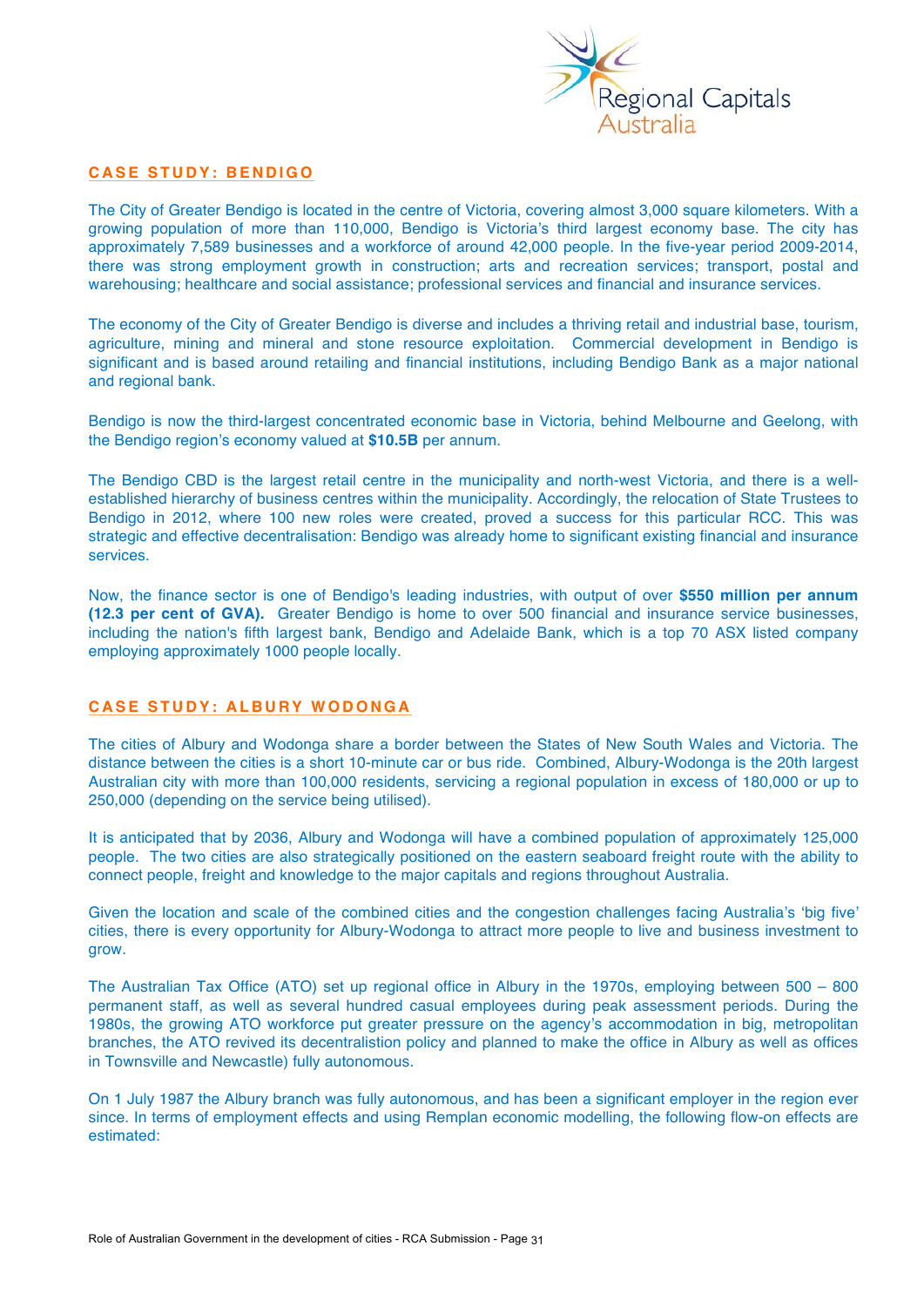

- Direct Job creation of 500 800 jobs has a flow on effect of a further 144- 230 jobs in the local economy
- Consumption effects are estimated to further boost employment by 244- 390 jobs
- Total employment including all direct and indirect jobs rises by 888 1420 jobs in the local economy.

Today, the ATO remains a major factor in a total job pool for Albury of 21,290 jobs (4.2% – 6.7% of jobs) and Albury Wodonga region combined of 37,296 (2.4% and 3.8% of all jobs). The City of Albury estimates the total value added contribution (including all direct, industrial and consumption effects) to the Albury economy is \$125M and \$200M per annum.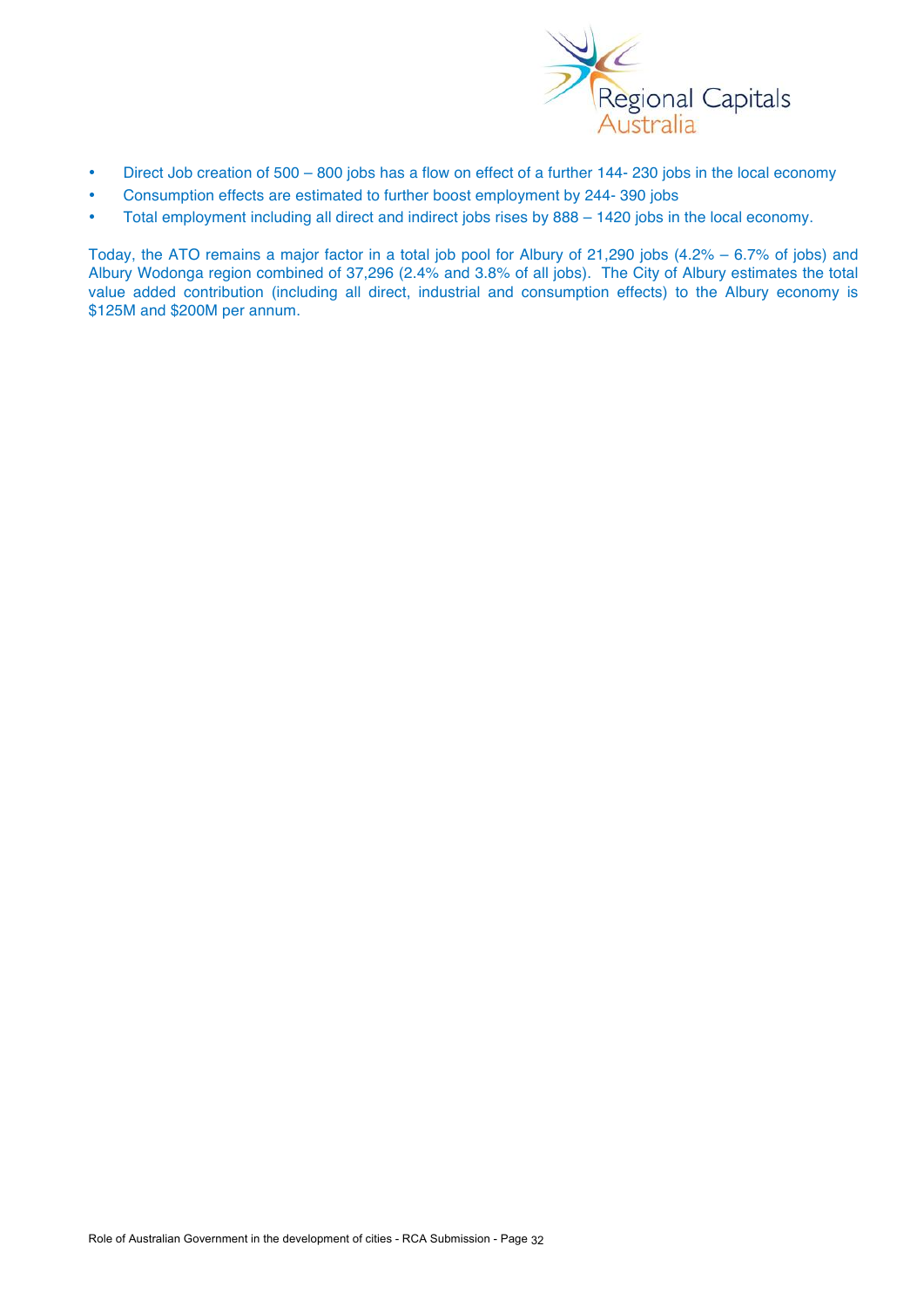

# **APPENDIX D**

# **REGIONAL CAPITALS AUSTRALIA MEMBERSHIP**

| <b>Regional Capitals Australia Current Members</b> |              |
|----------------------------------------------------|--------------|
| <b>RCA Local Council Member</b>                    | <b>State</b> |
| Albury City Council                                | <b>NSW</b>   |
| City Of Wagga Wagga                                | <b>NSW</b>   |
| <b>Coffs Harbour City Council</b>                  | <b>NSW</b>   |
| Dubbo City Council                                 | <b>NSW</b>   |
| <b>Central Coast Council</b>                       | <b>NSW</b>   |
| <b>Griffith City Council</b>                       | <b>NSW</b>   |
| Lismore City Council                               | <b>NSW</b>   |
| <b>Orange City Council</b>                         | <b>NSW</b>   |
| <b>Tamworth Regional Council</b>                   | <b>NSW</b>   |
| <b>Palmerston City Council</b>                     | <b>NT</b>    |
| <b>Bundaberg Regional Council</b>                  | <b>QLD</b>   |
| <b>Mackay Regional Council</b>                     | QLD          |
| Rockhampton Regional Council                       | QLD          |
| Toowoomba Regional Council                         | QLD          |
| Launceston City Council                            | <b>TAS</b>   |
| Horsham Rural City Council                         | <b>VIC</b>   |
| <b>Greater Shepparton City Council</b>             | <b>VIC</b>   |
| <b>Ballarat City Council</b>                       | <b>VIC</b>   |
| City Of Wodonga                                    | <b>VIC</b>   |
| <b>Greater Bendigo City Council</b>                | <b>VIC</b>   |
| <b>Greater Geelong City Council</b>                | <b>VIC</b>   |
| Latrobe City Council                               | <b>VIC</b>   |
| Rural City Of Wangaratta                           | <b>VIC</b>   |
| <b>Warrnambool City Council</b>                    | <b>VIC</b>   |
| City Of Albany                                     | <b>WA</b>    |
| City Of Bunbury                                    | <b>WA</b>    |
| City Of Greater Geraldton                          | <b>WA</b>    |